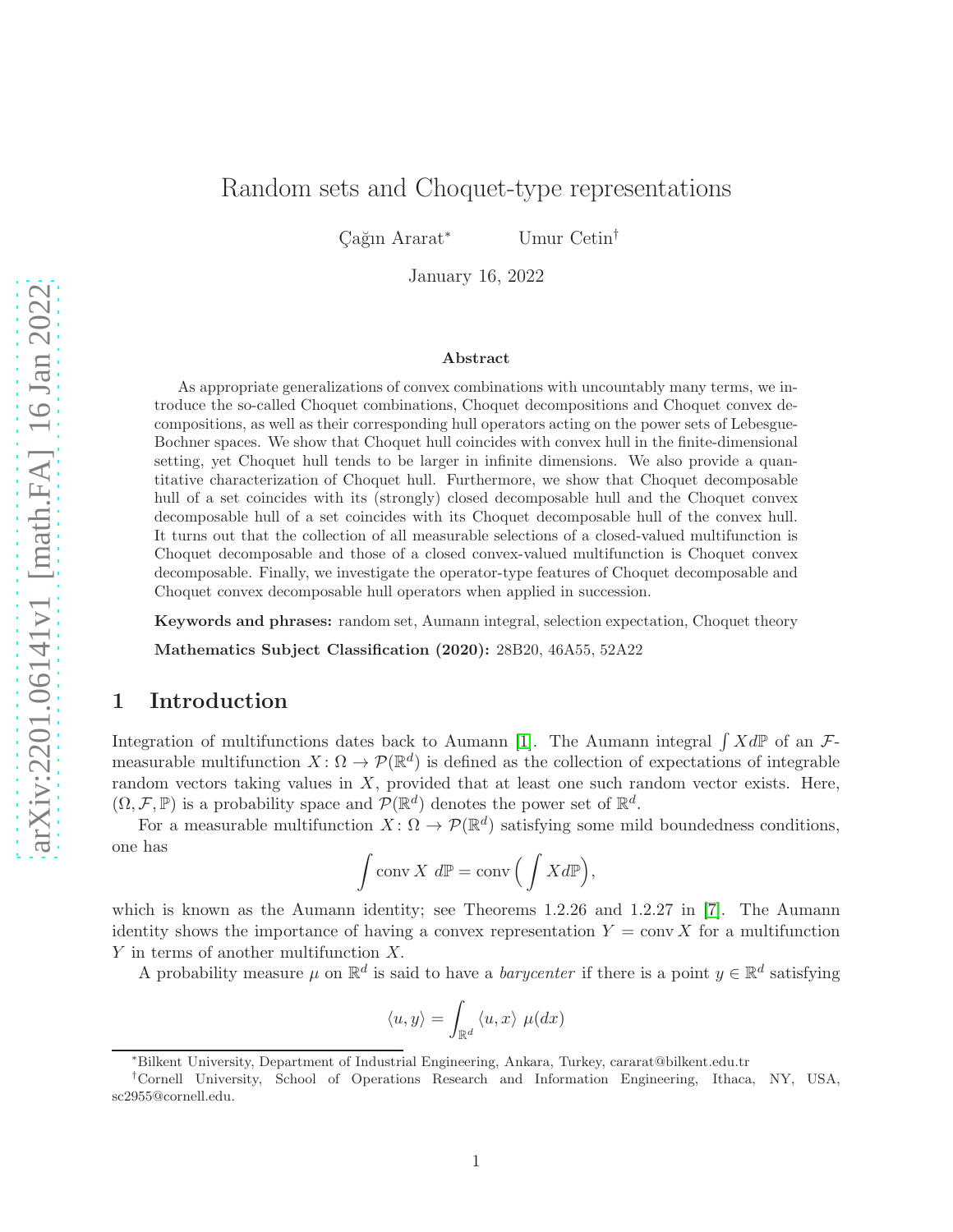for every  $u \in \mathbb{R}^d$ . Notice that a convex combination  $\sum_{i=1}^m \lambda_i x_i$  of points in  $\mathbb{R}^d$  can be seen as the barycenter  $\int_{\mathbb{R}^d} x \mu(dx)$  of  $\mu = \sum_{i=1}^m \lambda_i \delta_{x_i}$  since for every  $u \in \mathbb{R}^d$ , one has

$$
\left\langle u, \int_{\mathbb{R}^d} x \mu(dx) \right\rangle = \int_{\mathbb{R}^d} \langle u, x \rangle \mu(dx) = \int_{\mathbb{R}^d} \langle u, x \rangle \sum_{i=1}^m \lambda_i \delta_{x_i}(dx)
$$

$$
= \sum_{i=1}^m \lambda_i \int_{\mathbb{R}^d} \langle u, x \rangle \delta_{x_i}(dx) = \sum_{i=1}^m \lambda_i \langle u, x_i \rangle = \left\langle u, \sum_{i=1}^m \lambda_i x_i \right\rangle.
$$

In this paper, by generalizing convex combinations, we introduce *Choquet combinations* as barycenters of probability measures. Then, we call a set a Choquet set if it contains every Choquet combination of its points and define the Choquet hull of a set as the smallest Choquet set containing it. We show that convex hull and Choquet hull coincide for every subset of  $\mathbb{R}^d$ . However, in infinitedimensional spaces, there are convex sets that are not Choquet sets, hence Choquet hulls tend to be strictly larger than convex hulls, yet we show that every closed convex set is a Choquet set. We also show that the Choquet hull of a set precisely consists of the collection of all Choquet combinations of its points, that is, every Choquet combination of Choquet combinations of points of a set can indeed be seen as a Choquet combination of its points.

In this spirit, we consider Choquet-type representations for a multifunction  $X$  and for the collection of random vectors taking values in  $X$ , see [\[8\]](#page-34-2) for an overview of Choquet's theorem. We show that the collection of random vectors taking values in a closed convex random set is a Choquet set. Theorem [5.8,](#page-16-0) Corollary [5.9](#page-16-1) and Theorem [5.12](#page-17-0) are the main results on Choquet combinations, providing the theoretical foundations for further methods in the computation of Aumann integrals.

For random vectors  $\xi$  and  $\zeta$ , and an event  $B \in \mathcal{F}$ , the random vector  $1_B \xi + 1_{B^c} \zeta$  is called a decomposition of  $\xi$  and  $\zeta$ . For every  $p \in \{0\} \cup [1, +\infty)$ , a subset of  $L^p(\mathbb{R}^d)$  is called decomposable if it contains every decomposition of its elements and the decomposable hull of a subset of  $L^p(\mathbb{R}^d)$ is defined as the smallest decomposable subset  $L^p(\mathbb{R}^d)$  containing it. Consider a measurable multifunction  $X: \Omega \to \mathcal{P}(\mathbb{R}^d)$ . If  $\xi$  and  $\zeta$  are random vectors taking values in X and  $B \in \mathcal{F}$  is an event, then  $1_B\xi + 1_{B}c\zeta$  takes values in X, showing the decomposability of the collection of random vectors taking values in X. Moreover, given a sequence  $(\xi_i)_{i=1}^{\infty}$  of random vectors taking values in X and a measurable partition  $(B_i)_{i=1}^{\infty}$  of  $\Omega$ , the random vector  $\sum_{i=1}^{\infty} 1_{B_i} \xi_i$ , called a countable decomposition of  $(\xi_i)_{i\in\mathbb{N}}$ , also takes values in X.

By generalizing finite and countable decompositions, we introduce Choquet decompositions, which serve as uncountable-type decompositions in  $L^p(\mathbb{R}^d)$ . We call a subset of  $L^p(\mathbb{R}^d)$  a p-Choquet decomposable set if it contains every p-integrable Choquet decomposition of its elements, and define the *p*-Choquet decomposable hull of a subset of  $L^p(\mathbb{R}^d)$  as the smallest *p*-Choquet decomposable subset of  $L^p(\mathbb{R}^d)$  containing it. We show that p-Choquet decomposable hull coincides with the strong closure of decomposable hull for subsets of  $L^p(\mathbb{R}^d)$ . However, by studying it as a single hull operator, we are able to extend the definition of  $p$ -Choquet decomposable hull for every subset of  $L^0(\mathbb{R}^d)$ , without assuming any integrability, for every  $p \in \{0\} \cup [1, +\infty)$ . It turns out that p-Choquet decomposable hull operators can be obtained from the 0-Choquet decomposable hull operator via truncation. We also show how  $p$ -Choquet decomposable hull operators interact with each other when applied in succession. See Proposition [6.5,](#page-20-0) Corollary [6.6](#page-20-1) and Theorem [6.10](#page-21-0) for the main results and Theorems [6.15](#page-22-0) and [6.19](#page-24-0) for a discussion from a hull operator point of view.

Finally, consider a measurable multifunction  $X: \Omega \to \mathcal{P}(\mathbb{R}^d)$  with convex values. For random vectors  $\xi_1,\ldots,\xi_m$  taking values in X and measurable functions  $\lambda_1,\ldots,\lambda_m\geq 0$  with  $\sum_{i=1}^m\lambda_i=1$ P-almost surely, the random vector  $\sum_{i=1}^{m} \lambda_i \xi_i$ , called a random convex combination of  $\xi_1, \ldots, \xi_m$ , takes values in X. For every  $p \in \{0\} \cup [1, +\infty)$ , by generalizing random convex combinations and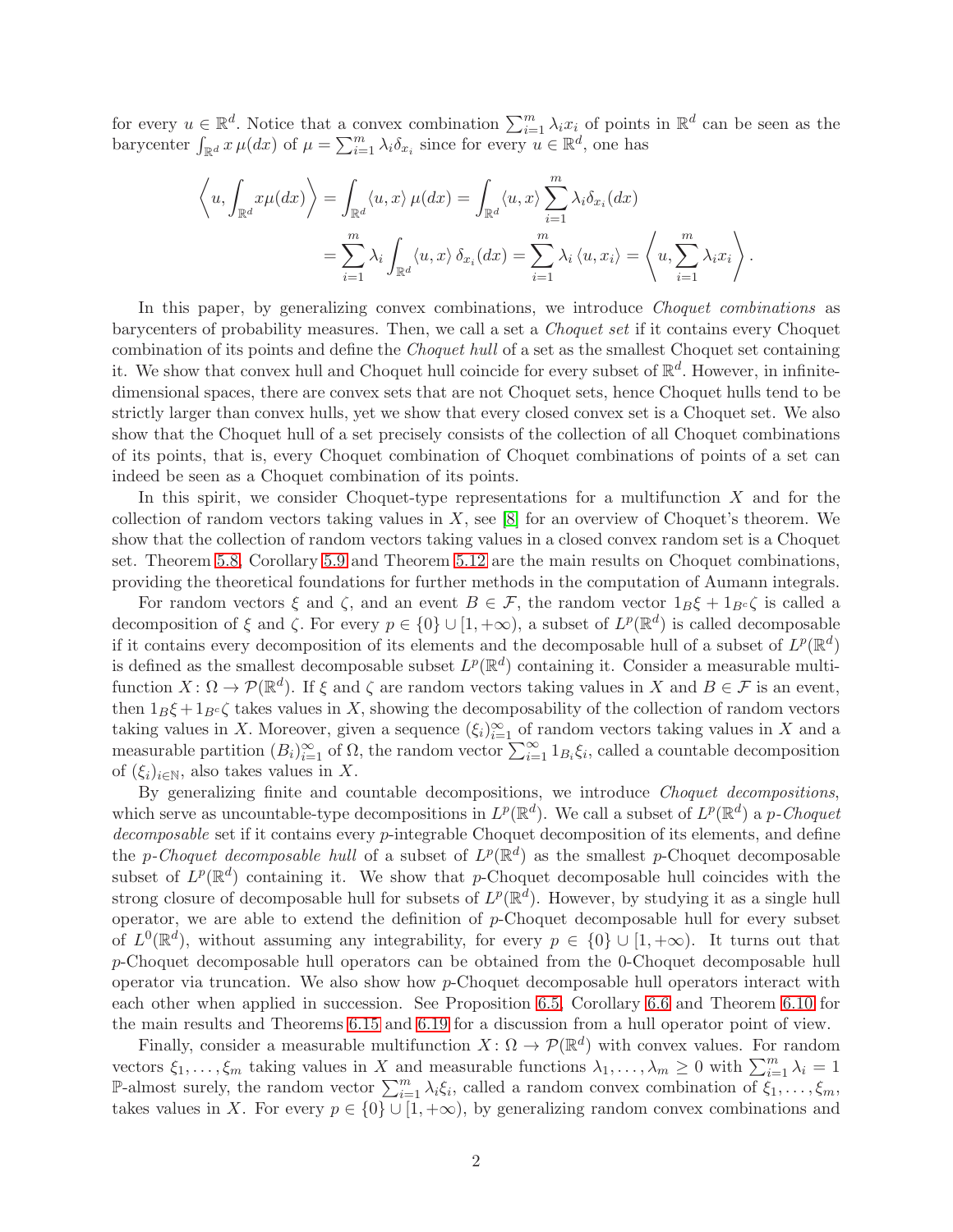Choquet decompositions, we introduce Choquet convex decompositions, which serve as uncountabletype convex decompositions in  $L^p(\mathbb{R}^d)$ . We call a subset of  $L^p(\mathbb{R}^d)$  a p-Choquet convex decomposable set if it contains every  $p$ -integrable Choquet convex decomposition of its elements and define the p-Choquet convex decomposable hull of a subset of  $L^p(\mathbb{R}^d)$  as the smallest p-Choquet convex decomposable subset of  $L^p(\mathbb{R}^d)$  containing it.

We show that  $p$ -Choquet convex decomposable hull coincides with the closure of the decomposable hull of convex hull, hence also with the p-Choquet decomposable hull of convex hull, for subsets of  $L^p(\mathbb{R}^d)$ . Similar to what we did before, by studying it as a hull operator, we extend the definition of p-Choquet convex decomposable hull for every subset of  $L^0(\mathbb{R}^d)$  for every  $p \in \{0\} \cup [1, +\infty)$ . It turns out that the p-Choquet convex decomposable hull operators can be obtained from the 0- Choquet convex decomposable hull operator via truncation. We also show how p-Choquet convex decomposable hull operators interact with each other when applied in succession. See Proposition [7.4](#page-26-0) and Corollaries [7.5](#page-26-1) and [7.6](#page-26-2) for the main results and Corollary [7.12](#page-28-0) and Theorem [7.16](#page-29-0) for a discussion from hull operator point of view.

We review random sets in Section [2](#page-2-0) focusing on graph measurability and Effros measurability. We also consider set-theoretic operations in relation to these measurability notions. Section [3](#page-6-0) contains selections of random sets, the Aumann integral and selection expectation. We review the representation of compact convex sets in Section [4.](#page-12-0) Section [5](#page-14-0) introduces Choquet combinations and Section [6](#page-19-0) introduces Choquet decompositions. In Section [7,](#page-25-0) we introduce Chouquet convex decompositions and investigate their relation to Choquet combinations and Choquet decompositions. We give some concluding remarks in Section [8,](#page-30-0) followed by some ideas for future research in Section [9.](#page-30-1) Section [10,](#page-32-0) the appendix, treats Bochner integrals in relation to transition kernels and distributions.

### <span id="page-2-0"></span>2 Random sets

In this section, we consider multifunctions and provide a detailed review of two relevant measurability notions. Some are original slight improvements, we intend to have an almost complete overview for our purposes. Let E be a separable metric space. Let  $\mathcal{P}(E)$  denote the power set of E and let  $\mathcal{B}(E)$  denote the Borel  $\sigma$ -algebra of E. Let  $(\Omega, \mathcal{F}, \mathbb{P})$  be a probability space. For  $x \in E$  and  $\varepsilon > 0$ ,  $B_{\varepsilon}(x)$  denotes the open ball centered at x with radius  $\varepsilon$ . For a set  $A \subseteq E$ , we denote by cl  $A = \overline{A}$ , int A, ∂A the closure, interior, boundary of A, respectively. We write  $\overline{B}_{\varepsilon}(x) := \overline{B_{\varepsilon}(x)}$  for the closed ball centered at  $x \in E$  with radius  $\varepsilon > 0$ . When E is a Banach space, we denote by conv A,  $\overline{conv} A$ the convex hull, closed convex hull of A, respectively.

### 2.1 Measurability notions

For a multifunction  $X: \Omega \to \mathcal{P}(E)$ , the *domain* and *graph* of X are defined as

$$
dom(X) := \{ \omega \in \Omega \colon X(\omega) \neq \emptyset \}, \qquad Graph(X) := \{ (\omega, x) \in \Omega \times E \colon x \in X(\omega) \},
$$

respectively. For a set  $B \subseteq E$ , denote  $X^{-}(B) := \{\omega \in \Omega \colon X(\omega) \cap B \neq \emptyset\}$ . A multifunction X is said to be closed/compact/open/nonempty if  $X(\omega)$  is closed/compact/open/nonempty for P-almost every  $\omega \in \Omega$ . When E is a Banach space, X is said to be *convex* if  $X(\omega)$  is convex for P-almost every  $\omega \in \Omega$ . We recall the following measurability notions for multifunctions:

**Definition 2.1.** A multifunction  $X: \Omega \to \mathcal{P}(E)$  is called

1. graph measurable or a random set if  $Graph(X) \in \mathcal{F} \otimes \mathcal{B}(E)$ ,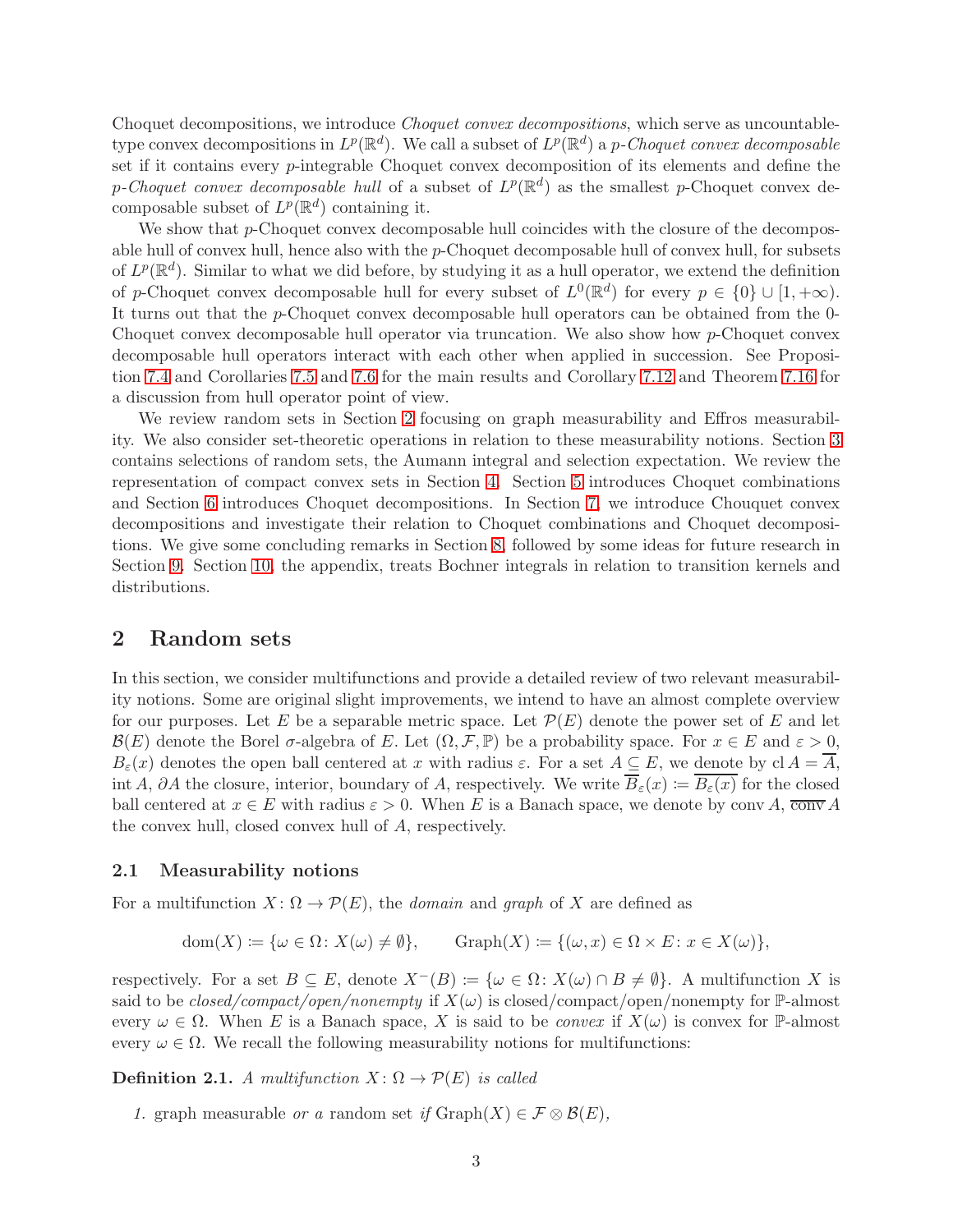2. Effros measurable if  $X^{-}(U) \in \mathcal{F}$  for every open subset U of E.

We have the following relationship between graph measurability and Effros measurability:

**Theorem 2.2** (Theorem 4.1, Hess [\[4\]](#page-34-3)). For closed multifunctions, Effros measurability implies graph measurability. When E is a separable Banach space and the probability space  $(\Omega, \mathcal{F}, \mathbb{P})$  is complete, graph measurability implies Effros measurability, and in this case the two are equivalent for closed multifunctions.

We consider several examples of closed Effros measurable multifunctions that are automatically graph measurable when the probability space  $(\Omega, \mathcal{F}, \mathbb{P})$  is complete.

<span id="page-3-0"></span>**Example 2.3.** Let  $\xi, \eta$  be real-valued random variables such that  $\eta \leq \xi$ . Let r be a real-valued positive random variable and let  $\varphi$  be an d-dimensional random vector with  $d \in \mathbb{N}$ . Let  $X = \{\xi\},\$  $Y = (-\infty, \xi], Z = [\eta, \xi]$  and  $W = \overline{B}_r(\varphi) \coloneqq \{x \in \mathbb{R}^d : |\varphi - x| \le r\},\,$  where  $|\cdot|$  denotes the Euclidean norm on  $\mathbb{R}^d$ . Then X, Y, Z and W are closed convex Effros measurable multifunctions.

#### 2.2 Set-theoretic operations

We start with a theorem summarizing some useful properties of Effros measurable multifunctions. Note that Effros measurable multifunctions are mostly studied in the closed-valued setting and the proofs rely heavily on Castaing representations, see for instance Theorem [3.3](#page-7-0) below; such proofs fail to generalize further. For that reason, we unify the theorems with minimal assumptions, including the proofs for those that extend the literature. Recall that, for a set  $B \subseteq \Omega$ , its indicator function  $1_B$  is defined by  $1_B(\omega) = 1$  for  $\omega \in B$  and by  $1_B(\omega) = 0$  for  $\omega \in B^c := \Omega \setminus B$ .

**Theorem 2.4** (Molchanov [\[7\]](#page-34-1)). Let  $X, Y, X_1, X_2, \ldots$  be Effros measurable multifunctions. The following results hold:

- 1. dom $(X) \in \mathcal{F}$ .
- 2. The multifunction  $\overline{X}$  is Effros measurable.
- 3. For every  $y \in E$ , the distance function  $d(y, X) := \inf \{d(y, x) : x \in X\}$  is a random variable taking values in  $[0, +\infty]$ .
- 4. For every  $\varepsilon > 0$ , the multifunction  $X^{\varepsilon} := \{x \in E : d(x, X) < \varepsilon\}$  is Effros measurable.
- 5. For every  $B \in \mathcal{F}$ , the multifunction  $Z = X1_B + Y1_{B^c}$  is Effros measurable, where  $Z(\omega) =$  $X(\omega)$  if  $\omega \in B$ , and  $Z(\omega) = Y(\omega)$  if  $\omega \in B^c$ .
- 6. For every measurable partition  $(B_n)_{n\in\mathbb{N}}$  of  $\Omega$ , the multifunction  $Z = \sum_{n=1}^{\infty} X_n 1_{B_n}$  is Effros measurable.
- 7. The multifunction  $\bigcup_{n\in\mathbb{N}} X_n$  is Effros measurable.
- 8. If X and X′ are Effros measurable multifunctions in second countable metric spaces E and E', respectively, then the Cartesian product  $X \times X'$  is an Effros measurable multifunction in  $E \times E'$  considered with the product topology.

Let us further assume that E is a separable Banach space and  $X, Y, X_1, X_2, \ldots$  are closed. Then, we also have the following results:

9. The multifunctions conv X,  $\overline{conv} X$  are Effros measurable.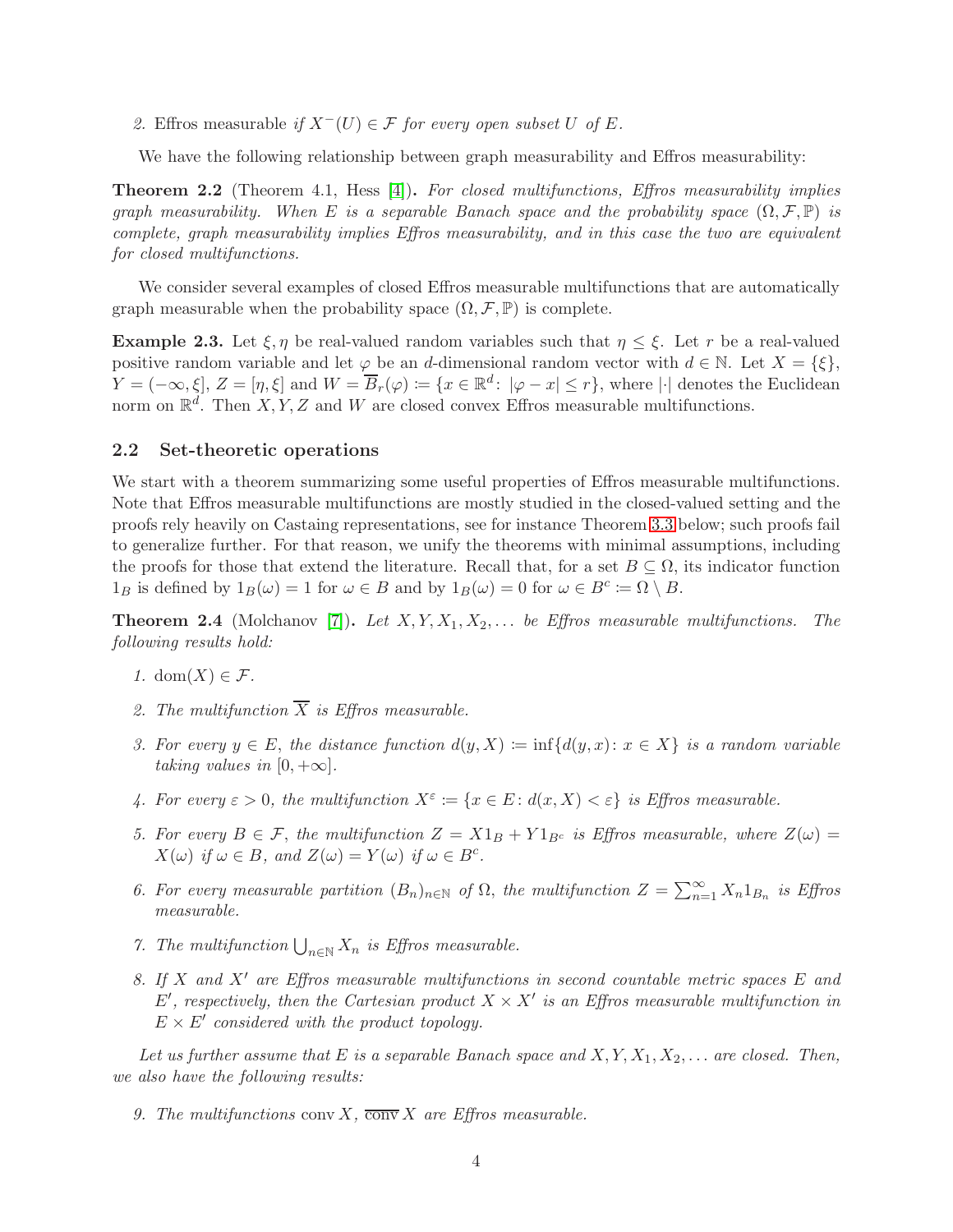- 10. For every real-valued random variable  $\alpha$ , the multifunction  $\alpha X$  is closed and Effros measurable.
- 11. The multifuncions  $cl(X<sup>c</sup>)$ ,  $cl(int X)$ ,  $\partial X$  are closed and Effros measurable.
- 12. The multifunctions  $X \cup Y$  and  $X \cap Y$  are closed and Effros measurable.
- 13. The multifunctions  $cl(\bigcup_{n\in\mathbb{N}} X_n)$  and  $\bigcap_{n\in\mathbb{N}} X_n$  are closed and Effros measurable.
- 14. The multifunction  $cl(X + Y)$  is closed and Effros measurable.
- 15. If X and Y are both bounded  $\mathbb{P}\text{-almost surely, then } d(X,Y) := \inf \{d(x,y): x \in X, y \in Y\}$  is a real-valued random variable.

**Proof.** 1. For  $U = E$ , we have  $X^{-}(U) = \{ \omega \in \Omega : X(\omega) \cap E \neq \emptyset \} = \text{dom}(X) \in \mathcal{F}$  by the Effros measurability of X.

2. For every open subset  $U$  of  $E$ , we have

$$
\overline{X}^-(U) = \{ \omega \in \Omega \colon \overline{X(\omega)} \cap U \neq \emptyset \} = \{ \omega \in \Omega \colon X(\omega) \cap U \neq \emptyset \} = X^-(U) \in \mathcal{F}
$$

by the Effros measurability of X. Indeed, X is Effros measurable if and only if  $\overline{X}$  is. 3. For every  $\varepsilon > 0$ , we have

$$
\{\omega \in \Omega \colon d(y, X) < \varepsilon\} = \{\omega \in \Omega \colon \exists x \in X(\omega) \text{ such that } d(y, x) < \varepsilon\}
$$
\n
$$
= \{\omega \in \Omega \colon X(\omega) \cap B_{\varepsilon}(y) \neq \emptyset\} = X^-(B_{\varepsilon}(y)) \in \mathcal{F}
$$

by the Effros measurability of X. Indeed, the measurability of  $d(y, X)$  ensures the Effros measurability of  $X$  as well.

4. For every open subset U of  $E, U^{\varepsilon} := \{x \in E : d(x, U) < \varepsilon\}$  is an open set. Then,

$$
(X^{\varepsilon})^{-}(U) = \{ \omega \in \Omega \colon X^{\varepsilon} \cap U \neq \emptyset \}
$$
  
\n
$$
= \{ \omega \in \Omega \colon \exists x \in U \text{ such that } x \in X^{\varepsilon}(\omega) \}
$$
  
\n
$$
= \{ \omega \in \Omega \colon \exists x \in U, \exists y \in X(\omega) \text{ such that } d(x, y) < \varepsilon \}
$$
  
\n
$$
= \{ \omega \in \Omega \colon \exists y \in X(\omega) \text{ such that } y \in U^{\varepsilon} \}
$$
  
\n
$$
= \{ \omega \in \Omega \colon X \cap U^{\varepsilon} \neq \emptyset \} = X^{-}(U^{\varepsilon}) \in \mathcal{F}
$$

by the Effros measurability of  $X$ .

5. For every open subset  $U$  of  $E$ , we have

$$
Z^-(U) = \{ \omega \in \Omega \colon Z(\omega) \cap U \neq \emptyset \}
$$
  
= 
$$
\left( \{ \omega \in \Omega \colon Z(\omega) \cap U \neq \emptyset \} \cap B \right) \cup \left( \{ \omega \in \Omega \colon Z(\omega) \cap U \neq \emptyset \} \cap B^c \right)
$$
  
= 
$$
\left( \{ \omega \in \Omega \colon X(\omega) \cap U \neq \emptyset \} \cap B \right) \cup \left( \{ \omega \in \Omega \colon Y(\omega) \cap U \neq \emptyset \} \cap B^c \right)
$$
  
= 
$$
(X^-(U) \cap B) \cup (Y^-(U) \cap B^c) \in \mathcal{F}
$$

by the Effros measurability of  $X$  and  $Y$ . 6. For every open subset  $U$  of  $E$ , we have

$$
Z^{-}(U) = \{ \omega \in \Omega \colon Z(\omega) \cap U \neq \emptyset \} = \bigcup_{n=1}^{\infty} \{ \omega \in \Omega \colon Z(\omega) \cap U \neq \emptyset, \omega \in B_n \}
$$

$$
= \bigcup_{n=1}^{\infty} \{ \omega \in \Omega \colon X_n(\omega) \cap U \neq \emptyset, \omega \in B_n \} = \bigcup_{n=1}^{\infty} (X_n^{-}(U) \cap B_n) \in \mathcal{F}
$$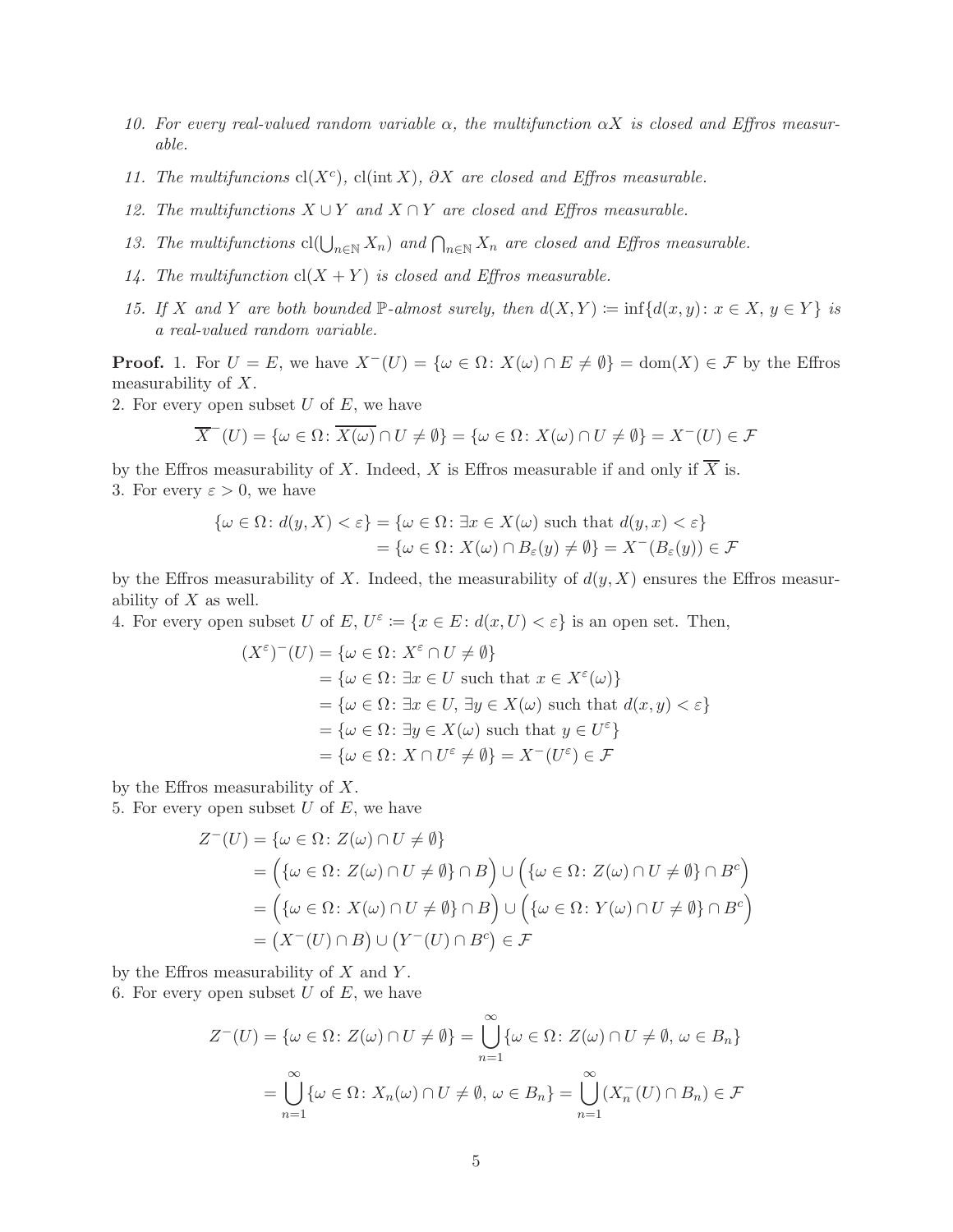by the Effros measurability of  $X_n$ ,  $n \in \mathbb{N}$ . 7. For every open subset  $U$  of  $E$ , we have

$$
\left(\bigcup_{n\in\mathbb{N}} X_n\right)^{-}(U) = \left\{\omega \in \Omega: \bigcup_{n\in\mathbb{N}} X_n(\omega) \cap U \neq \emptyset\right\}
$$

$$
= \bigcup_{n\in\mathbb{N}} \{\omega \in \Omega: X_n(\omega) \cap U \neq \emptyset\} = \bigcup_{n\in\mathbb{N}} X_n^{-}(U) \in \mathcal{F}
$$

by the Effros measurability of  $X_n$ ,  $n \in \mathbb{N}$ .

8. Let  $(U_i)_{i\in\mathbb{N}}$  be a basis for E and let  $(V_j)_{j\in\mathbb{N}}$  be a basis for E'. Then,  $(U_i \times V_j)_{i,j\in\mathbb{N}}$  is a basis for  $E \times E'$ . We have

$$
(X \times X')^{-}(U_i \times V_j) = \{ \omega \in \Omega \colon (X \times X') \cap (U_i \times V_j) \neq \emptyset \}
$$
  
=  $\{ \omega \in \Omega \colon X \cap U_i \neq \emptyset \} \cap \{ \omega \in \Omega \colon X' \cap V_j \neq \emptyset \}$   
=  $X^{-}(U_i) \cap (X')^{-}(V_j) \in \mathcal{F}$ 

by the Effros measurability of X and X'. By second countability, we have  $(X \times X')^{-1}(W) \in \mathcal{F}$  for every open subset W of  $E \times E'$ .

We refer the reader to Theorem 1.3.25 in Molchanov [\[7\]](#page-34-1) for the proofs of 9-15.  $\Box$ 

We continue with a lemma that is known as the *projection theorem*.

<span id="page-5-0"></span>**Lemma 2.5** (Theorem F.7, Molchanov [\[7\]](#page-34-1)). Suppose that E is a separable Banach space and  $(\Omega, \mathcal{F}, \mathbb{P})$  is a complete probability space. Then, the projection of every set in  $\mathcal{F} \otimes \mathcal{B}(E)$  onto  $\Omega$  is F-measurable.

The next theorem summarizes some useful properties of graph measurable multifunctions, where we include the proofs for those extending the literature.

<span id="page-5-1"></span>**Theorem 2.6** (Molchanov [\[7\]](#page-34-1)). Let  $X, Y, X_1, X_2, \ldots$  be graph measurable multifunctions. Then, the following results hold.

- 1. The multifunction  $X^c$  is graph measurable.
- 2. The multifunctions  $X \cup Y$ ,  $X \cap Y$ ,  $Y \setminus X$  and  $X \triangle Y \coloneqq (X \setminus Y) \cup (Y \setminus X)$  are graph measurable.
- 3. The multifunctions  $\bigcup_{n\in\mathbb{N}} X_n$  and  $\bigcap_{n\in\mathbb{N}} X_n$  are graph measurable.
- 4. For every  $B \in \mathcal{F}$ , the multifunction  $Z = X1_B + Y1_{B^c}$  is graph measurable.
- 5. For every measurable partition  $(B_n)_{n\in\mathbb{N}}$  of  $\Omega$ , the multifunction  $Z = \sum_{n=1}^{\infty} X_n 1_{B_n}$  is graph measurable.
- 6. If X and X' are graph measurable multifunctions in second countable spaces  $E$  and  $E'$ , then the  $X \times X'$  is a graph measurable multifunction in  $E \times E'$  considered with the product topology.

Let us further assume that E is a separable Banach space and  $X, Y, X_1, X_2, \ldots$  are closed for every  $n \in \mathbb{N}$ . Then, the following results are valid:

- 7. dom $(X) \in \mathcal{F}$ .
- 8. The multifunction  $\overline{X}$  is graph measurable, equivalently, it is Effros measurable.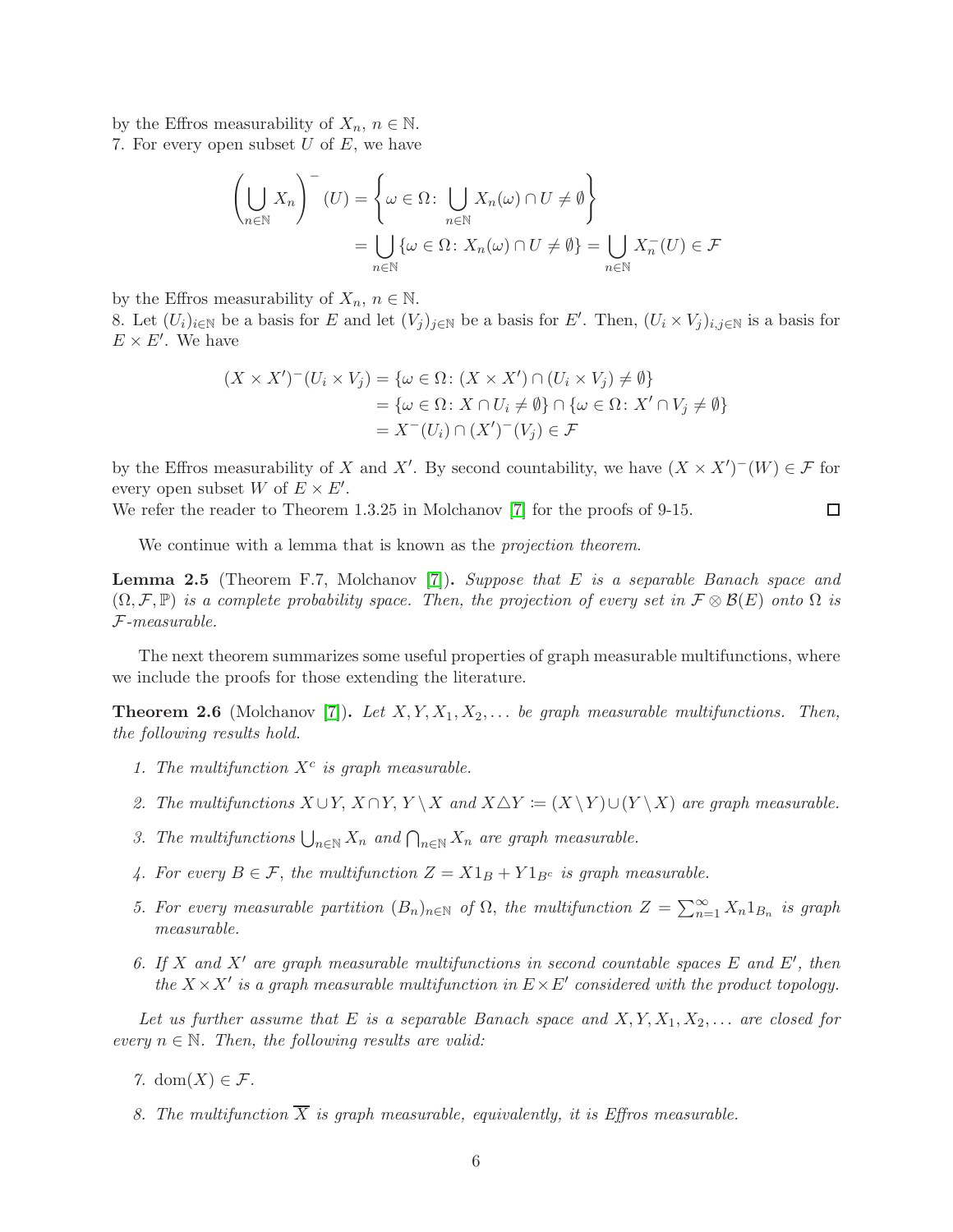- 9. For every  $y \in E$ , the distance function  $d(y, X) := \inf \{d(y, x) : x \in X\}$  is a random variable taking values in  $[0, +\infty]$ .
- 10. For every  $\varepsilon > 0$ , the multifunction  $X^{\varepsilon} := \{x \in E : d(x, X) < \varepsilon\}$  is graph measurable.

**Proof.** 1. We have  $\text{Graph}(X^c) = (\text{Graph } X)^c \in \mathcal{F} \otimes \mathcal{B}(E)$  by the graph measurability of X. 2. We have  $\text{Graph}(X \cup Y) = \text{Graph}(X) \cup \text{Graph}(Y) \in \mathcal{F} \otimes \mathcal{B}(E)$  and  $\text{Graph}(X \cap Y) = \text{Graph}(X) \cap \mathcal{F}$ Graph(Y)  $\in \mathcal{F} \otimes \mathcal{B}(E)$  by the graph measurability of X and Y. The graph measurability of  $Y \setminus X$ and  $X\triangle Y$  follows easily.

3. We have

$$
\operatorname{Graph}\left(\bigcup_{n\in\mathbb{N}}X_n\right)=\bigcup_{n\in\mathbb{N}}\operatorname{Graph}(X_n)\in\mathcal{F}\otimes\mathcal{B}(E)
$$

and

$$
\operatorname{Graph}\left(\bigcap_{n\in\mathbb{N}} X_n\right) = \bigcap_{n\in\mathbb{N}} \operatorname{Graph}(X_n) \in \mathcal{F} \otimes \mathcal{B}(E)
$$

by the graph measurability of  $X_n$ ,  $n \in \mathbb{N}$ .

4. We have

$$
Graph(Z) = (Graph(X) \cap (B \times E)) \cup (Graph(Y) \cap (B^c \times E)) \in \mathcal{F} \otimes \mathcal{B}(E)
$$

by the graph measurability of  $X$  and  $Y$ .

5. We have

$$
Graph(Z) = \bigcup_{n=1}^{\infty} \left( Graph(X_n) \cap (B_n \times E) \right) \in \mathcal{F} \otimes \mathcal{B}(E)
$$

by the graph measurability of  $X_n$ . 6. We have

$$
\mathrm{Graph}(X \times X') = \Big(\mathrm{Graph}(X) \times E'\Big) \cap \Big(\mathrm{Graph}(X') \times E\Big) \in \mathcal{F} \otimes \mathcal{B}(E) \otimes \mathcal{B}(E') = \mathcal{F} \otimes \mathcal{B}(E \times E')
$$

by the graph measurability of  $X$  and  $X'$ .

7. The projection of Graph $(X)$  onto  $\Omega$  is  $\{\omega \in \Omega \colon X(\omega) \neq \emptyset\}$ , hence  $\text{dom}(X) \in \mathcal{F} \otimes \mathcal{B}(E)$  by Lemma [2.5.](#page-5-0)

 $\Box$ 

We refer the reader to Theorem 1.3.25 in Molchanov [\[7\]](#page-34-1) for the proofs of 8-10.

Next, we consider sampling points from random sets.

## <span id="page-6-0"></span>3 Selections of random sets and Aumann integral

In this section, we review the notion of expectation for random sets, which is defined by considering the expectations of all samples from the random set. Let  $E$  be a separable Banach space equipped with its Borel  $\sigma$ -algebra  $\mathcal{B}(E)$  and let  $(\Omega, \mathcal{F}, \mathbb{P})$  be a probability space. We denote by  $L^0(E)$  the collection of all equivalence classes of random variables taking values in  $E$ , where two random variables belong to the same class if they are equal P-almost surely. For each  $p \in [1,\infty)$ ,  $L^p(E)$ denotes the set of all  $\xi \in L^0(E)$  with  $||\xi||_p := (\mathbb{E} |\xi|^p)^{1/p} < +\infty$ , where  $|\cdot|$  is the norm on E. When  $\xi \in L^p(E)$ ,  $\mathbb{E}(\xi) \in E$  denotes the expectation of  $\xi$ , which is defined as a Bochner integral. We refer the reader to Frieler and Knoche [\[3\]](#page-34-4), Mikusinski [\[6\]](#page-34-5) and Rieffel [\[9\]](#page-34-6) for an overview of Bochner integration over Banach spaces.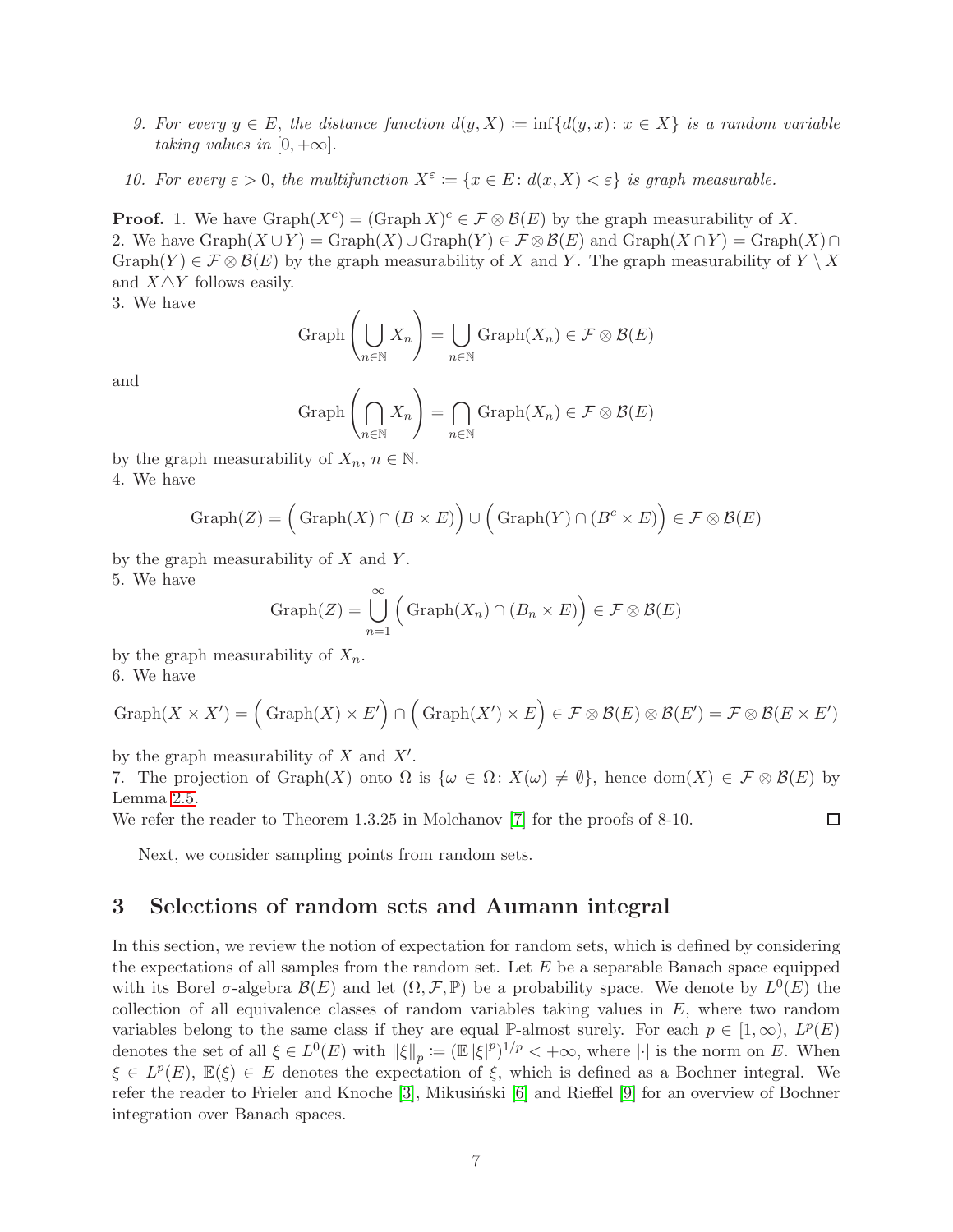### 3.1 Measurable and integrable selections

**Definition 3.1.** Let  $X: \Omega \to \mathcal{P}(E)$  be a multifunction. A random variable  $\xi$  with values in E is called a measurable selection of X if  $\xi(\omega) \in X(\omega)$  for every  $\omega \in \text{dom}(X)$ .

Note that we do not have any measurability assumption on X, hence dom(X) need not be measurable. When dom(X) is ensured to be measurable, it suffices to have  $\xi(\omega) \in X(\omega)$  for P-almost every  $\omega \in \text{dom}(X)$ .

We denote the collection of all equivalence classes of measurable selections of X by  $L^0(X)$ . Let  $p \in [1,\infty)$ . A measurable selection  $\xi$  of X is called p-integrable if  $\xi \in L^p(E)$ , in particular, integrable if  $\xi \in L^1(E)$ . We denote the collection of all p-integrable selections of X by  $L^p(X)$ . Note that  $L^p(X) = L^0(X) \cap L^p(E)$ .

The following theorem provides with an affirmative answer to existence of measurable selections:

<span id="page-7-2"></span>**Theorem 3.2** (Theorem 4.4, Hess [\[4\]](#page-34-3)). Consider a multifunction  $X: \Omega \to \mathcal{P}(E)$ .

- 1. If X is closed and Effros measurable with dom(X)  $\neq \emptyset$ , then X admits a measurable selection.
- 2. If  $(\Omega, \mathcal{F}, \mathbb{P})$  is a complete probability space and X is graph measurable with  $\text{Graph}(X) \neq \emptyset$ , then X admits a measurable selection.

Closed Effros measurable multifunctions can be characterized by a countable family of selections as the next theorem shows.

<span id="page-7-0"></span>**Theorem 3.3** (Theorem 4.5, Hess [\[4\]](#page-34-3)). Consider a closed multifunction  $X: \Omega \to \mathcal{P}(E)$ . Then X is Effros measurable if and only if there exists a sequence  $(\xi_n)_{n\in\mathbb{N}}$  of random elements in E such that

<span id="page-7-1"></span>
$$
X(\omega) = \text{cl}\{\xi_n(\omega) \colon n \in \mathbb{N}\}\tag{3.1}
$$

for every  $\omega \in \text{dom}(X)$  and  $\text{dom}(X) \in \mathcal{F}$ .

**Remark 3.4.** In [\[4\]](#page-34-3), the previous theorem is stated without the condition dom(X)  $\in \mathcal{F}$ . However, without this condition, the theorem seems to be invalid: Let  $\xi$  be a random variable with values in E and let  $B \subseteq \Omega$  be a nonmeasurable set. Then, consider  $X(\omega) := {\{\xi(\omega)\}\text{ for }\omega \in B \text{ and } X(\omega) := \emptyset}$ for  $\omega \in B^c$ . Then,  $dom(X) = B$  and  $X(\omega) = cl{\xi(\omega)}$  for each  $\omega \in dom(X)$ . However, X is not Effros measurable:  $X^{-}(E) = \text{dom}(X) \notin \mathcal{F}$ . We provide a corrected version in Theorem [3.3.](#page-7-0) Nevertheless, we skip the proof since the rest of the arguments in [\[4\]](#page-34-3) still works.

The representation of a multifunction X as in  $(3.1)$  is called a Castaing representation of X. By providing a practical approach for closed Effros measurable multifunctions, Theorem [3.3](#page-7-0) plays a key role in Theorem [3.8](#page-8-0) below.

For every  $p \in \{0\} \cup [1, +\infty)$ , a set  $A \subseteq L^p(E)$  of random variables is called *decomposable* if  $1_B\xi + 1_{B^c}\zeta \in A$  for every  $\xi, \zeta \in A$  and  $B \in \mathcal{F}$ . It is easy to see that  $L^p(E)$  is decomposable and an arbitrary intersection of decomposable sets is decomposable. Hence, for a set  $A \subseteq L^p(E)$ , we may define the *decomposable hull* dec A of A as the intersection of all decomposable subsets of  $L^p(E)$ containing A, which turns out to be the smallest decomposable set containing A.

Remark 3.5. There is a simple quantitative characterization of the decomposable hull. For a set  $A \subseteq L^p(E)$ , it is easy to see that

$$
\operatorname{dec}(A) = \Big\{\sum_{i=1}^m 1_{B_i} \xi_i \colon \xi_i \in A, (B_i)_{i=1}^m \text{ is a measurable partition of } \Omega, m \in \mathbb{N} \Big\}.
$$

Here, we call  $\sum_{i=1}^m 1_{B_i} \xi_i$  the *decomposition* of  $\xi_1, \ldots, \xi_m$  along the partition  $(B_i)_{i=1}^m$ .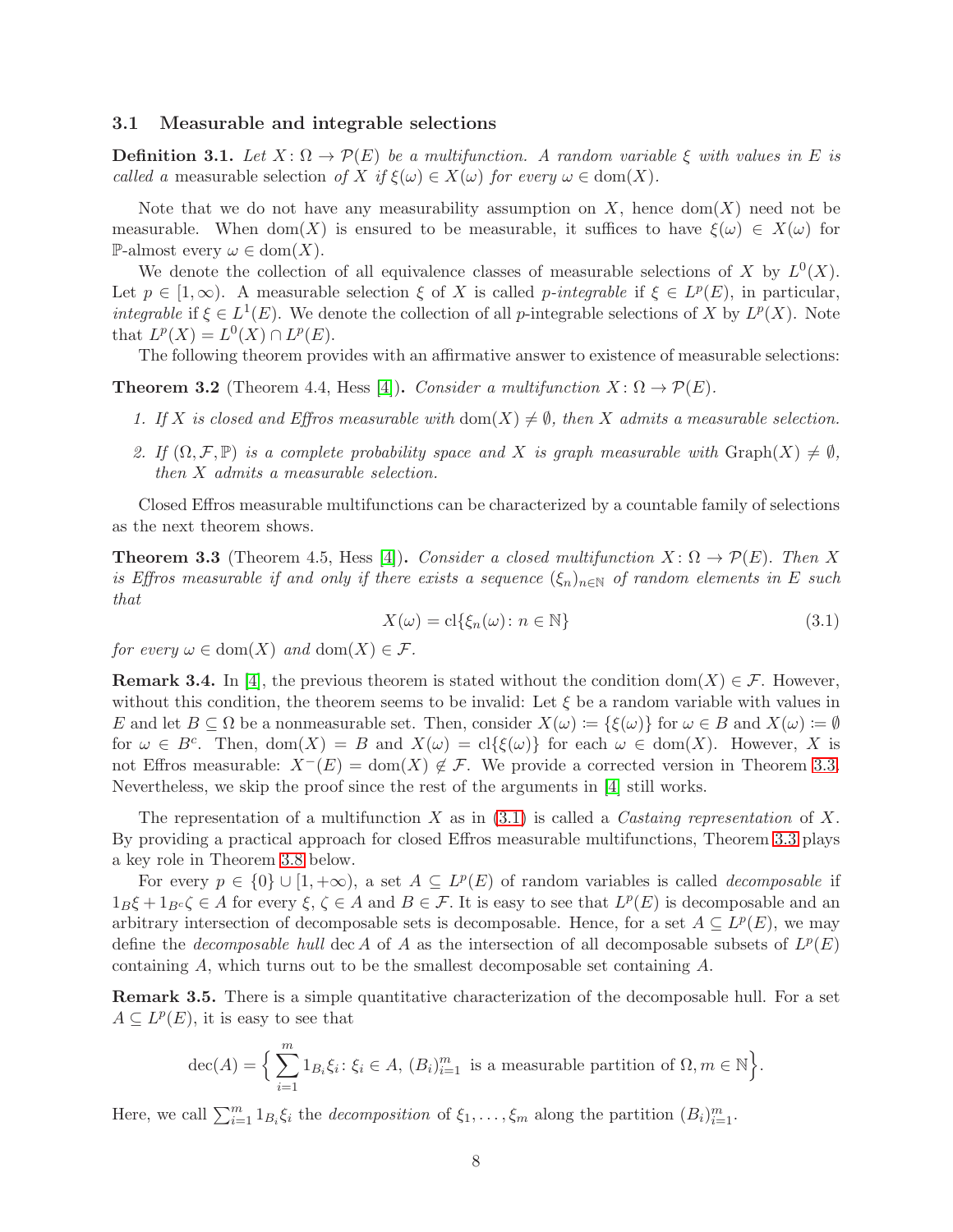<span id="page-8-4"></span>**Example 3.6.** If  $(\Omega, \mathcal{F}, \mathbb{P})$  is nontrivial, then it is clear that the unit ball  $B_1(0)$  in  $L^1(\mathbb{R}^d)$  is not decomposable: Let  $B \in \mathcal{F}$  be an event with  $0 < \mathbb{P}(B) < 1$ . Then  $\xi \coloneqq 1_B \frac{3}{4\mathbb{P}(B)}$  $\frac{3}{4\mathbb{P}(B)} \in B_1(0)$  and  $\zeta \coloneqq 1_{B^c} \frac{3}{4\mathbb{P}(B^c)} \in B_1(0)$ , yet

$$
\xi 1_B + \zeta 1_{B^c} = 1_B \frac{3}{4\mathbb{P}(B)} + 1_{B^c} \frac{3}{4\mathbb{P}(B^c)} \notin B_1(0).
$$

Indeed, one has  $\text{dec } B_1(0) = L^1(\mathbb{R}^d)$ . The same holds for the closed unit ball in  $L^1(\mathbb{R}^d)$ .

It is clear that the weak and strong closures of a decomposable subset of  $L^p(E)$  are decomposable. The next proposition shows that convex hull and decomposable hull operators are compatible with each other.

<span id="page-8-5"></span>**Proposition 3.7.** The decomposable hull of a convex subset of  $L^p(E)$  is convex, and the convex hull of a decomposable subset of  $L^p(E)$  is decomposable. Moreover, for every  $A \subseteq L^p(E)$ , one has

<span id="page-8-1"></span>
$$
conv \, \text{dec } A = \text{dec conv } A. \tag{3.2}
$$

 $\Box$ 

**Proof.** For the first part, let A be a convex subset of  $L^p(E)$ . Let  $u, v \in \text{dec } A$  and let  $0 < \lambda < 1$ . We show that  $\lambda u + (1 - \lambda)v \in \text{dec } A$  to conclude the convexity of dec A: since  $u, v \in \text{dec } A$ , they can be written as the decompositions of elements of A along measurable finite partitions of  $\Omega$ . Let  $(B_i)_{i=1}^m$ be a finer partition so that  $u = \sum_{i=1}^{m} \xi_i 1_{B_i}$  and  $v = \sum_{i=1}^{m} \zeta_i 1_{B_i}$  for some  $(\xi_i)_{i=1}^m$ ,  $(\zeta_i)_{i=1}^m \subseteq A$ . Then,

$$
\lambda u + (1 - \lambda)v = \lambda \sum_{i=1}^{m} \xi_i 1_{B_i} + (1 - \lambda) \sum_{i=1}^{m} \zeta_i 1_{B_i} = \sum_{i=1}^{m} (\lambda \xi_i + (1 - \lambda)\zeta_i) 1_{B_i} \in \text{dec } A
$$

where  $\lambda \xi_i + (1 - \lambda)\zeta_i \in A$  for every  $i \in \{1, ..., m\}$  by the convexity of A. Hence, dec A is convex.

For the second part, let A be a decomposable subset of  $L^p(E)$ . Let  $u, v \in \text{conv } A$  and let  $B \in \mathcal{F}$ . We show that  $u1_B + v1_{B^c} \in \text{conv } A$  to conclude the decomposabilty of conv A. Since  $u, v \in \text{conv } A$ , we have  $u = \sum_{i=1}^n \alpha_i \xi_i$ ,  $v = \sum_{j=1}^m \beta_j \zeta_j$  for some  $(\xi_i)_{i=1}^n$ ,  $(\zeta_i)_{i=1}^m \subseteq A$ . One can find constants  $(c_{ij})_{i,j}$ with  $\sum_{j=1}^m c_{ij} = \alpha_i$  for every  $i \in \{1, \ldots, n\}$  and  $\sum_{i=1}^n c_{ij} = \beta_j$  for every  $j \in \{1, \cdots, m\}$  so that

$$
u1_B + v1_{B^c} = \sum_{i=1}^n \alpha_i \xi_i 1_B + \sum_{j=1}^m \beta_j \zeta_j 1_{B^c} = \sum_{i,j} c_{ij} (\xi_i 1_B + \zeta_j 1_{B^c}) \in \text{conv } A,
$$

where  $\xi_i 1_B + \zeta_j 1_{B^c} \in A$  by the decomposability of A. Hence, conv A is decomposable.

As a consequence of the first two parts, [\(3.2\)](#page-8-1) follows for every  $A \subseteq L^p(E)$ .

The next theorem establishes several useful properties of p-integrable selections of a random set. We denote by  $cl_p$  the closure operator in the norm topology for  $p \in [1,\infty)$ , and in the topology of convergence in probability for  $p = 0$ .

<span id="page-8-2"></span><span id="page-8-0"></span>**Theorem 3.8** (Molchanov [\[7\]](#page-34-1)). Let  $p \in \{0\} \cup [1, +\infty)$  and consider two multifunctions  $X, Y : \Omega \to$  $\mathcal{P}(E)$ . The following results hold:

- <span id="page-8-3"></span>1.  $L^p(X)$  is decomposable.
- 2. If X is closed, then  $L^p(X)$  is a closed subset of  $L^p(E)$  in the strong topology.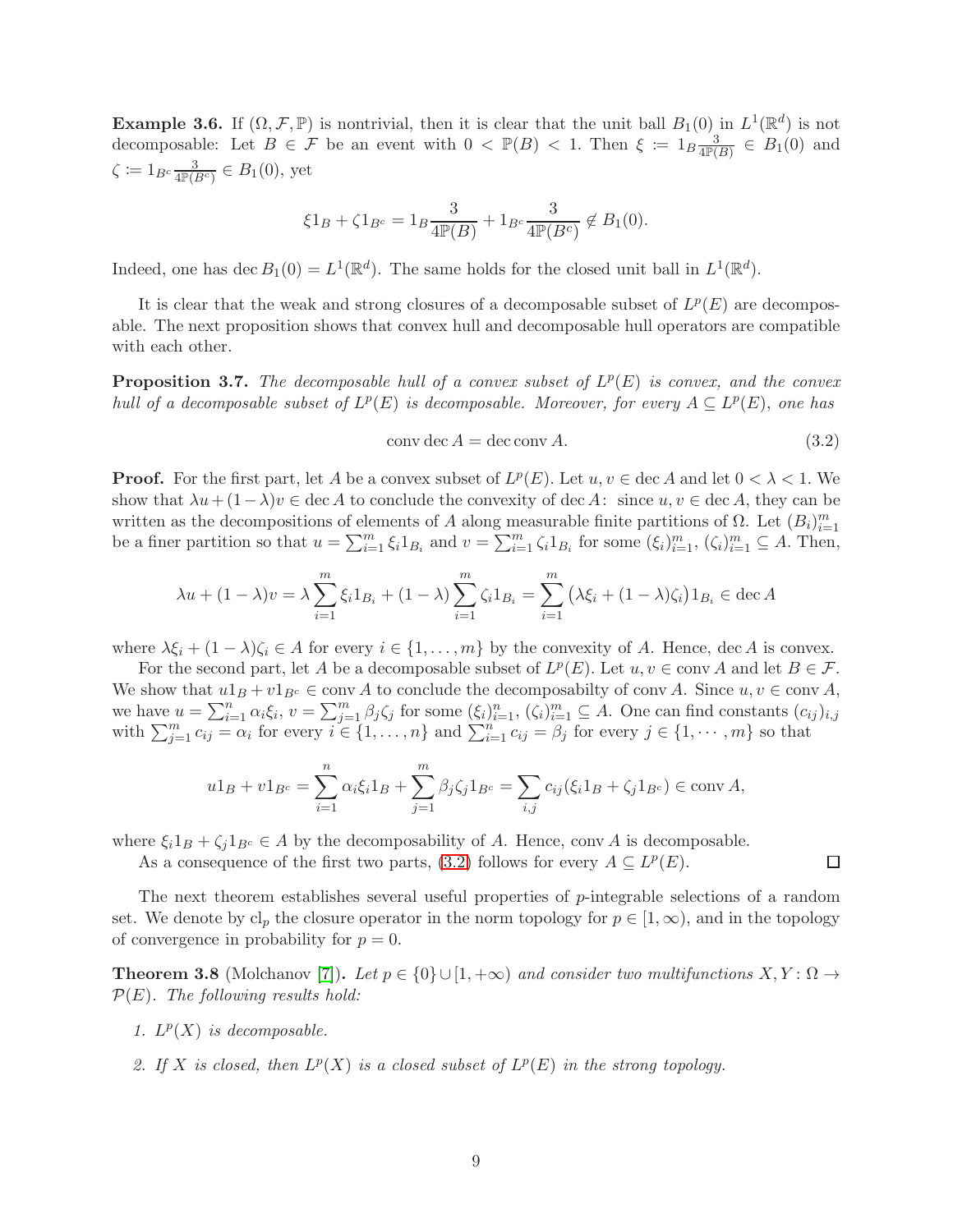<span id="page-9-0"></span>3. Suppose that X is closed with  $L^p(X) \neq \emptyset$ . Then, X is Effros measurable if and only if there exists a sequence  $(\xi_n)_{n\in\mathbb{N}}$  of random elements in E such that

$$
X(\omega) = \mathrm{cl}\{\xi_n(\omega) \colon n \in \mathbb{N}\}
$$

for every  $\omega \in \text{dom}(X)$  and  $\text{dom}(X) \in \mathcal{F}$ , that is, X has a p-integrable Castaing representation.

<span id="page-9-3"></span>4. Suppose that X is closed and Effros measurable with  $L^p(X) \neq \emptyset$ . Then, for every p-integrable Castaing representation  $(\xi_n)_{n\in\mathbb{N}}$  of X we have

$$
L^p(X) = cl_p \, \text{dec}\{\xi_n \colon n \in \mathbb{N}\}.
$$

<span id="page-9-4"></span>5. Let X be closed and Effros measurable. If  $L^p(X) \neq \emptyset$ , then

$$
L^p(\overline{\text{conv}}\,X)=\overline{\text{conv}}\,L^p(X).
$$

Moreover, X is convex if and only if  $L^p(X)$  is convex.

- <span id="page-9-9"></span><span id="page-9-1"></span>6. If X and Y are closed and Effros measurable with  $L^p(X) = L^p(Y) \neq \emptyset$ , then  $X = Y$  almost surely.
- 7. Suppose that  $(\Omega, \mathcal{F}, \mathbb{P})$  is a complete probability space. If X and Y are graph measurable with  $L^p(X) = L^p(Y) \neq \emptyset$ , then  $X = Y$  almost surely.
- <span id="page-9-5"></span>8. Let  $\emptyset \neq A \subseteq L^p(E)$  be a closed set. Then, A is decomposable if and only if  $A = L^p(Z)$  for some closed and Effros measurable multifunction  $Z: \Omega \to \mathcal{P}(E)$ . In this case, A is convex if and only if Z is convex.
- <span id="page-9-6"></span>9. If X is closed, then  $L^p(X) = L^p(Z)$  for some closed and Effros measurable multifunction  $Z: \Omega \to \mathcal{P}(E)$ . In this case, X is convex if and only if Z is convex.
- <span id="page-9-7"></span>10. Suppose that X is closed and Effros measurable such that  $L^1(X)$  is bounded in  $L^1(E)$ . Then, X is relatively weakly compact if and only if  $L^1(X)$  is relatively weakly compact in  $L^1(E)$ .
- <span id="page-9-8"></span>11. Suppose that X is convex, closed and Effros measurable such that  $L^1(X)$  is bounded in  $L^1(E)$ . Then, X is weakly compact if and only if  $L^1(X)$  is weakly compact in  $L^1(E)$ .
- <span id="page-9-2"></span>12. Suppose X is closed and Effros measurable such that  $L^p(X)$  is bounded in  $L^p(E)$ . Then,  $L^0(X) = L^s(X) = L^p(X)$  for every  $s \in [1, p]$ .

Proof. We refer the reader to Theorem 2.1.10 for [1,](#page-8-2) to Proposition 2.1.4 for [2,](#page-8-3) [3,](#page-9-0) [6,](#page-9-1) [12](#page-9-2) to Lemma 2.1.5 for [4,](#page-9-3) to Proposition 2.1.7 and Corollary 2.1.11 for [5,](#page-9-4) [8,](#page-9-5) [9,](#page-9-6) to Theorem 2.1.17 for [10,](#page-9-7) and to Theorem 2.1.18 for [11,](#page-9-8) all cited results being in [\[7\]](#page-34-1). [7](#page-9-9) follows from Theorems [2.6](#page-5-1) and [3.2.](#page-7-2) □

There is an appealing connection between decomposability, weak closedness and convexity given by the next theorem.

**Theorem 3.9** (Theorem II.3.17, Hu [\[5\]](#page-34-7)). If  $(\Omega, \mathcal{F}, \mathbb{P})$  is non-atomic, then every decomposable weakly closed subset of  $L^p(E)$  is convex for every  $p \in [1, +\infty)$ .

Based on Example [3.6,](#page-8-4) we observe that  $L^1(X) = L^1(\mathbb{R}^d)$  whenever  $L^1(X)$  has nonempty interior, which happens only in the case where  $X = \mathbb{R}^d$ , P-almost surely. Hence, in most cases of interest  $L^1(X)$  has empty interior.

Theorem [3.8](#page-8-0) provides a practical way of studying the collection of p-integrable selections of a random set. We next focus on expectations of integrable selections.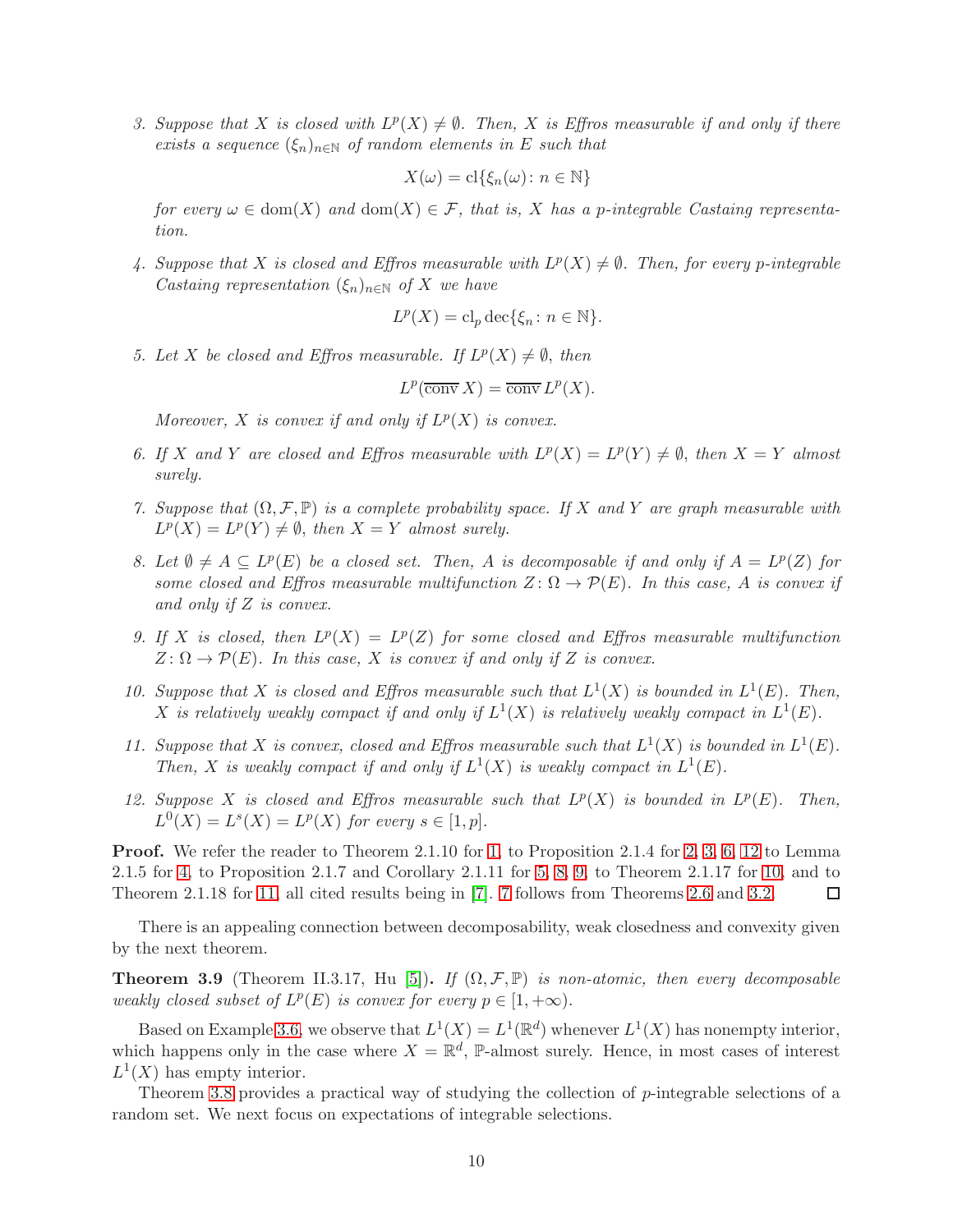### 3.2 Aumann integral and selection expectation

**Definition 3.10.** For a multifunction  $X: \Omega \to \mathcal{P}(E)$ , the Aumann integral  $\int X dP$  of X is defined as

$$
\int X d\mathbb{P} := \{ \mathbb{E}\xi \colon \xi \in L^1(X) \},
$$

the selection expectation  $\mathbb{E} X$  of X is defined as

$$
\mathbb{E}X := \mathrm{cl}\int X d\mathbb{P} = \mathrm{cl}\{\mathbb{E}\xi : \xi \in L^1(X)\},
$$

where the closure is taken with respect to the norm topology on E.

In general the Aumann integral is not a closed set.

<span id="page-10-0"></span>**Example 3.11.** Let  $E = \mathbb{R}^2$  and consider the deterministic closed multifunction

$$
Z = \left\{ (x, y) \in \mathbb{R}^2 \colon y \ge \frac{1}{x^2} \right\}.
$$

Then, it is clear that

$$
L^{1}(Z) = \left\{ (X, Y) \in L^{1}(\mathbb{R}^{2}) : Y \ge \frac{1}{X^{2}} \right\},\
$$

and

$$
\int Z d\mathbb{P} = \{(x, y) \in \mathbb{R}^2 : y > 0\}, \qquad \mathbb{E}Z = \text{cl} \int Z d\mathbb{P} = \{(x, y) \in \mathbb{R}^2 : y \ge 0\}.
$$

In particular,  $\int Z d\mathbb{P}$  is not closed and  $\int Z d\mathbb{P} \subsetneq \mathbb{E}Z$ .

Note that the lack of convexity in Example [3.11](#page-10-0) is not the main reason for this issue: **Example 3.12.** Let  $E = \mathbb{R}^2$  and consider the closed convex mutlifunction

$$
Z = \text{conv}\left\{(0,0), \left(1, \frac{1}{u}\right), \left(1, -\frac{1}{u}\right)\right\},\
$$

where  $u$  is a uniformly distributed random variable over the interval  $(0, 1]$ . Then, we have

$$
L^{1}(Z) = \left\{ \left( \alpha + \beta, \frac{\alpha - \beta}{u} \right) \in L^{1}(\mathbb{R}^{2}) : \alpha, \beta \ge 0, \alpha + \beta \le 1 \right\},\
$$

and

$$
\int Z d\mathbb{P} = \{(0,0)\} \cup \{(x,y): 0 < x < 1\}, \qquad \mathbb{E}Z = \text{cl} \int Z d\mathbb{P} = \{(x,y): 0 \le x \le 1\}.
$$

In particular,  $\int Z d\mathbb{P}$  is not closed and  $\int Z d\mathbb{P} \subsetneq \mathbb{E}Z$ .

Yet there are cases where the Aumann integral and the selection expectation coincide, given by the next theorem. To that end, a Banach space  $E$  is said to have the Radon-Nikodym property if for every finite measure space  $(A, \mathfrak{a}, \mu)$  and every E-valued measure v on  $(A, \mathfrak{a})$  which is of bounded variation and absolutely continuous with respect to  $\mu$ , there exists a Bochner integrable density  $f: \Omega \to E$  such that

$$
v(B) = \int_B f \, d\mu
$$

for every  $B \in \mathfrak{a}$ . It is well-known that reflexive spaces have the Radon-Nikodym property.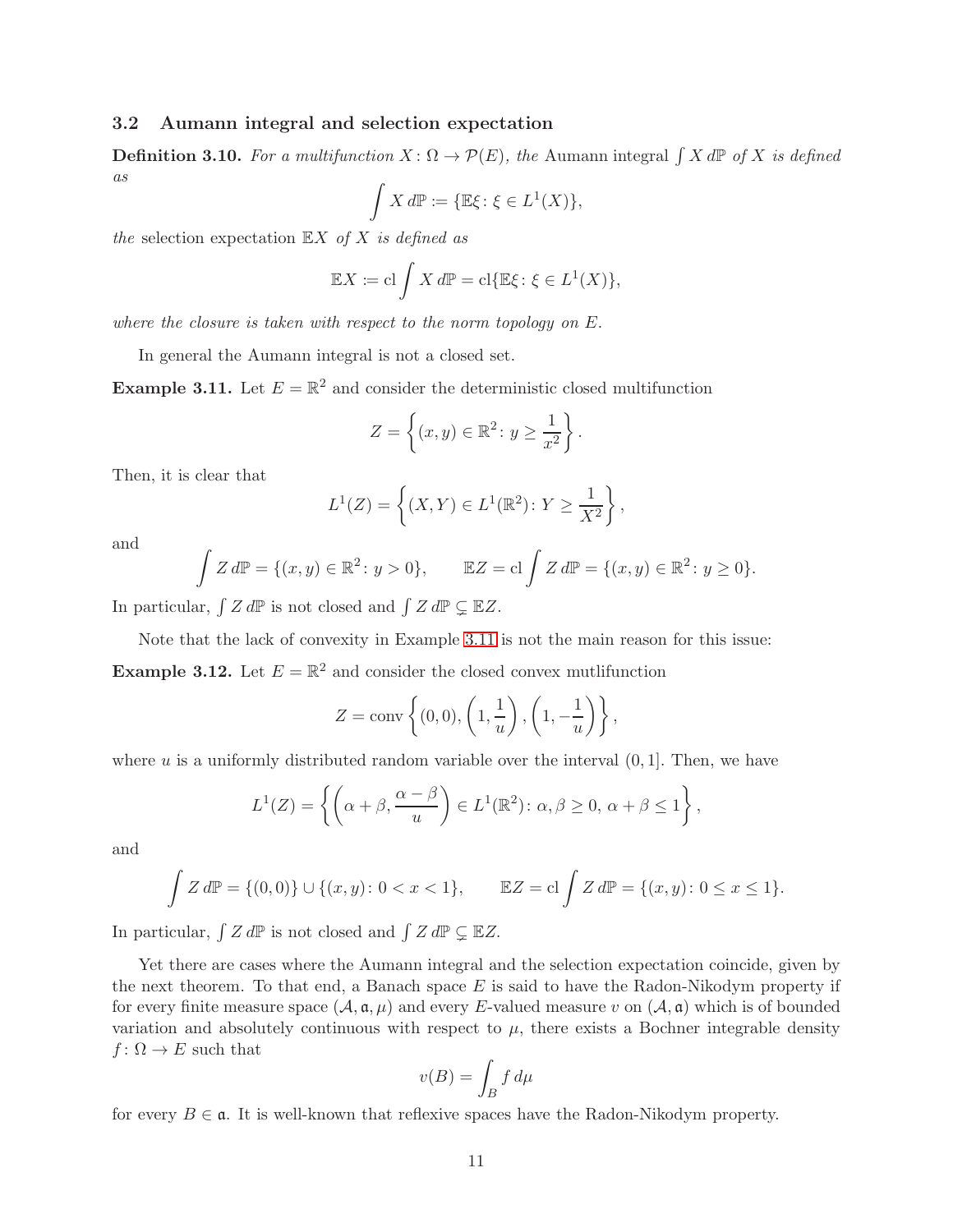<span id="page-11-0"></span>**Theorem 3.13** (Theorem 2.1.37, Molchanov [\[7\]](#page-34-1)). Let  $X: \Omega \to \mathcal{P}(E)$  be a closed Effros measurable multifunction such that  $L^1(X)$  is bounded in  $L^1(E)$ . Then  $\int X d\mathbb{P}$  is closed, hence it coincides with  $\mathbb{E}X$ , if one of the following conditions is satisfied:

- 1. E is finite dimensional.
- 2. E has the Radon-Nikodym property, and X is convex and compact.
- 3. X is convex and weakly compact. In this case,  $\mathbb{E}X = \int X d\mathbb{P}$  is weakly compact as well.
- 4. E is reflexive and X is convex.

We continue with a theorem that investigates the convexity of Aumann integral and selection expectation.

<span id="page-11-1"></span>**Theorem 3.14** (Proposition 2.1.15, Theorem 2.1.30, Theorem 2.1.31, Molchanov [\[7\]](#page-34-1)). Let  $X: \Omega \rightarrow$  $\mathcal{P}(E)$  be a multifunction such that  $L^1(X) \neq \emptyset$ .

- 1. If X is graph measurable, then  $\mathbb{E}X = \mathbb{E} \mathbb{C} \times \mathbb{C} \times \mathbb{C} \times \mathbb{C} \times \mathbb{C} \times \mathbb{C} \times \mathbb{C} \times \mathbb{C} \times \mathbb{C} \times \mathbb{C} \times \mathbb{C} \times \mathbb{C} \times \mathbb{C} \times \mathbb{C} \times \mathbb{C} \times \mathbb{C} \times \mathbb{C} \times \mathbb{C} \times \mathbb{C} \times \mathbb{C} \times \mathbb{C} \times \mathbb{$
- 2. If X is convex, then  $\int X dP$  is convex.
- 3. If  $(\Omega, \mathcal{F}, \mathbb{P})$  is non-atomic and X is closed, then  $\mathbb{E} X$  is convex.
- 4. If X is closed, then  $\mathbb{E} \overline{\text{conv}} X = \overline{\text{conv}} \mathbb{E} X$ .
- 5. If  $(\Omega, \mathcal{F}, \mathbb{P})$  is non-atomic and X is closed, then  $\mathbb{E} \overline{\text{conv}} X = \mathbb{E} X$ .

In the spirit of Theorems [3.13](#page-11-0) and [3.14,](#page-11-1) we consider the case  $E = \mathbb{R}^d$  next.

**Theorem 3.15** (Theorem 2.1.26, Molchanov [\[7\]](#page-34-1)). Let  $X: \Omega \to \mathcal{P}(\mathbb{R}^d)$  be a closed Effros measurable multifunction such that  $L^1(X) \neq \emptyset$ . Then,  $L^1(X)$  is bounded in  $L^1(\mathbb{R}^d)$  if and only if  $\mathbb{E}X(=\int X d\mathbb{P})$ is compact in  $\mathbb{R}^d$ . If the probability space  $(\Omega, \mathcal{F}, \mathbb{P})$  is non-atomic and  $L^1(X)$  is bounded in  $L^1(\mathbb{R}^d)$ , then

$$
\int X d\mathbb{P} = \mathbb{E}X = \int \operatorname{conv} X d\mathbb{P} = \mathbb{E} \operatorname{conv} X.
$$

We consider some examples:

**Example 3.16.** As in Example [2.3,](#page-3-0) let  $\xi, \eta$  be integrable real valued random variables such that  $\eta \leq \xi$ . Let r be an integrable real-valued positive random variable and let  $\varphi$  be a d-dimensional integrable random vector. Let  $X = \{\xi\}, Y = (-\infty, \xi], Z = [\eta, \xi]$  and  $W = \overline{B}_r(\varphi)$ . Then, it is easy to see that

$$
L^{1}(X) = \{\xi\}, \quad \mathbb{E}X = \int X \, d\mathbb{P} = \{\mathbb{E}\xi\},
$$
  

$$
L^{1}(Y) = \{\zeta \in L^{1}(\mathbb{R}) \colon \zeta \le \xi\}, \quad \mathbb{E}Y = \int Y \, d\mathbb{P} = (-\infty, \mathbb{E}\xi],
$$
  

$$
L^{1}(Z) = \{\zeta \in L^{1}(\mathbb{R}) \colon \eta \le \zeta \le \xi\}, \quad \mathbb{E}Z = \int Z \, d\mathbb{P} = [\mathbb{E}\eta, \mathbb{E}\xi],
$$
  

$$
L^{1}(W) = \{\zeta \in L^{1}(\mathbb{R}^{d}) \colon |\zeta - \varphi| \le r\}.
$$

For every  $\zeta \in L^1(W)$ , since  $|\zeta - \varphi| \le r$ , one has  $|\mathbb{E}\zeta - \mathbb{E}\varphi| \le \mathbb{E} |\zeta - \varphi| \le \mathbb{E}r$ , that is,  $\mathbb{E}\zeta \in \overline{B}_{\mathbb{E}r}(\mathbb{E}\varphi)$ . Hence,  $\int W d\mathbb{P} \subseteq \overline{B}_{\mathbb{E}r}(\mathbb{E}\varphi)$ . Conversely, for every deterministic unit vector  $u \in \mathbb{R}^d$ , we have  $\zeta \coloneqq$  $\varphi + ru \in L^1(W)$  and  $\mathbb{E}\zeta = \mathbb{E}\varphi + \mathbb{E}r u \in \int W d\mathbb{P}$ . Hence,  $\partial \overline{B}_{\mathbb{E}r}(\mathbb{E}\varphi) \subseteq \int W d\mathbb{P}$  and by the convexity of  $\int W d\mathbb{P}$ , we conclude that

$$
\mathbb{E}W = \int W d\mathbb{P} = \overline{B}_{\mathbb{E}r}(\mathbb{E}\varphi).
$$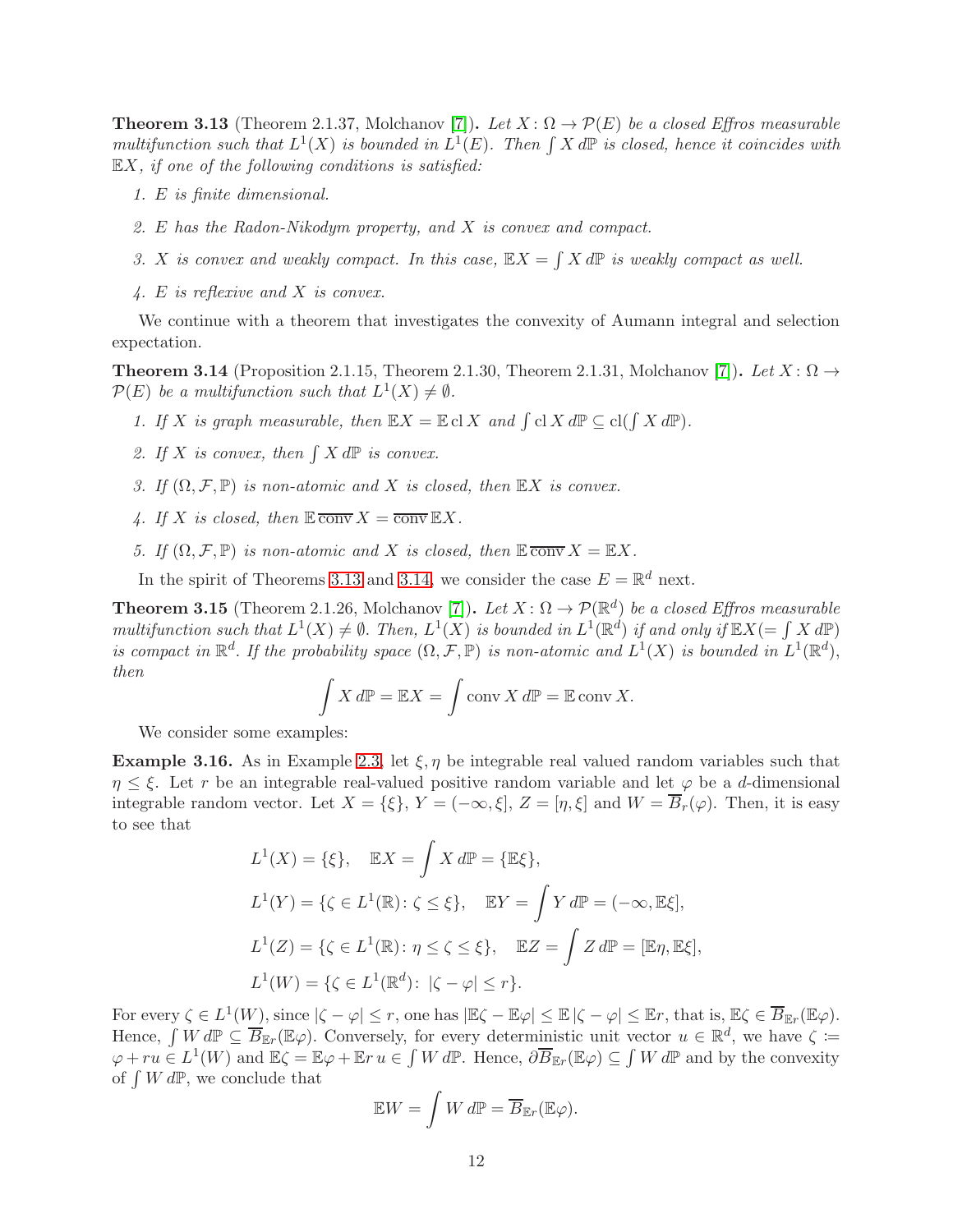We have the following theorem covering the deterministic case:

**Theorem 3.17.** Let  $X: \Omega \to \mathcal{P}(E)$  be a deterministic multifunction.

1. If the probability space  $(\Omega, \mathcal{F}, \mathbb{P})$  is non-atomic, then

$$
\mathbb{E}X = \mathbb{E} \operatorname{cl} X = \mathbb{E} \operatorname{conv} X = \mathbb{E} \overline{\operatorname{conv}} X = \int \overline{\operatorname{conv}} X d\mathbb{P} = \overline{\operatorname{conv}} X.
$$

2. In particular, if the probability space  $(\Omega, \mathcal{F}, \mathbb{P})$  is non-atomic and X is convex, then

$$
\mathbb{E}X = \mathbb{E}\operatorname{cl} X = \int \operatorname{cl} X d\mathbb{P} = \operatorname{cl} X.
$$

3. If X is convex and closed, then  $\mathbb{E}X = \int X d\mathbb{P} = X$ .

**Proof.** 1. Suppose that  $(\Omega, \mathcal{F}, \mathbb{P})$  is non-atomic. Since X and conv X are graph measurable, by Theorem [3.14,](#page-11-1) we have  $\mathbb{E}X = \mathbb{E} \in X$  and  $\mathbb{E} \text{ conv } X = \mathbb{E} \overline{\text{ conv }} X$ . In addition,  $\mathrm{cl } X$  is closed and since  $(\Omega, \mathcal{F}, \mathbb{P})$  is non-atomic, by Theorem [3.14,](#page-11-1) we have  $\mathbb{E} \overline{\text{conv}} X = \mathbb{E} \overline{\text{conv}} \text{cl } X = \mathbb{E} \text{cl } X$ . By taking deterministic selections, it is clear that  $\int \overline{\text{conv}} X dP \supseteq \overline{\text{conv}} X$ . Lastly, by Theorem [5.8,](#page-16-0) we have  $\mathbb{E} \overline{\text{conv}} X \subseteq \overline{\text{conv}} X$ , completing the proof.

2. This part follows easily from the first part.

3. Suppose that X is convex and closed. By taking deterministic selections, it is clear that  $\int X d\mathbb{P} \supseteq X$ . By Theorem [5.8,](#page-16-0) we have  $\mathbb{E} X \subseteq X$ , completing the proof. □

**Remark 3.18.** Even for a deterministic multifunction  $X: \Omega \to \mathcal{P}(E)$ , although the selection expectation  $\mathbb{E}X = \overline{\text{conv}} X$  is well-understood, the Aumann integral  $\int X d\mathbb{P}$  is not known in general.

Theorems [3.13](#page-11-0) and [3.14](#page-11-1) suggest that it is useful to have a convex representation for the collection of integrable selections of a random set. Hence, we continue by investigating the representation of compact convex sets.

## <span id="page-12-0"></span>4 Representation of compact convex sets

Let V be a separable Banach space equipped with the Borel  $\sigma$ -algebra  $\mathcal{B}(V)$  and let  $V^*$  denote the dual of V. A point x in a convex set  $A \subseteq V$  is called an *extreme point* of A if  $x \notin \text{conv}(A \setminus \{x\})$ , that is, if  $x = \lambda y + (1 - \lambda)z$  with  $y, z \in A$  and  $\lambda \in (0, 1)$ , then  $y = z = x$ . Let  $\varepsilon(A)$  denote the set of extreme points of A.

Representation of compact convex sets is well-understood in the finite-dimensional case: every point is a finite convex combination of the extreme points. Considering all convex combinations is not sufficient to capture all points in the infinite-dimensional case, but considering all limits of all convex combinations suffices as stated in Krein-Milman Theorem:

<span id="page-12-1"></span>**Theorem 4.1** (Theorem 8.14, Simon [\[11\]](#page-34-8)). Let A be a compact convex subset of V. Then,  $\varepsilon(A) \neq \emptyset$ is a Baire  $G_{\delta}$  set in the sense that  $\varepsilon(A)$  is a countable intersection of open sets and

$$
A = \overline{\text{conv}} \,\varepsilon(A).
$$

An appealing idea is to consider the limit of convex combinations as an integral. A probability measure  $\mu$  on  $(V, \mathcal{B}(V))$  is said to have a *barycenter* if there is a point  $y \in V$  satisfying

$$
L(y) = \int_V L(x) \,\mu(dx)
$$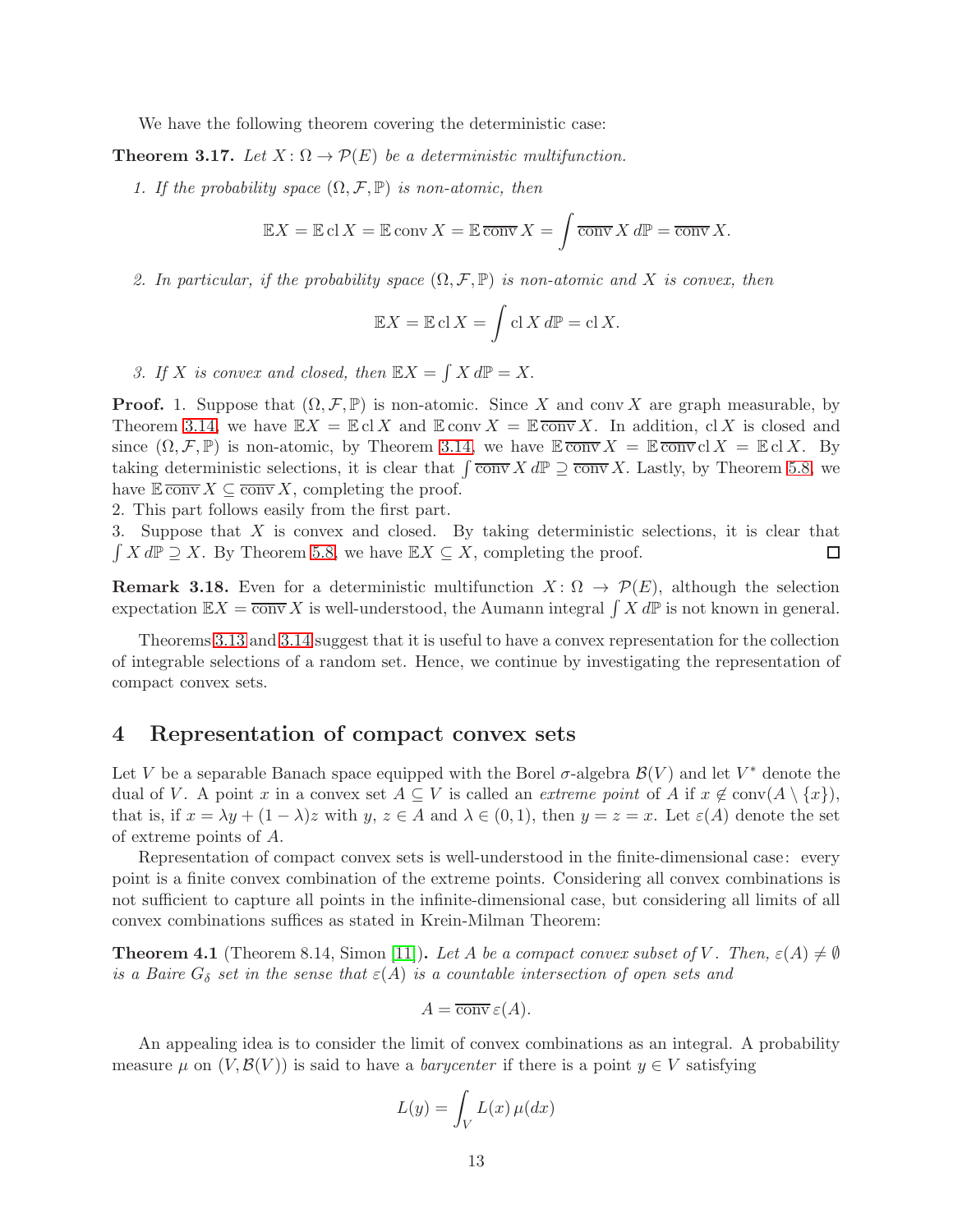for every  $L \in V^*$ . Since  $V^*$  separates points in V, a probability measure  $\mu$  can have at most one barycenter, which is denoted by  $r(\mu)$  or  $\int_V x \mu(dx)$  whenever it exists. For a Borel subset A of V, let  $\mathcal{M}(A)$  denote the set of all regular Borel probability measures  $\mu$  with  $\mu(A) = 1$  that have barycenters. For every subset  $A$  of  $V$  that is not Borel, we define

$$
\mathcal{M}(A) \coloneqq \bigcup_{\substack{B \colon B \subseteq A \\ B \in \mathcal{B}(V)}} \mathcal{M}(B)
$$

which coincides with the original definition for Borel subsets. As shown by the next theorem, considering barycenters suffices to recover the limits of all convex combinations. For a point  $x \in E$ ,  $\delta_x$  denotes the Dirac measure associated to x, that is,  $\delta_x(B) = 1_B(x)$  for every  $B \in \mathcal{B}(V)$ .fg

<span id="page-13-0"></span>**Theorem 4.2** (Theorem 9.1, Simon [\[11\]](#page-34-8)). Let A be a compact convex subset of V. Let  $\mu$  be a regular Borel probability measure on A. Then,  $\mu \in \mathcal{M}(A)$ , that is,  $\mu$  has a barycenter, and  $r(\mu) \in A$ . Moreover, the map r:  $\mathcal{M}(A) \to A$  is a continuous affine map from  $\mathcal{M}(A)$  (with the weak- $*$  topology) onto A and is the unique such map with  $r(\delta_x) = x$  for each  $x \in A$ . More generally, for every closed subset  $B$  of  $A$ , we have

$$
r\left(\mathcal{M}(B)\right) = \overline{\text{conv}}\,B.
$$

As an immediate corollary, we obtain an integral representation of a compact convex set over the closure of its extreme points, which is known as Strong Krein-Milman Theorem:

<span id="page-13-1"></span>**Theorem 4.3** (Theorem 9.2, Simon [\[11\]](#page-34-8)). Let A be a compact convex subset of V. Then, every point in A can be represented as the barycenter of a measure in  $\mathcal{M}(\overline{\varepsilon(A)})$ , that is,

$$
r\Bigl({\mathcal M}\bigl(\,\overline{\varepsilon(A)}\,\bigr)\Bigr)=A.
$$

**Proof.** By Krein-Milman Theorem (Theorem [4.1\)](#page-12-1), we have  $\overline{conv}(\overline{\varepsilon(A)}) = A$ . By taking  $B = \overline{\varepsilon(A)}$ in Theorem [4.2,](#page-13-0) we obtain

$$
r\Big(\mathcal{M}\big(\,\overline{\varepsilon(A)}\,\big)\Big) = \overline{\text{conv}}\,\big(\,\overline{\varepsilon(A)}\,\big) = A,
$$

as desired.

The potential weakness of Theorem [4.3](#page-13-1) is that one might have  $\overline{\varepsilon(A)} = A$ , in which case the conclusion becomes  $\overline{\text{conv}} A = A$  for a compact convex subset A of V, which is trivial.

**Example 4.4.** Let  $p \in (1, \infty)$  and let A be the unit ball in  $L^p(\mathbb{R}^d)$ . By Banach-Alaoglu theorem, A is weakly compact and convex. We claim that

$$
\varepsilon(A) = \{ z \in L^p(\mathbb{R}^d) \colon ||z||_p = 1 \}.
$$

To see this, let  $z \in L^p(\mathbb{R}^d)$  with  $||z||_p = 1$  and suppose that  $z = \lambda x + (1 - \lambda)y$  for some  $0 < \lambda < 1$ and  $x, y \in A$ . Then,

$$
1 = ||z||_p = ||\lambda x + (1 - \lambda)y||_p \le \lambda ||x||_p + (1 - \lambda) ||y||_p \le \lambda + (1 - \lambda) = 1.
$$

The only case for equality in Minkowski's equality  $\|\lambda x + (1 - \lambda)y\|_p \leq \lambda \|x\|_p + (1 - \lambda) \|y\|_p$  is that  $\lambda x = c(1-\lambda)y$  for some  $c \ge 0$  and  $||x||_p = ||y||_p = 1$ . If  $c = 0$ , then  $\lambda x = 0$ , and  $x = 0$  contradicting  $||x||_p = 1$ . Hence  $c > 0$  and  $\lambda = c(1 - \lambda)$  since  $||x||_p = ||y||_p = 1$ . Then it follows that  $x = y = z$ showing that z is an extreme point of A.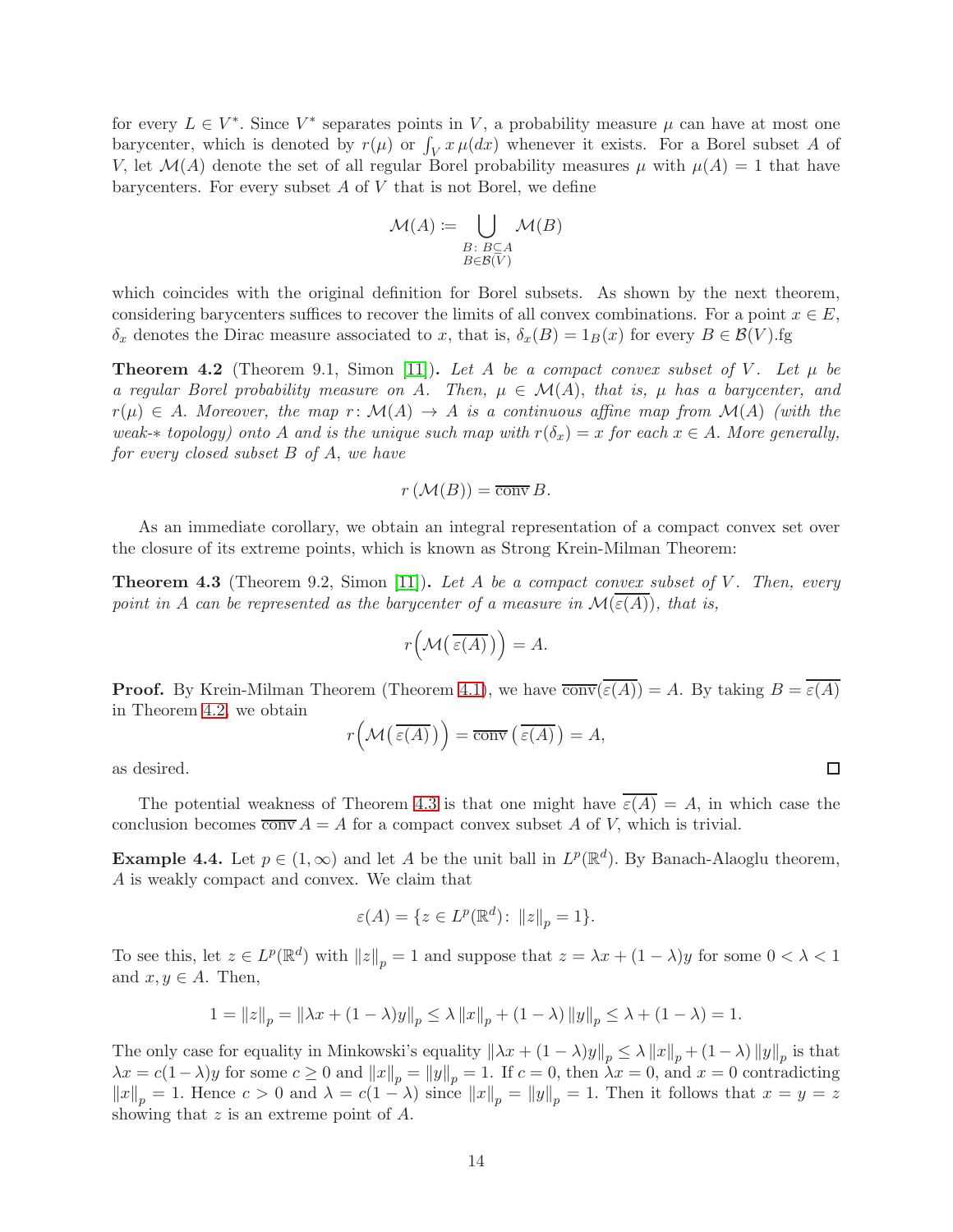On the other hand, if  $0 < ||z||_p < 1$ , then  $||$ z  $\left\Vert z\right\Vert _{p}$  $\Big\|_p = 1 \leq 1$  and

$$
z=\left\|z\right\|_p\frac{z}{\left\|z\right\|_p}+\left(1-\left\|z\right\|_p\right)0,
$$

where  $||z||_p \in (0, 1)$ . If  $||z||_p = 0$ , then

$$
z = 0 = \frac{1}{2}(+1) + \frac{1}{2}(-1).
$$

Hence, z cannot be an extreme point of A and the claim follows. Indeed, it is well-known that the weak closure of the unit sphere is the unit ball, that is,

$$
\overline{\varepsilon(A)} = \overline{\{z \in L^p(\mathbb{R}^d) \colon ||z||_p = 1\}} = A.
$$

Yet there is a stronger version of Strong Krein-Milman Theorem (Theorem [4.3\)](#page-13-1) which is known as Choquet theorem:

<span id="page-14-1"></span>**Theorem 4.5** (Theorem 10.7, Simon [\[11\]](#page-34-8)). Let A be a metrizable compact convex subset of V. Then, every point in A can be represented as a barycenter of a measure in  $\mathcal{M}(\varepsilon(A))$ , that is,

$$
r(\mathcal{M}(\varepsilon(A)))=A.
$$

There is a partial converse to Theorem [4.1:](#page-12-1)

<span id="page-14-2"></span>**Theorem 4.6** (Theorem 9.4, Simon [\[11\]](#page-34-8)). Let A be a compact convex subset of V. Let  $B \subseteq A$  be such that

$$
\overline{\text{conv}}\,B = A.
$$

Then  $\varepsilon(A) \subseteq \overline{B}$ .

Theorems [4.1,](#page-12-1) [4.2,](#page-13-0) [4.5](#page-14-1) and [4.6](#page-14-2) establish the theoretical foundations to study compact convex sets. Inspired by Theorems [4.1](#page-12-1) and [4.5,](#page-14-1) we investigate the image of the operator  $r$  in detail in the next section.

### <span id="page-14-0"></span>5 Choquet combinations

Let V be a Banach space equipped with the Borel  $\sigma$ -algebra  $\mathcal{B}(V)$  and let  $V^*$  be the dual of V. Let  $(\Omega, \mathcal{F}, \mathbb{P})$  be a complete probability space. Notice that a convex combination  $\sum_{i=1}^{m} \lambda_i a_i$  of elements of a subset A of V can be seen as the barycenter  $\int_A a \mu(da)$  of  $\mu = \sum_{i=1}^m \lambda_i \delta_{a_i}$  since for every  $L \in V^*$ , one has

$$
L\left(\int_A a \,\mu(da)\right) = L\left(\int_A a \,\sum_{i=1}^m \lambda_i \delta_{a_i}(da)\right) = \int_A L(a) \,\sum_{i=1}^m \lambda_i \delta_{a_i}(da)
$$

$$
= \sum_{i=1}^m \lambda_i L(a_i) = L\left(\sum_{i=1}^m \lambda_i a_i\right).
$$

Generalizing convex combinations, we want to introduce a new terminology for barycenters with an emphasis on taking combinations: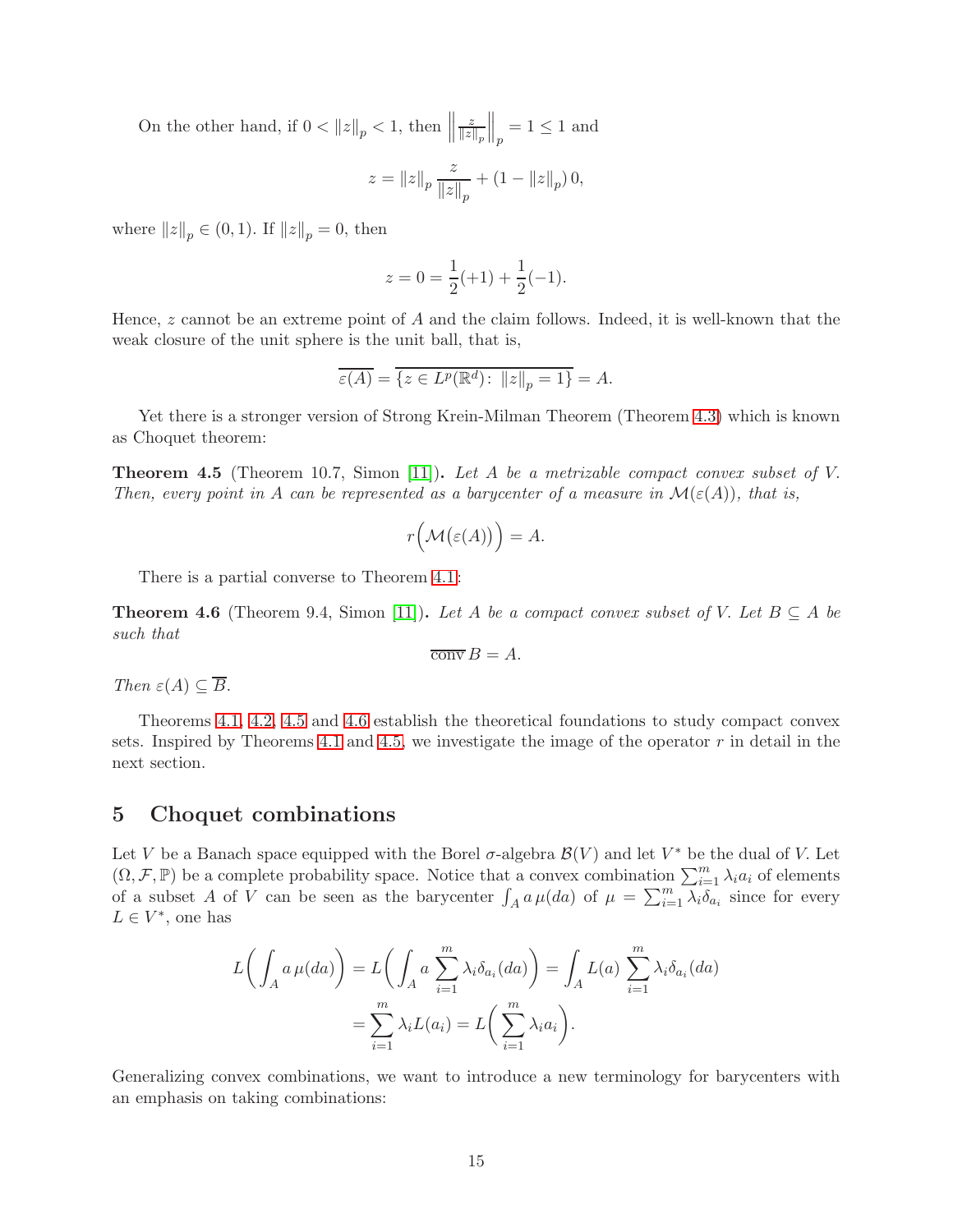**Definition 5.1.** Let A be a subset of V. A point of the form  $r(\mu) = \int_A a \mu(da)$  for some  $\mu \in \mathcal{M}(A)$ is called a Choquet combination of points in  $A$ . We say that  $A$  is a Choquet set if it contains every Choquet combination of its elements, that is, if  $\int_A a \mu(da) \in A$  for every  $\mu \in \mathcal{M}(A)$ .

Remark 5.2. Note that V is a Choquet set. Moreover, arbitrary intersection of Choquet sets is a Choquet set. To see this, for an index set  $J \neq \emptyset$ , let  $A_j$  be a Choquet set for every  $j \in J$  and let  $A := \bigcap_{j \in J} A_j$ . Let  $\mu \in \mathcal{M}(A)$ . Then,  $\mu \in \mathcal{M}(B)$  for some Borel subset  $B \subseteq A$ . Since  $B \subseteq A_j$ , we have  $\mu \in \mathcal{M}(A_i)$  for every  $j \in J$ . Since  $A_j$  is a Choquet set,  $r(\mu) \in A_j$  for every  $j \in J$ . Thus,  $r(\mu) \in \bigcap_{j \in J} A_j = A$ , showing that A is a Choquet set. Hence, one can define the Choquet hull of a set  $A$  as the intersection of all Choquet sets containing  $A$ , which is equivalently the smallest Choquet set containing A; we denote the Choquet hull of A by  $ch A$ .

**Remark 5.3.** It is clear that ch is a hull operator, that is, for every  $A, B \subseteq V$ , one has the following properties:

- (i) Extensive:  $A \subseteq \text{ch } A$ .
- (ii) Monotone: If  $A \subseteq B$ , then  $ch A \subseteq ch B$ .
- (iii) Idempotent:  $ch(ch A) = ch A$ .

**Remark 5.4.** Since every Choquet set is convex, for every subset A of V, we have conv  $A \subseteq$  ch A. In infinite-dimensional spaces, one might have conv  $A \subsetneq$  ch A; see the next example.

<span id="page-15-0"></span>**Example 5.5.** Let  $(\Omega, \mathcal{F}, \mathbb{P}) = ([0, 1], \mathcal{B}([0, 1]), \mathcal{L})$ , where  $\mathcal{B}([0, 1])$  is the Borel  $\sigma$ -algebra of the interval [0, 1] and  $\mathcal L$  is the Lebesgue measure on [0, 1]. Let  $p \in (1,\infty)$ , and let  $V = L^p(\mathbb R)$ . Consider

 $A = \{ \xi \in L^p(\mathbb{R}) : \xi \text{ is a simple function and } 0 \leq \xi \leq 1 \text{ almost surely} \}.$ 

The convexity of A is clear. For each  $n \in \mathbb{N}$ , let  $\xi_n = 1_{\left[\frac{1}{2^n}, \frac{1}{2^{n-1}}\right)} \in A$ , and define  $\mu = \sum_{n=1}^{\infty} \frac{1}{2^n} \delta_{\xi_n}$ . Our intuition suggests that  $\mu \in \mathcal{M}(A)$  and

$$
\int_A a \,\mu(da) = \sum_{n=1}^{\infty} \frac{1}{2^n} \xi_n = \sum_{n=1}^{\infty} \frac{1}{2^n} 1_{\left[\frac{1}{2^n}, \frac{1}{2^{n-1}}\right)}.
$$

To verify this, let  $L \in V^*$ . Then, there exists  $Z \in L^q(\mathbb{R})$  such that  $L(W) = \mathbb{E}[ZW]$  for every  $W \in L^p(\mathbb{R})$ . We have

$$
L\left(\int_{A} a \,\mu(da)\right) = \int_{A} L(a) \,\mu(da) = \sum_{n=1}^{\infty} \frac{1}{2^{n}} L(\xi_{n}) = \sum_{n=1}^{\infty} \frac{1}{2^{n}} \mathbb{E}\left[Z1_{\left[\frac{1}{2^{n}}, \frac{1}{2^{n-1}}\right]}\right]
$$

$$
= \mathbb{E}\left[Z\sum_{n=1}^{\infty} \frac{1}{2^{n}} 1_{\left[\frac{1}{2^{n}}, \frac{1}{2^{n-1}}\right]}\right] = L\left(\sum_{n=1}^{\infty} \frac{1}{2^{n}} 1_{\left[\frac{1}{2^{n}}, \frac{1}{2^{n-1}}\right]}\right).
$$

Taking countably many values,  $\int_A a \mu(da) = \sum_{n=1}^{\infty} \frac{1}{2^n} 1_{\left[\frac{1}{2^n}, \frac{1}{2^{n-1}}\right]}$  is not simple; hence  $\int_A a \mu(da) \notin$  $A = \text{conv } A$  although  $\int_A a \,\mu(da) \in \text{ch } A$  by definition.

**Proposition 5.6.** The operators conv and ch coincide in finite-dimensional spaces.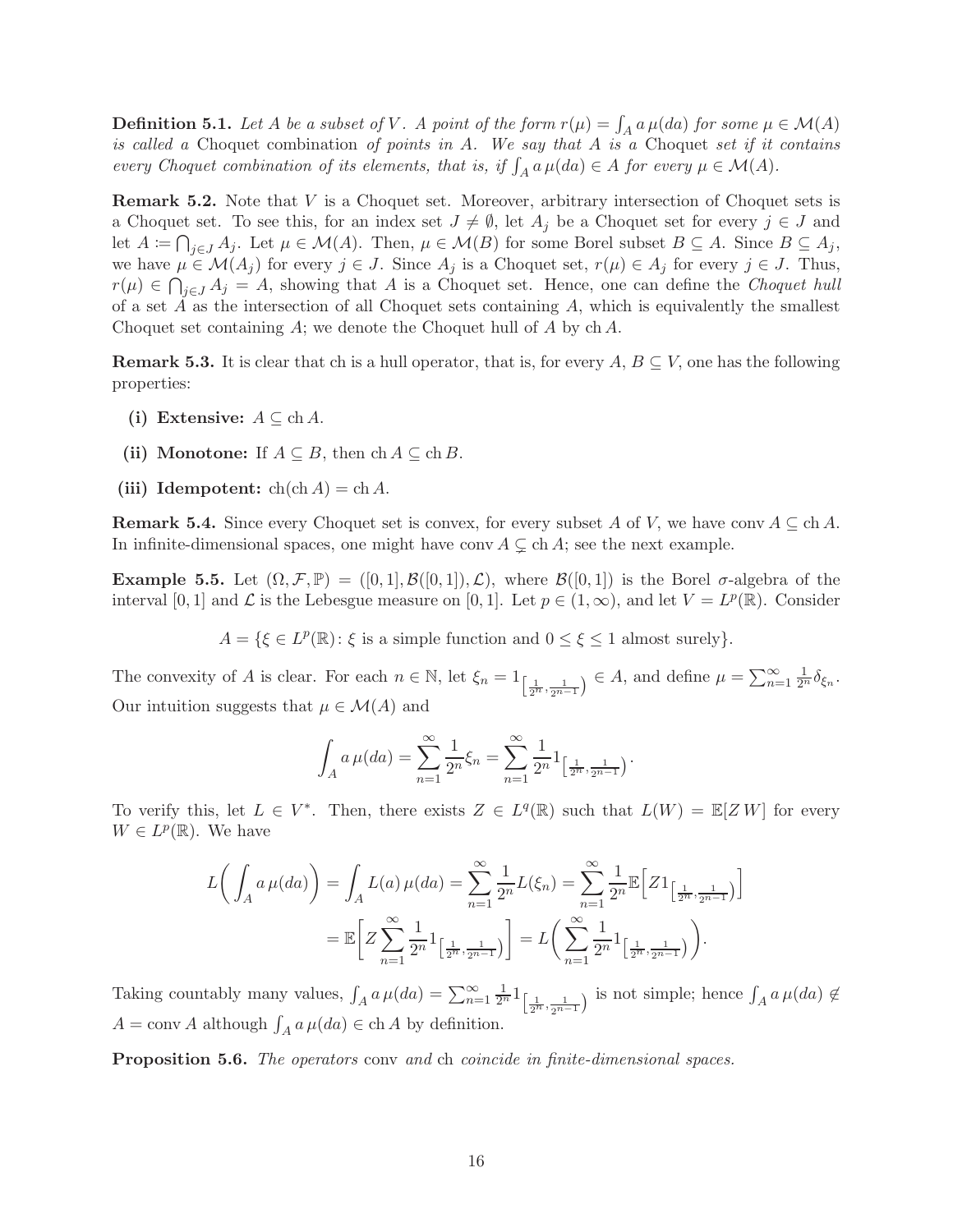**Proof.** Since we already have conv  $A \subseteq$  ch A for every subset A of  $\mathbb{R}^d$ , it suffices to show that every convex set  $A \subseteq \mathbb{R}^d$  is a Choquet set, which will be done by induction on d.

Initial step: Let  $d = 1$  and let  $A \subseteq \mathbb{R}$  be convex. If A is bounded, then, being convex, A must be equal to one of the sets (inf A, sup A), [inf A, sup A), (inf A, sup A], or [inf A, sup A], each of which is a Choquet set. The case where A is unbounded follows similarly.

Induction step: Let  $d \geq 2$  and by contradiction suppose that there exists a convex set  $A \subseteq \mathbb{R}^d$ which is not a Choquet set. Then, there exists some  $\mu \in \mathcal{M}(A)$  such that  $\int_A a \mu(da) \notin A$ . By the separating hyperplane theorem, there exists some nonzero vector  $u \in \mathbb{R}^d$  such that

$$
\sup_{y \in A} \langle u, y \rangle \le \left\langle u, \int_A a \,\mu(da) \right\rangle = \int_A \langle u, a \rangle \,\mu(da).
$$

Hence, we obtain

 $\langle u, a \rangle = \sup$ y∈A  $\langle u, y \rangle$  for  $\mu$ -almost every  $a \in A$ .

Therefore, letting  $t = \sup_{y \in A} \langle u, y \rangle$ , one can consider  $\mu$  on the set  $A \cap \{x \in \mathbb{R}^d : \langle u, x \rangle = t\}$ , living in a lower dimensional space. Since the set  $A \cap \{x \in \mathbb{R}^d : \langle u, x \rangle = t\}$  is convex, by the induction assumption, we must have  $\int_A a \mu(da) \in A \cap \{x \in \mathbb{R}^d: \langle u, x \rangle = t\} \subseteq A$ , which is a contradiction.

Note that Theorem [4.2](#page-13-0) reads as follows in our new setting:

<span id="page-16-2"></span>**Theorem 5.7.** Every compact convex subset  $A$  of  $V$  is a Choquet set.

Indeed, we show that compactness can be replaced with closedness in Theorem [5.7:](#page-16-2)

<span id="page-16-0"></span>**Theorem 5.8.** Every closed convex subset  $A$  of  $V$  is a Choquet set.

**Proof.** We argue by contradiction. Suppose that there is a closed convex set A that is not a Choquet set. Then, there exists

$$
Y \coloneqq \int_A a \,\mu(da) \not\in A
$$

for some  $\mu \in \mathcal{M}(A)$ . Then A and  $\{Y\}$  are disjoint convex sets such that  $\{Y\}$  is compact and A is closed. By Hahn-Banach separation theorem, there exists a continuous linear functional  $L \in V^*$ such that

$$
\sup_{a \in A} L(a) < \inf_{b \in \{Y\}} L(b) = L(Y) = L\left(\int_A a \,\mu(da)\right)
$$
\n
$$
= \int_A L(a) \,\mu(da) \le \int_A \sup_{b \in A} L(b) \,\mu(da) = \sup_{b \in A} L(b),
$$

which is a contradiction.

We have an immediate corollary of Theorem  $5.8$  for the collection of  $p$ -integrable selections of a closed convex random set:

<span id="page-16-1"></span>Corollary 5.9. Let  $p \in \{0\} \cup [1, +\infty)$  and let X be a closed convex random set. Then,  $L^p(X)$  is a Choquet set.

**Proof.** Let X be a closed convex random set. Then, by Theorem [3.8,](#page-8-0)  $L^p(X)$  is closed and convex, hence is Choquet by Theorem [5.8.](#page-16-0) ◻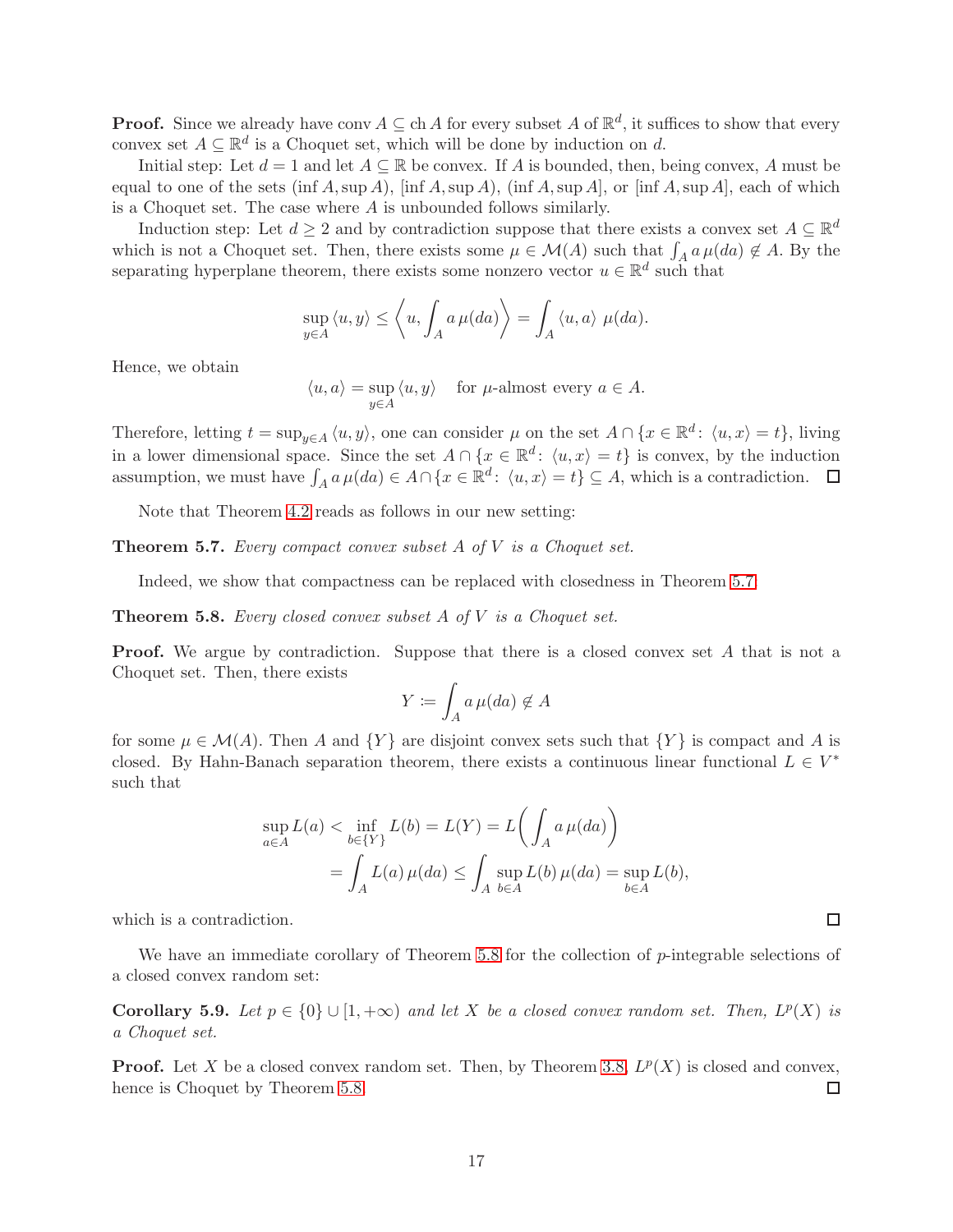**Remark 5.10.** For every subset A of V, since  $\overline{conv}A$  is a Choquet set containing A, we have conv  $A \subseteq \text{ch } A \subseteq \overline{\text{conv }} A$ . By taking the closure of the last two items, we obtain

$$
conv A \subseteq ch A \subseteq \overline{conv} A = ch A.
$$

It is well-known that the convex hull of a compact subset of  $\mathbb{R}^d$  is compact. More generally, the closed convex hull of a compact subset of a Banach space is compact as well. In this case, the Choquet hull of a compact set coincides with its closed convex hull:

**Proposition 5.11** (Theorem 3.28, Rudin [\[10\]](#page-34-9)). Let A be a compact subset of V. Then,

$$
\operatorname{ch} A = \left\{ \int_A a \,\mu(da) \colon \mu \in \mathcal{M}(A) \right\} = \overline{\operatorname{conv}} A.
$$

To obtain the convex hull of a set, it is enough to add all convex combinations of the points in the set. New points do not generate new convex combinations. The same principle holds for Choquet hull as well: once all Choquet combinations of the points in a set are added, one obtains a Choquet set. New points do not generate new Choquet combinations. This is shown by the next theorem which is the main result of this section:

<span id="page-17-0"></span>Theorem 5.12. Let  $A$  be subset of  $V$ . Then,

<span id="page-17-1"></span>
$$
\text{ch}\,A = \left\{ \int_{A} a \,\mu(da) \colon \mu \in \mathcal{M}(A) \right\}.
$$
\n(5.1)

**Proof.** Let D denote the set on the right of  $(5.1)$ . Since ch A is a Choquet set, we clearly have ch  $A \supseteq D$  since  $\mathcal{M}(A) \subseteq \mathcal{M}(\text{ch }A)$ . It is also clear that  $A \subseteq D$ . Hence, it suffices to show that D is a Choquet set. Since the barycenter map  $r: \mathcal{M}(A) \ni \mu \mapsto r(\mu) = \int_A a \mu(da)$  is measurable, the map  $\phi: D \times \mathcal{M}(A) \to D \times D$  defined by

$$
\phi(b,\mu) \coloneqq (b,r(\mu))
$$

is jointly measurable. Consider the closed random set X defined by  $X(b) = \{b\}$  on the measurable space  $(D,\mathcal{B}(D))$ . Then, the multifunction  $S: D \to \mathcal{P}(\mathcal{M}(A))$  defined by

<span id="page-17-2"></span>
$$
S(b) = r^{-1}(\{b\}) = \{\mu \in \mathcal{M}(A) : r(\mu) = b\}
$$
\n(5.2)

is graph measurable since

$$
Graph(S) = \phi^{-1}(Graph(X)) \in \mathcal{B}(D) \otimes \mathcal{B}(\mathcal{M}(A)).
$$

By definition  $\text{dom}(S) = D$ , and by Theorem [3.2,](#page-7-2) the multifunction S admits a measurable selection  $L: D \to \mathcal{M}(A)$ . Then, for every  $C \in \mathcal{B}(V)$ , the map  $b \mapsto L(b) \mapsto L(b)(C)$  on D is measurable being a composition of measurable maps.

Hence,  $(b, C) \mapsto L(b)(C)$  is a transition kernel from  $(D, \mathcal{B}(D))$  into  $(V, \mathcal{B}(V))$ , where  $\mathcal{B}(D)$  and  $\mathcal{B}(V)$  denote the corresponding Borel  $\sigma$ -algebras. Let  $v \in \mathcal{M}(D)$ . We show that  $r(v) = \int_D b v(db) \in$  $D$ :

$$
\int_{D} b v(db) = \int_{D} r(L(b)) v(db) = \int_{D} \int_{A} a L(b)(da) v(db)
$$

$$
= \int_{D} \int_{A} Id(a) L(b)(da) v(db)
$$

$$
= \int_{D} (L(\text{Id})) (b) v(db) = v(L(\text{Id})) = (vL)(\text{Id})
$$

$$
= \int_{A} \text{Id}(a) (vL)(da) = \int_{A} a (vL)(da) \in D,
$$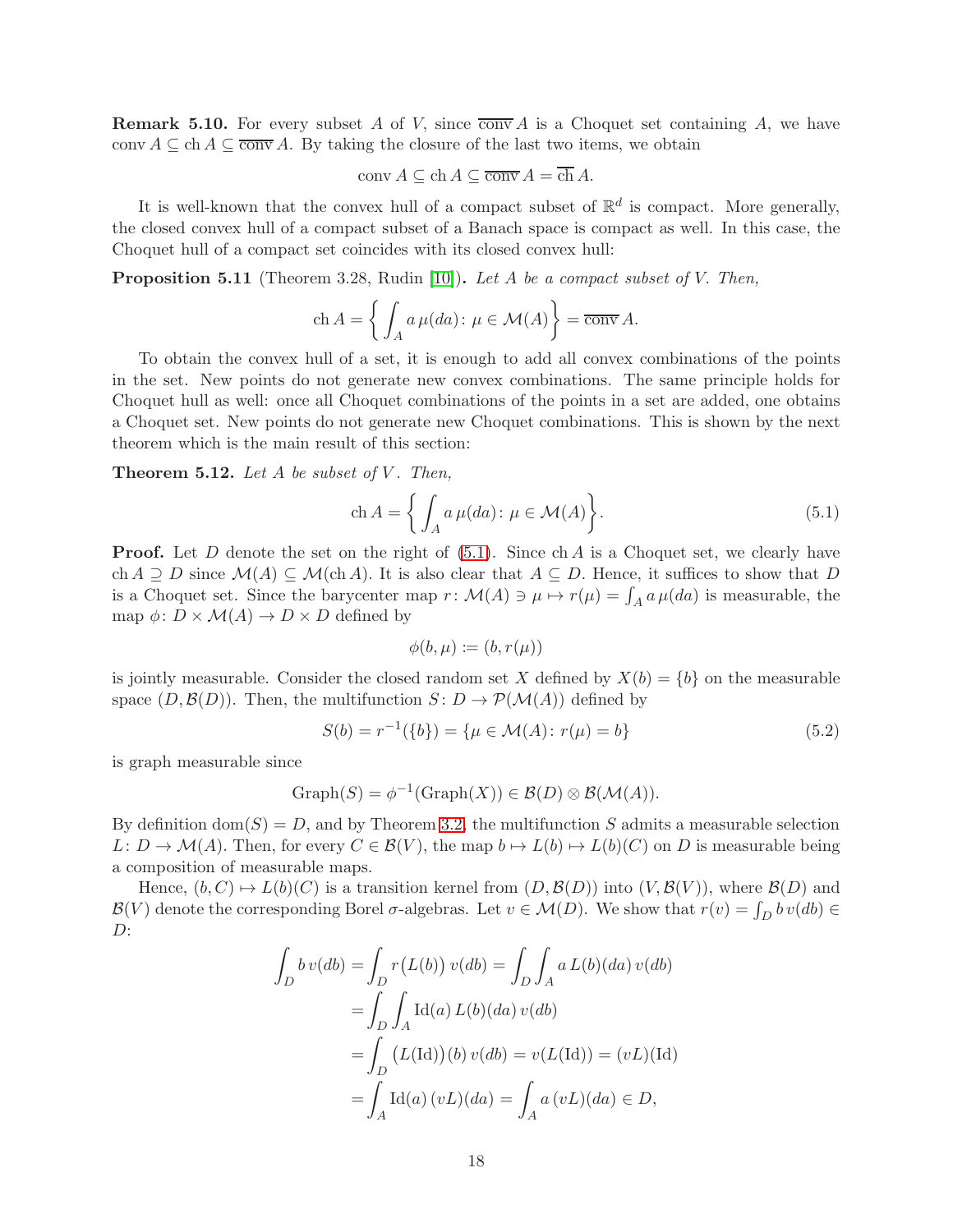where Id:  $A \rightarrow A$  is the identity mapping. Containing all Choquet combinations of its elements, D is a Choquet set, concluding the proof. We refer the reader to Theorems [10.2](#page-33-0) and [10.4](#page-34-10) in the  $\Box$ appendix for the details of the above calculation.

Unlike the argument in the proof of Theorem [4.2,](#page-13-0) the barycenter map  $r$  may not be continuous and the multifunction S introduced above may not be closed in the non-compact case. We provide the following counterexample:

**Example 5.13.** Let  $V = \mathbb{R}$  and  $A = [0, +\infty)$ . Consider

$$
\mu_n = \frac{n-1}{n} \, \delta_0 + \frac{1}{n} \, \delta_n
$$

for every  $n \in \mathbb{N}$  and let  $\mu = \delta_0$ . Then, it is clear that  $\mu_n \in \mathcal{M}(A)$  and  $\mu \in \mathcal{M}(A)$  since  $r(\mu_n) = 1$ and  $r(\mu) = 0$ . For every continuous bounded function  $f : \mathbb{R} \to \mathbb{R}$ , we have

$$
\int_{\mathbb{R}} f(x) \,\mu_n(dx) = \frac{n-1}{n} f(0) + \frac{1}{n} f(n) \xrightarrow{n} f(0) = \int_{\mathbb{R}} f(x) \,\mu(dx), \quad n \in \mathbb{N}.
$$

Hence,  $\mu_n \to \mu$  weakly yet  $r(\mu_n) = 1 \to 0 = r(\mu)$ , showing that r is not continuous and  $S(1)$  is not closed, where  $S$  is defined by  $(5.2)$ .

Theorem [5.12](#page-17-0) provides an elegant quantitative characterization of the Choquet hull. We have the following partial result analogous to Proposition [3.7:](#page-8-5)

<span id="page-18-0"></span>**Proposition 5.14.** For every  $p \in \{0\} \cup [1, +\infty)$ , the Choquet hull of a decomposable subset of  $L^p(E)$  is decomposable.

**Proof.** Let A be a decomposable subset of  $L^p(E)$ . Let  $u, w \in \text{ch } A$  and let  $B \in \mathcal{F}$ . We show that  $u1_B + w1_{B^c} \in ch A$  to conclude the decomposabilty of ch A. Set  $C = A$ . Since  $u, w \in ch A$ , by Theorem [5.12,](#page-17-0) we have  $u = \int_A a \mu(da)$  and  $w = \int_C c \, v(dc)$  for some  $\mu, v \in \mathcal{M}(A)$ . Consider  $A \times C$ with the product measure  $w = \mu \times v$  and by decomposability of A, consider the map  $e: A \times C \to A$ defined by  $e(a, c) = a1_B + c1_{B^c}$ . Then, we have

$$
u1_B + w1_{B^c} = \int_A a \,\mu(da) 1_B + \int_C c \,v(dc) 1_{B^c}
$$
  
= 
$$
\int_C \int_A a \,\mu(da) \,v(dc) 1_B + \int_C \int_A c \,\mu(da) \,v(dc) 1_{B^c}
$$
  
= 
$$
\int_C \int_A a1_B \,\mu(da) \,v(dc) + \int_C \int_A c1_{B^c} \,\mu(da) \,v(dc)
$$
  
= 
$$
\int_C \int_A a1_B + c1_{B^c} \,\mu(da) \,v(dc) = \int_{A \times C} e(a, c) \,w(da \times dc)
$$
  
= 
$$
\int_{A \times C} \text{Id}(e(a, c)) \,w(da \times dc) = \int_A \text{Id}(a) \,s(da) \in \text{ch } A
$$

for  $s = w \circ e^{-1}$ , the distribution of e under w, therefore showing the decomposability of ch A. We refer the reader to Theorem [10.4](#page-34-10) in the appendix for the details of the above calculation.  $\Box$ 

We continue by considering decompositions and explore their relation to barycenters: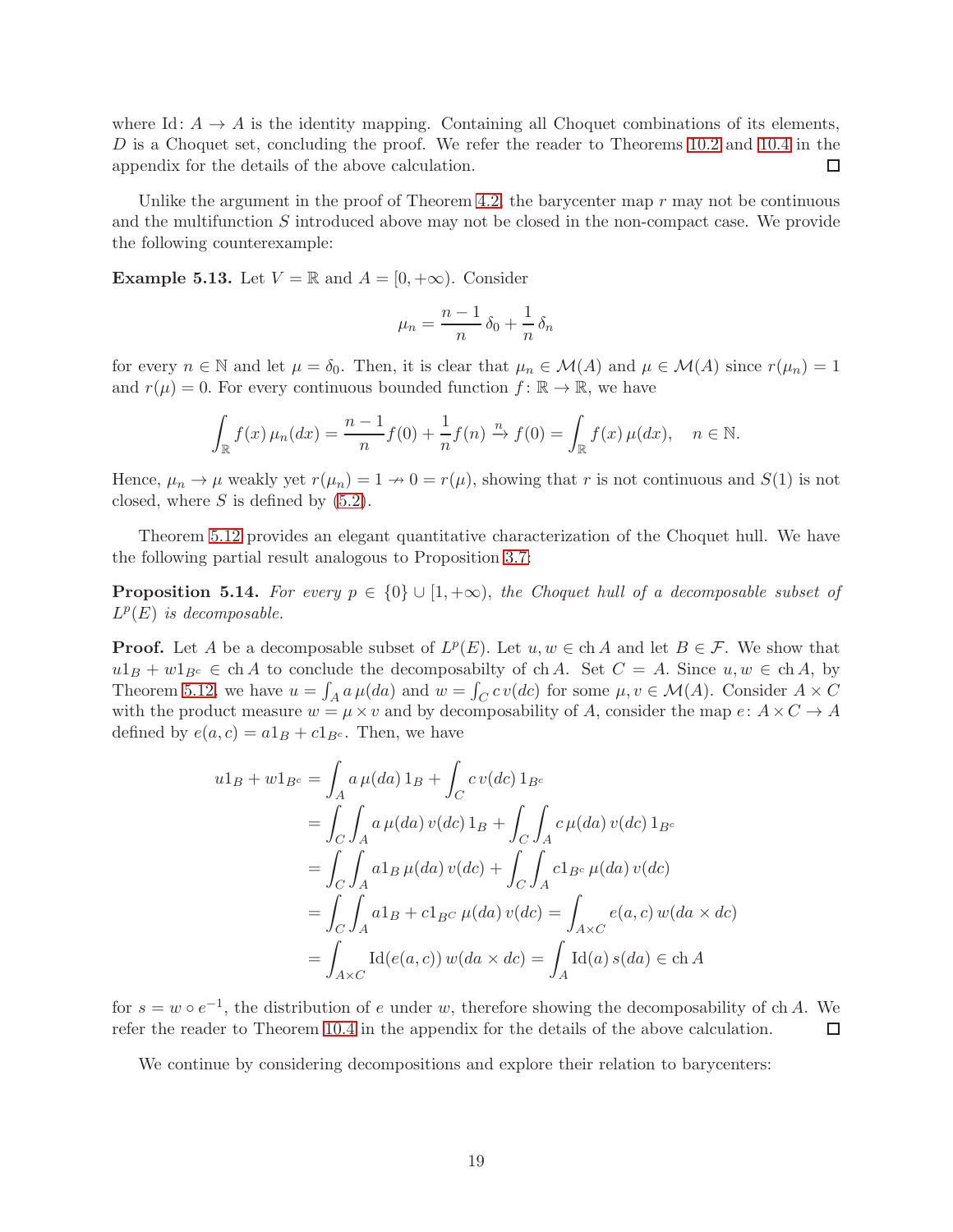## <span id="page-19-0"></span>6 Choquet decompositions

Let E be a separable Banach space equipped with the Borel  $\sigma$ -algebra  $\mathcal{B}(E)$  and let  $E^*$  be the dual of E. Let  $(\Omega, \mathcal{F}, \mathbb{P})$  be a complete probability space. For every  $p \in \{0\} \cup [1, +\infty)$ , by Theorem [3.8](#page-8-0) for every  $\emptyset \neq A \subseteq L^p(E)$ ,  $cl_p \text{ dec}(A) = L^p(F_A)$  for a unique closed random set  $F_A$  up to almost sure equality, the independence of  $p$  in the definition of  $F_A$  will become apparent in Proposition [6.11](#page-21-1) below.

It is clear that the decomposition  $\sum_{i=1}^m 1_{B_i} \xi_i$  of  $(\xi_i)_{i=1}^m \subseteq A$  along a measurable partition  $(B_i)_{i=1}^m$ is in A whenever A is decomposable. Notice that the coefficients  $(1_{B_i})_{i=1}^m$  have the property that  $1_{B_i} \geq 0$  for every  $i \in \{1, \dots, m\}$  and  $\sum_{i=1}^{m} 1_{B_i} = 1$ . Hence they play the role of random convex coefficients, with the addition that for every  $\omega \in \Omega$ , only one coefficient is present. For every  $\omega \in \Omega$ , the expression  $\sum_{i=1}^m 1_{B_i}(\omega)\xi_i(\omega)$  can be seen as the barycenter of the measure  $\sum_{i=1}^m 1_{B_i}(\omega)\delta_{\xi_i(\omega)}$ . Combining them on  $\Omega$ , we obtain a transition probability kernel K defined by

$$
K(\omega)(B) := \sum_{i=1}^{m} 1_{B_i}(\omega) \delta_{\xi_i(\omega)}(B) = \delta_{\left(\sum_{i=1}^{m} 1_{B_i} \xi_i\right)(\omega)}(B)
$$

from  $(\Omega, \mathcal{F})$  into  $(E, \mathcal{B}(E))$ . The barycenter of this kernel is given by

$$
\int_{E} x K(dx) = \int_{E} x \sum_{i=1}^{m} 1_{B_i}(\omega) \delta_{\xi_i(\omega)}(dx) = \int_{E} x \delta_{\left(\sum_{i=1}^{m} 1_{B_i} \xi_i\right)}(dx) = \sum_{i=1}^{m} 1_{B_i} \xi_i
$$

since, for every  $L \in E^*$ , we have

$$
L\bigg(\int_E x\,\delta_{\big(\sum_{i=1}^m 1_{B_i}\xi_i\big)}(dx)\bigg) = \int_E L(x)\,\delta_{\big(\sum_{i=1}^m 1_{B_i}\xi_i\big)}(dx) = L\bigg(\sum_{i=1}^m 1_{B_i}\xi_i\bigg).
$$

In this spirit, a transition probability kernel K from  $(\Omega, \mathcal{F})$  to  $(E, \mathcal{B}(E))$  is said to have a barycenter in  $L^p(E)$ , where  $p \in \{0\} \cup [1,\infty)$ , if there exists a point  $Y \in L^p(E)$  satisfying

$$
L \circ Y = \int_{E} L(x) K(dx)
$$

for every  $L \in E^*$ . Since  $E^*$  separates points in E, a transition probability kernel K can have at most one barycenter, which is denoted by  $r(K)$  or  $\int_E x K(dx)$  whenever it exists.

Let  $X: \Omega \to \mathcal{P}(E)$  be a graph measurable multifunction. Then  $Z(\omega, x) \coloneqq 1_{X(\omega)}(x)$  is jointly measurable since

$$
\{(\omega,x)\in\Omega\times E\colon Z(\omega,x)=1\}=\{(\omega,x)\in\Omega\times E\colon x\in X(\omega)\}=\mathrm{Graph}(X)\in\mathcal{F}\otimes\mathcal{B}(E)
$$

by the graph measurability of  $X$ . Then,

$$
\int_{E} Z(\omega, x) K(\omega, dx) = \int_{E} 1_{X(\omega)}(x) K(\omega, dx) = K(\omega, X(\omega))
$$

is measurable in  $\omega$ . For every subset A of E, let  $\mathcal{K}_p(A)$  denote the set of all regular Borel transition probability kernels K with  $K(\omega, F_A(\omega)) = 1$  for P-almost every  $\omega \in \Omega$ , having barycenters in  $L^p(E)$ . The barycenter of a transition probability kernel K relates to the barycenters of the measures  $K(\omega), \omega \in \Omega$ , in the following way:

**Remark 6.1.** If a transition probability kernel K from  $(\Omega, \mathcal{F})$  to  $(E, \mathcal{B}(E))$  has a barycenter Y in  $L^0(E)$ , then  $Y(\omega)$  is the barycenter of  $K(\omega)$  in E for P-almost every  $\omega \in \Omega$ .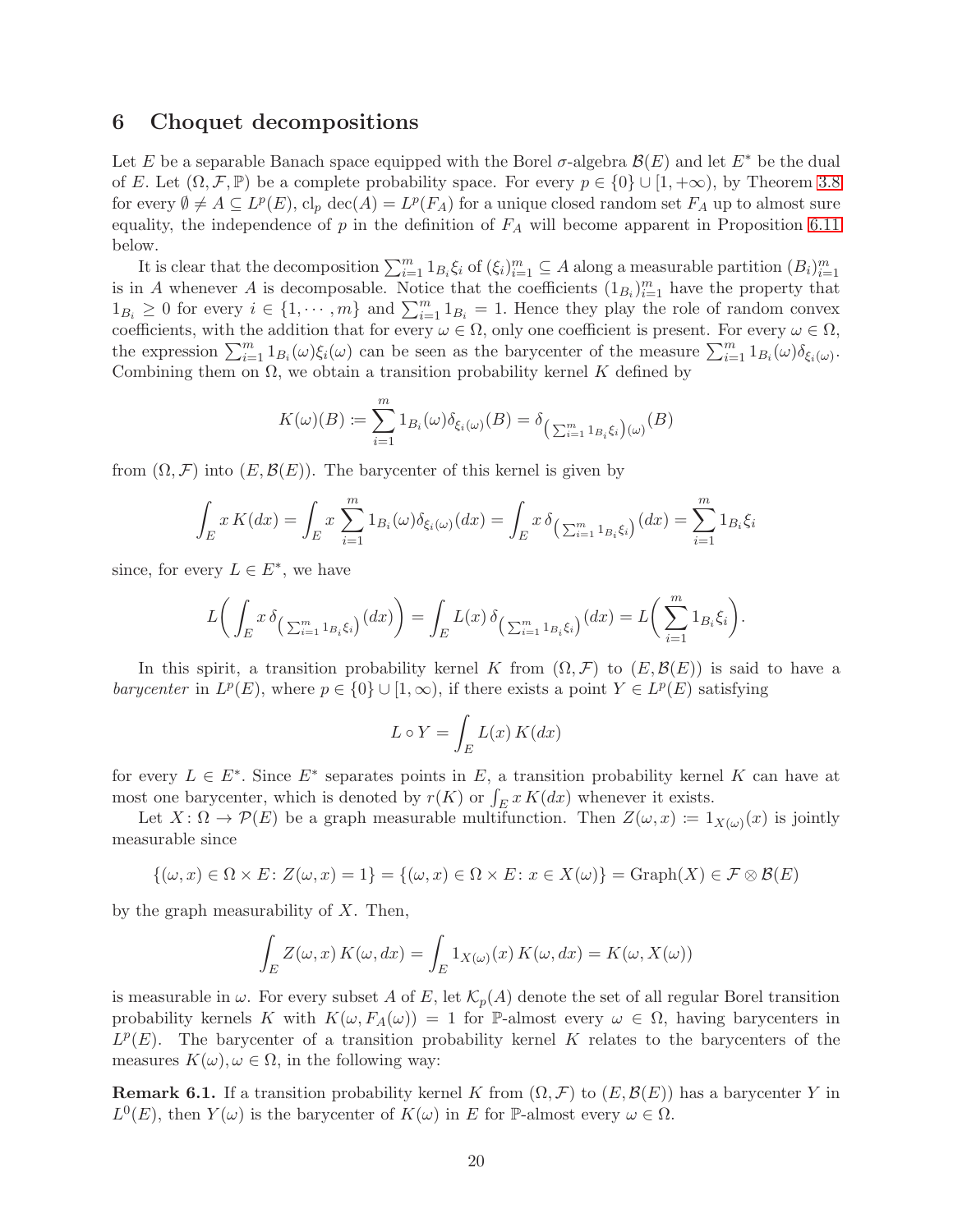Let us also denote by  $\mathcal{K}_p^{\delta}(A)$  the set of all transition kernels  $K \in \mathcal{K}_p(A)$  such that  $K(\omega)$  is a Dirac measure for P-almost every  $\omega \in \Omega$ . Analogous to the construction in Section [5,](#page-14-0) generalizing decompositions, we want to introduce a new terminology for barycenters of transition probability kernels with an emphasis on taking decompositions:

**Definition 6.2.** Let  $p \in \{0\} \cup [1, +\infty)$ . For every subset A of  $L^p(E)$ , a point of the form K Id =  $\int_E x K(dx)$  for some  $K \in \mathcal{K}_p^{\delta}(A)$  is called a p-Choquet decomposition of points in A. We say that a set  $A \subseteq L^p(E)$  is a p-Choquet decomposable set if it contains every p-Choquet decomposition of its elements, that is, if  $\int_E x K(dx) \in A$  for every  $K \in \mathcal{K}_p^{\delta}(A)$ .

**Remark 6.3.** Note that  $L^p(E)$  is a p-Choquet decomposable set. In addition, arbitrary intersection of p-Choquet decomposable sets is a p-Choquet decomposable set. Indeed, for an arbitrary index set *J*, let  $A_j$  be a p-Choquet decomposable set for every  $j \in J$  and let  $A = \bigcap_{j \in J} A_j$ . Let  $K \in \mathcal{K}_p^{\delta}(A)$ . Then  $K \in \mathcal{K}_p^{\delta}(A_j)$  for every  $j \in J$ . Since  $A_j$  is a p-Choquet decomposable set,  $r(K) \in A_j$  for every  $j \in J$ . Thus,  $r(K) \in \bigcap_{j \in J} A_j = A$ , showing that A is a p-Choquet decomposable set. Hence, one can define the p-Choquet decomposable hull of a set A as the intersection of all p-Choquet decomposable sets containing  $A$ , which is equivalently the smallest p-Choquet decomposable set containing A; we denote it by  $ch d<sub>p</sub> A$ .

**Remark 6.4.** It is clear that chd<sub>p</sub> is a hull operator, that is, for every  $A, B \subseteq L^p(E)$ , we have the following properties:

- (i) Extensive:  $A \subseteq \text{chd}_p A$ .
- (ii) Monotone: If  $A \subseteq B$ , then  $\text{chd}_p A \subseteq \text{chd}_p B$ .
- (iii) Idempotent:  $\operatorname{chd}_p(\operatorname{chd}_p A) = \operatorname{chd}_p A$ .

Next, we prove a qualitative characterization of p-Choquet decomposability in terms of decomposability and strong closedness:

<span id="page-20-0"></span>**Proposition 6.5.** Let A be a nonempty subset of  $L^p(E)$ . Then, A is p-Choquet decomposable if and only if A is decomposable and strongly closed.

**Proof.** Suppose that A is nonempty, decomposable and strongly closed and let  $K \in \mathcal{K}_p^{\delta}(A)$ . Then,  $K \mathrm{Id}(\omega) \in F_A(\omega)$  for  $\mathbb P$ -almost every  $\omega \in \Omega$ ; hence,  $K \mathrm{Id} \in L^p(F_A) = \mathrm{cl}_p \mathrm{dec}(A) = A$ .

Conversely, let A be p-Choquet decomposable. For every  $a \in \text{cl}_p \text{dec}(A) = L^p(F_A)$  and  $\omega \in \Omega$ , define  $K(\omega) \coloneqq \delta_{a(\omega)}$ . Then,  $K \in \mathcal{K}_p^{\delta}(A)$  and we have

$$
(K \operatorname{Id})(\omega) = \int_E \operatorname{Id}(x) K(\omega, dx) = \int_E x \, \delta_{a(\omega)}(dx) = a(\omega)
$$

for P-almost every  $\omega \in \Omega$ . Therefore, being a p-Choquet decomposition of elements in A,  $a = K$ Id belongs to A, showing that  $A = \text{cl}_p \text{dec}(A)$ .  $\Box$ 

Although p-Choquet decomposability does not seem to be a new concept, studying p-Choquet hull as an operator is insightful as we will observe in Theorems [6.10](#page-21-0) and [6.19](#page-24-0) below. We have two immediate corollaries of Proposition [6.5:](#page-20-0)

<span id="page-20-1"></span>**Corollary 6.6.** For every nonempty subset A of  $L^p(E)$ , we have  $\text{chd}_p A = \text{cl}_p \text{dec}(A)$ .

<span id="page-20-2"></span>**Corollary 6.7.** Let A be a nonempty subset of  $L^p(E)$ . Then, A is p-Choquet decomposable if and only if  $A = L^p(X)$  for a unique closed random set X in E.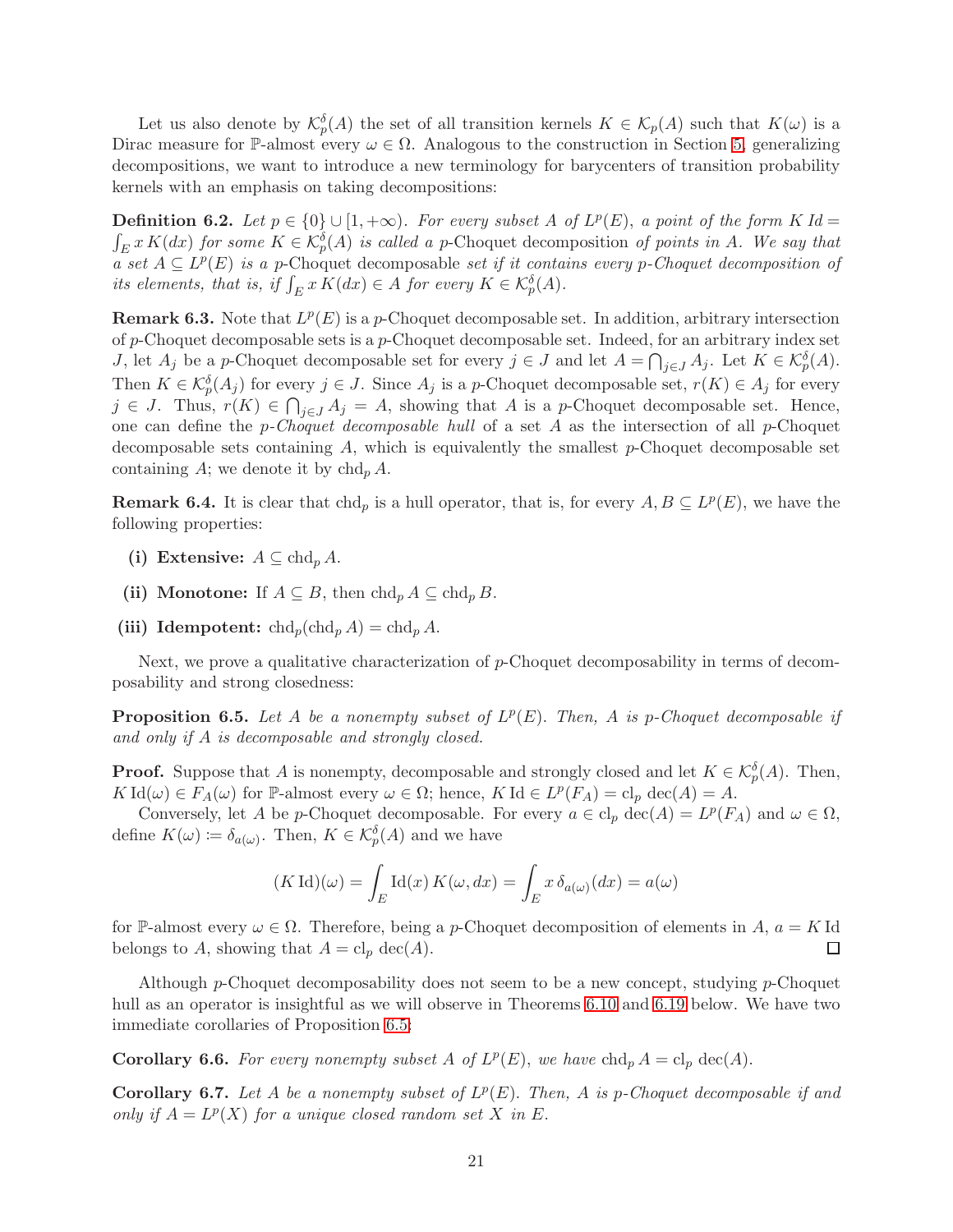**Remark 6.8.** For every nonempty subset A of  $L^p(E)$ , since  $\text{chd}_p A = \text{cl}_p \text{ dec}(A)$  is a decomposable set containing A, we have dec  $A \subseteq \text{chd}_p A = \text{cl}_p \text{ dec}(A)$ . Yet it is possible to have dec  $A \subsetneq \text{chd}_p A$ , see Example [6.9](#page-21-2) below.

<span id="page-21-2"></span>**Example 6.9.** As in Example [5.5,](#page-15-0) let  $(\Omega, \mathcal{F}, \mathbb{P}) = ((0, 1), \mathcal{B}((0, 1)), \mathcal{L})$ . Let  $p \in (1, \infty)$ , and  $E = \mathbb{R}$ . Consider

 $A = \{ \xi \in L^p(\mathbb{R}) : \xi \text{ is a simple function and } 0 \leq \xi \leq 1 \text{ almost surely} \}.$ 

The decomposability of A is clear, yet the infinite decomposition

$$
a = \sum_{n=1}^\infty 1_{\left[\frac{1}{2^n}, \frac{1}{2^{n-1}}\right)} \frac{1}{2^n}
$$

of  $(\frac{1}{2^n})_{n\in\mathbb{N}}$  along the partition  $(\frac{1}{2^n}, \frac{1}{2^{n-1}})_{n\in\mathbb{N}}$  is not simple. Hence  $a \notin A$ , showing that A is not p-Choquet decomposable. More precisely, considering

$$
K \coloneqq \sum_{n=1}^{\infty} 1_{\left[\frac{1}{2^n}, \frac{1}{2^{n-1}}\right)} \delta_{\frac{1}{2^n}},
$$

we have  $K \in \mathcal{K}_p^{\delta}(A)$ . However,  $r(K) \notin A$ . Indeed, we have

$$
\operatorname{chd}_p A = \operatorname{cl}_p \operatorname{dec}(A) = \{ \xi \in L^p(\mathbb{R}) \colon 0 \le \xi \le 1 \text{ almost surely} \} = L^p([0, 1]).
$$

One of the main results of this section is a relation between Choquet hull and  $p$ -Choquet decomposable hull analogous to Propositions [3.7](#page-8-5) and [5.14:](#page-18-0)

<span id="page-21-0"></span>**Theorem 6.10.** The p-Choquet decomposable hull of a nonempty convex subset of  $L^p(E)$  is Choquet. Moreover, for every  $\emptyset \neq A \subseteq L^p(E)$ , one has

$$
\operatorname{chd}_p \operatorname{ch} A = \operatorname{chd}_p \operatorname{conv} A = L^p(\overline{\operatorname{conv}} F_A) = \overline{\operatorname{conv}} L^p(F_A)
$$

$$
= \overline{\operatorname{conv}} \operatorname{chd}_p A = \overline{\operatorname{conv}} \operatorname{dec} A = \overline{\operatorname{dec}} \operatorname{conv} A.
$$

**Proof.** For the first part, let A be a nonempty convex subset of  $L^p(E)$ . Then,  $\text{chd}_p A = \text{cl}_p \text{dec}(A)$ is convex and strongly closed by Proposition [3.7,](#page-8-5) hence is Choquet by Theorem [5.8.](#page-16-0) For the second part, let  $A \subseteq L^p(E)$ . Then, by Proposition [3.7](#page-8-5) and Theorem [3.8,](#page-8-0) we have

chd<sub>p</sub> conv A = cl<sub>p</sub> dec conv A = 
$$
\overline{\text{dev}}
$$
 conv A =  $\overline{\text{conv}}$  dec A  
=  $\overline{\text{conv}}$  cl<sub>p</sub> dec A =  $\overline{\text{conv}}$  chd<sub>p</sub> A =  $\overline{\text{conv}} L^p(F_A) = L^p(\overline{\text{conv}} F_A)$ .

Since both chd<sub>p</sub> ch A and chd<sub>p</sub> conv A are Choquet and p-Choquet decomposable sets containing A, we also have  $\text{chd}_p \text{ ch } A = \text{chd}_p \text{ conv } A$ .  $\Box$ 

Considering a subset A of  $L^p(E)$ , there is an almost surely unique random closed set X such that chd<sub>p</sub>  $A = L^p(X)$ . However, A can also be seen as a subset of  $L^0(E)$ . Then, there is an almost surely unique random closed set Y such that  $chd_0 A = L^0(Y)$ . It is natural to expect  $X = Y$  almost surely, which is the case:

<span id="page-21-1"></span>**Proposition 6.11.** Let  $\emptyset \neq A \subseteq L^p(E)$  so that  $chd_p A = cl_p \text{ dec } A = L^p(X)$  for an almost surely unique random closed set X. Then,

$$
\operatorname{chd}_0 A = \operatorname{cl}_0 \operatorname{dec} A = L^0(X).
$$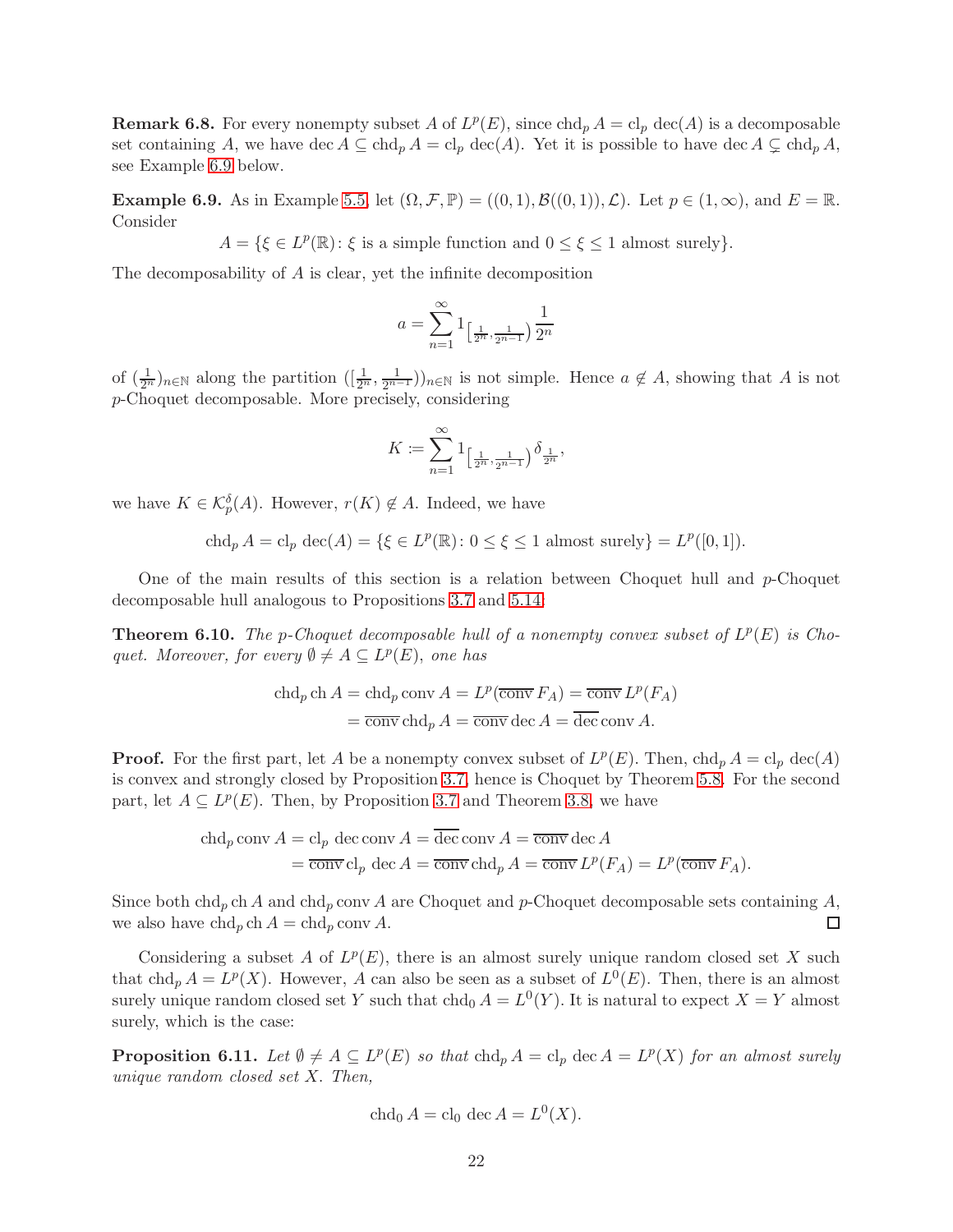**Proof.** Let  $\emptyset \neq A \subseteq L^p(E)$  so that  $chd_p A = cl_p \text{ dec } A = L^p(X)$  for an almost surely unique random closed set X. Since  $\text{dec } A \subseteq L^p(X) \subseteq L^0(X)$ , we have  $\text{cl}_0 \text{ dec } A \subseteq L^0(X)$ . Conversely, let  $Z \in A \subseteq L^p(X)$  be fixed. For every  $Y \in L^0(X)$ , consider

$$
Y^k = Y \mathbf{1}_{\{|Y| \le k\}} + Z \mathbf{1}_{\{|Y| > k\}}
$$

for each  $k \in \mathbb{N}$ . Since  $Y^k \in L^0(X) \cap L^p(E) = L^p(X) = \text{cl}_p \text{ dec } A$ , there is a sequence  $(X_n^k)_{n \in \mathbb{N}}$  in dec A such that  $X_n^k \stackrel{n}{\to} Y^k$  in  $L^p$ . Then,  $X_n^k \stackrel{n}{\to} Y^k$  in  $L^0$  as well, hence  $Y^k \in \text{cl}_0$  dec A. It remains to show that  $Y^k \stackrel{k}{\to} Y$  in  $L^0$  to conclude that  $Y \in \text{cl}_0$  dec A, showing  $L^0(X) \subseteq \text{cl}_0$  dec A. To that end, for every  $\varepsilon > 0$ , we have  $\mathbb{P}(|Y^k - Y| \ge \varepsilon) \le \mathbb{P}(|Y| > k) \stackrel{k}{\to} 0$ , showing that  $Y^k \stackrel{k}{\to} Y$  in  $L^0$ .

We have an immediate corollary of Proposition [6.11](#page-21-1) comparing  $\text{chd}_p A$  and  $\text{chd}_0 A$  for  $\emptyset \neq A \subseteq$  $L^p(E)$ :

<span id="page-22-1"></span>**Corollary 6.12.** Let  $\emptyset \neq A \subseteq L^p(E)$  so that  $ch d_p A = cl_p \, dec \, A = L^p(X)$  for an almost surely unique random closed set X. Then, we have

$$
\operatorname{chd}_p A = \operatorname{cl}_p \operatorname{dec} A = L^p(X) = L^0(X) \cap L^p(E) = \operatorname{cl}_0 \operatorname{dec} A \cap L^p(E) = \operatorname{chd}_0 A \cap L^p(E).
$$

Combining Proposition [6.11](#page-21-1) and Corollary [6.12,](#page-22-1) we get a comparison between  $ch_{p} A$  and  $ch_{s} A$ for  $1 \leq s < p$  as given by the next corollary.

<span id="page-22-2"></span>**Corollary 6.13.** Let  $1 \leq s < p < \infty$ . Let  $\emptyset \neq A \subseteq L^p(E)$  so that  $\text{chd}_p A = \text{cl}_p \text{ dec } A = L^p(X)$  for an almost surely unique random closed set X. Then,

$$
\operatorname{chd}_s A = \operatorname{chd}_0 A \cap L^s(E) = L^0(X) \cap L^s(E) = L^s(X).
$$

Hence,

$$
\operatorname{chd}_s A \cap L^p(E) = \operatorname{chd}_0 A \cap L^s(E) \cap L^p(E) = \operatorname{chd}_0 A \cap L^p(E) = \operatorname{chd}_p A.
$$

Corollary [6.13](#page-22-2) suggests that the operator chd<sub>0</sub> is the essential one and other chd<sub>p</sub> operators can be obtained from the operator  $chd_0$  via truncation.

<span id="page-22-3"></span>**Remark 6.14.** As stated in Corollary [6.12,](#page-22-1) for every  $\emptyset \neq A \subseteq L^p(E)$ , we have  $\text{chd}_p A = \text{chd}_0 A \cap$  $L^p(E)$ . Although the operator chd<sub>p</sub> is only defined for subsets of  $L^p(E)$ , chd<sub>0</sub>  $A \cap L^p(E)$  makes sense for every  $A \subseteq L^0(E)$ . Hence, we may define

$$
\operatorname{chd}_p A \coloneqq \operatorname{chd}_0 A \cap L^p(E)
$$

for every  $A \subseteq L^0(E)$ , which coincides with the original definition when  $A \subseteq L^p(E)$ .

Note that since  $chd_0 A = cl_0 \text{ dec } A = L^0(F_A)$  for an almost surely unique random closed set  $F_A$ ,

$$
\operatorname{chd}_p A = \operatorname{chd}_0 A \cap L^p(E) = L^0(F_A) \cap L^p(E) = L^p(F_A)
$$

is a *p*-Choquet decomposable subset of  $L^p(E)$ .

Theorem [6.10](#page-21-0) holds with the extended definition in Remark [6.14.](#page-22-3)

<span id="page-22-0"></span>**Theorem 6.15.** The p-Choquet decomposable hull of a nonempty convex subset of  $L^0(E)$  is Choquet. Moreover, for every  $A \subseteq L^0(E)$  such that  $\text{chd}_p A \neq \emptyset$ , one has

 $\operatorname{chd}_p \operatorname{ch} A = \operatorname{chd}_p \operatorname{conv} A = L^p(\overline{\operatorname{conv}} F_A) = \overline{\operatorname{conv}} L^p(F_A) = \overline{\operatorname{conv}} \operatorname{chd}_p A.$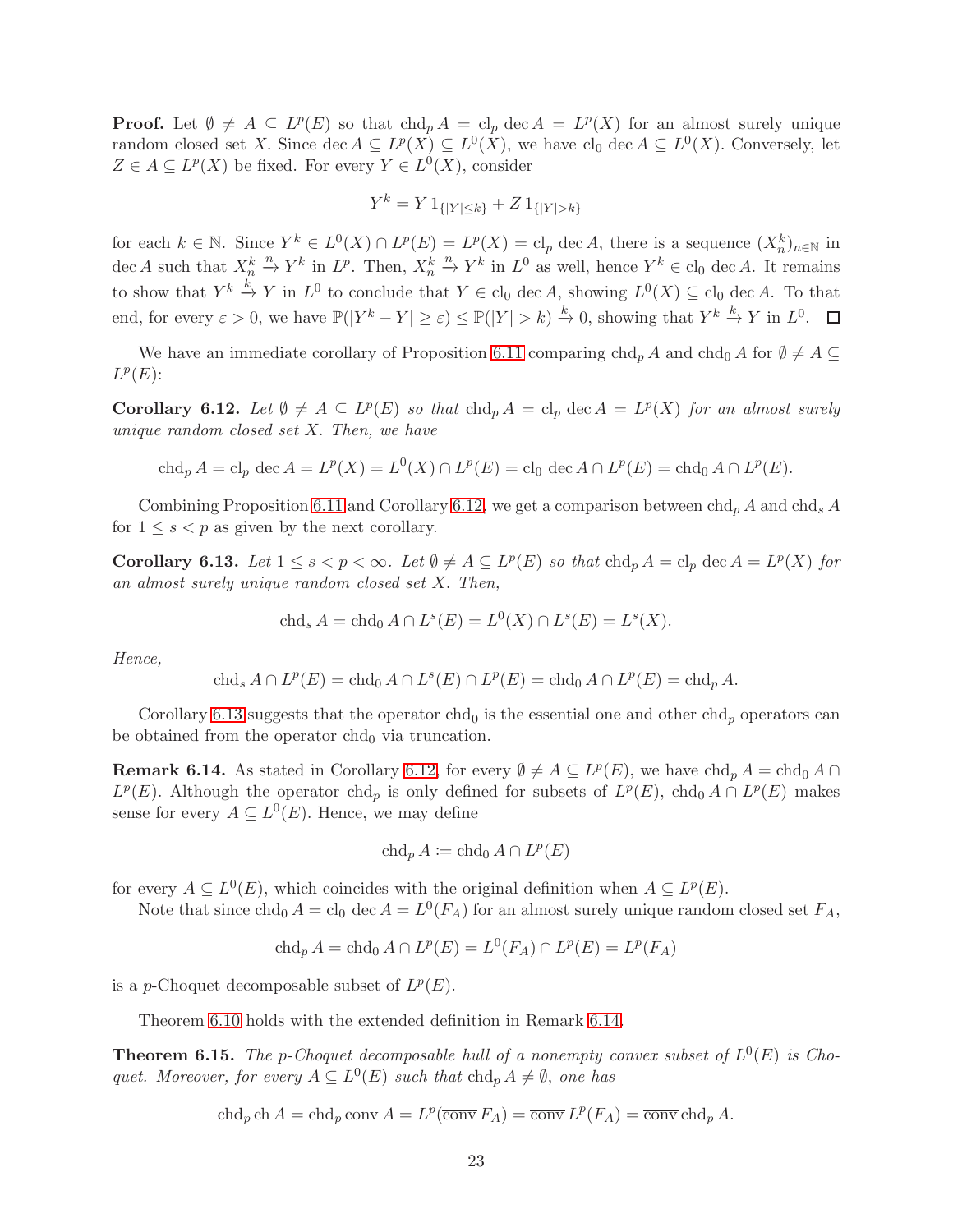**Proof.** For the first part, let A be a nonempty convex subset of  $L^0(E)$ . Then, by Theorem [3.8,](#page-8-0) chd<sub>0</sub>  $A = cl_0$  dec  $A = L^0(F_A)$  for an almost surely unique closed convex random set  $F_A$  by the convexity of A. Then, by Corollary [5.9,](#page-16-1)

$$
\operatorname{chd}_p A = \operatorname{chd}_0 A \cap L^p(E) = L^0(F_A) \cap L^p(E) = L^p(F_A)
$$

is Choquet. For the second part, let  $A \subseteq L^0(E)$  such that  $\text{chd}_p A \neq \emptyset$ . Then, by Theorem [6.10,](#page-21-0) we have

chd<sub>0</sub> ch 
$$
A =
$$
chd<sub>0</sub> conv  $A = L^0(\overline{\text{conv}} F_A) = \overline{\text{conv}} L^0(F_A) = \overline{\text{conv}} \text{chd}_0 A$ .

Hence, by Theorem [3.8,](#page-8-0) we have

chd<sub>p</sub> ch 
$$
A =
$$
 chd<sub>0</sub> ch  $A \cap L^p(E) =$  chd<sub>0</sub> conv  $A \cap L^p(E) =$  chd<sub>p</sub> conv  $A$   
=  $L^0(\overline{\text{conv}} F_A) \cap L^p(E) = L^p(\overline{\text{conv}} F_A) = \overline{\text{conv}} L^p(F_A) = \overline{\text{conv}} \text{chd}_p A$ ,

which completes the proof.

The extension of Proposition [6.11](#page-21-1) for subsets of  $L^0(E)$  follows easily:

<span id="page-23-2"></span>**Proposition 6.16.** Let  $\emptyset \neq A \subseteq L^0(E)$  so that  $chd_p A = L^p(X)$  for an almost surely unique random closed set X. Then,

$$
\operatorname{chd}_0 A = \operatorname{cl}_0 \operatorname{dec} A = L^0(X).
$$

**Proof.** Let  $\emptyset \neq A \subseteq L^0(E)$  so that  $chd_p A = L^p(X)$  for an almost surely unique random closed set X. We have chd<sub>0</sub>  $A = L^{0}(F_{A})$  for an almost surely unique random closed set  $F_{A}$ . Then,  $chd_p A = L^p(F_A)$  and suppose  $chd_p A = L^p(X)$  for a random closed set X. Hence,  $L^p(F_A) = L^p(X)$ , and by Theorem [3.8,](#page-8-0)  $F_A=X$   $\mathbb P\text{-}\mathrm{almost}$  surely. Therefore,

chd<sub>0</sub> 
$$
A = \text{cl}_0 \text{ dec } A = L^0(F_A) = L^0(X),
$$

as desired.

Corollaries [6.12](#page-22-1) and [6.13](#page-22-2) extend easily as well:

<span id="page-23-0"></span>**Corollary 6.17.** For  $\emptyset \neq A \subseteq L^0(E)$  with  $\emptyset \neq \text{chd}_p A = L^p(X)$  for an almost surely unique random closed set X. Then,

$$
\operatorname{chd}_p A = L^p(X) = L^0(X) \cap L^p(E) = \operatorname{cl}_0 \operatorname{dec} A \cap L^p(E) = \operatorname{chd}_0 A \cap L^p(E).
$$

<span id="page-23-1"></span>**Corollary 6.18.** Let  $1 \leq s < p < \infty$ . Let  $\emptyset \neq A \subseteq L^0(E)$  with  $\text{chd}_p A \neq \emptyset$  so that  $\text{chd}_p A =$ cl<sub>p</sub> dec  $A = L^p(X)$  for an almost surely unique random closed set X. Then,

$$
\operatorname{chd}_s A = \operatorname{chd}_0 A \cap L^s(E) = L^0(X) \cap L^s(E) = L^s(X).
$$

Hence,

$$
\operatorname{chd}_s A \cap L^p(E) = \operatorname{chd}_0 A \cap L^s(E) \cap L^p(E) = \operatorname{chd}_0 A \cap L^p(E) = \operatorname{chd}_p A.
$$

Inspired by Corollaries [6.17](#page-23-0) and [6.18,](#page-23-1) let  $\mathcal{L}^p(E)$  denote the collection of subsets of  $L^p(E)$  and let  $\mathcal{L}_{chd}^{p}(E)$  denote the collection of p-Choquet decomposable subsets of  $L^{p}(E)$ . Then the operator  $ch d_p: \mathfrak{L}^0(E) \to \mathfrak{L}^0(E)$ , taking values in  $\mathfrak{L}_{chd}^p(E)$ , is still monotone and idempotent yet is not extensive anymore, hence chd<sub>p</sub> is not a hull operator on  $\mathfrak{L}^0(E)$ . Notice that chd<sub>0</sub> is still a hull operator on  $\mathfrak{L}^0(E)$ . In the next theorem, we investigate how the operators chd<sub>p</sub>, chd<sub>s</sub> and chd<sub>0</sub> interact with each other when applied in succession, which is another main result from this section.

 $\Box$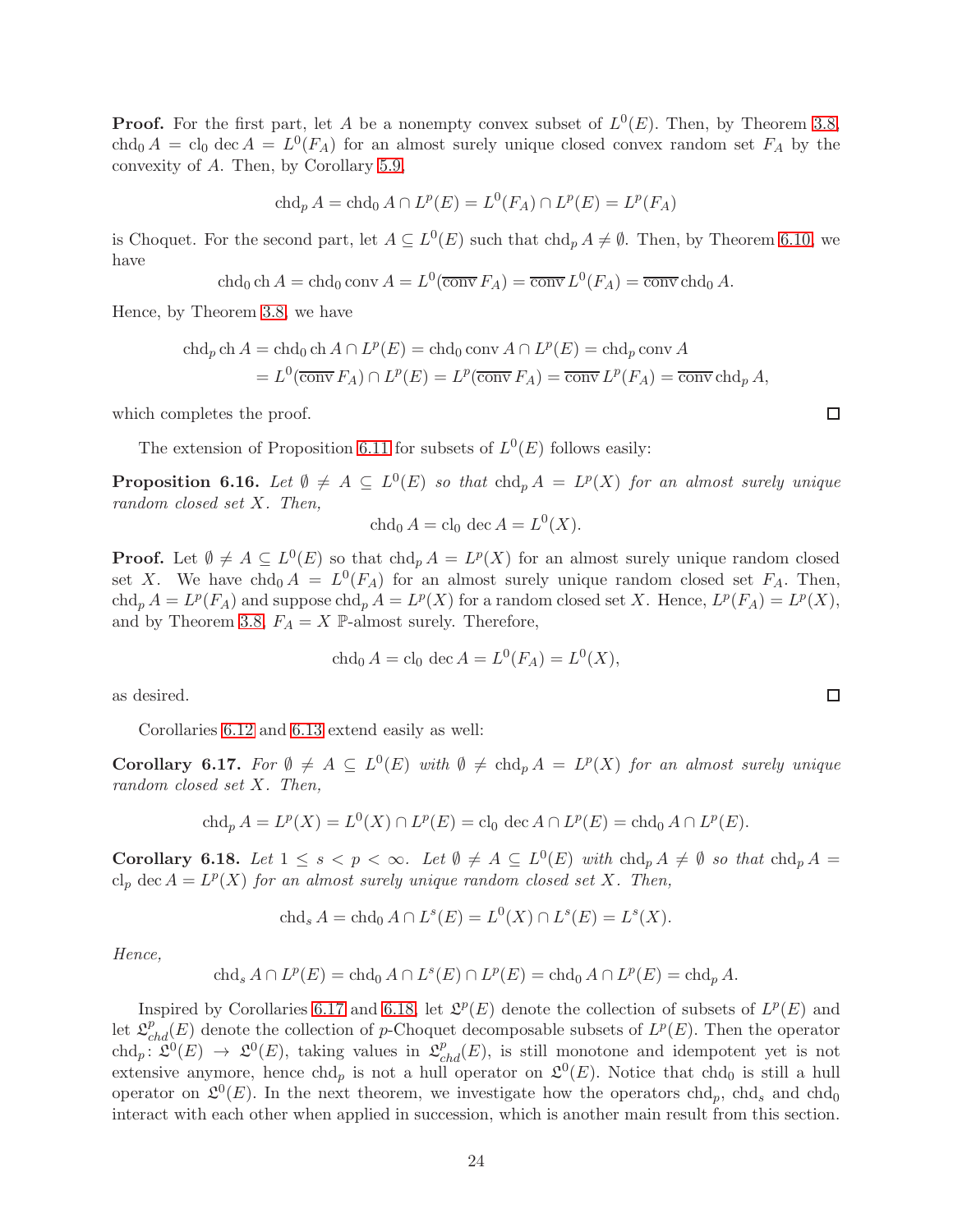<span id="page-24-1"></span><span id="page-24-0"></span>**Theorem 6.19.** Let  $\emptyset \neq A \subseteq L^0(E)$  and let  $1 \leq s \leq p$ .

- <span id="page-24-2"></span>1. If  $\text{chd}_p A \neq \emptyset$ , then  $\text{chd}_0 \text{chd}_p A = \text{chd}_0 A$ .
- <span id="page-24-4"></span>2. chd<sub>p</sub> chd<sub>0</sub>  $A = chd<sub>p</sub> A$ .
- <span id="page-24-5"></span>3. chd<sub>p</sub> chd<sub>p</sub>  $A = chd<sub>p</sub> A$ .
- <span id="page-24-3"></span>4. chd<sub>n</sub> chd<sub>s</sub>  $A = chd_n A$ .
- 5. If  $ch d_p A \neq \emptyset$ , then  $ch d_s ch d_p A = ch d_s A$ .

**Proof.** 1. We have  $\text{chd}_p A = \text{chd}_0 A \cap L^p(E) \subseteq \text{chd}_0 A$ . Since  $\text{chd}_0$  is a hull operator, we get

$$
\operatorname{chd}_0 \operatorname{chd}_p A \subseteq \operatorname{chd}_0 \operatorname{chd}_0 A = \operatorname{chd}_0 A.
$$

Conversely, let  $b \in \text{chd}_p A$  be fixed. For each  $a \in A$ , and for each  $n \in \mathbb{N}$ , we have

$$
a_n = a1_{\{n-1 \le |a| < n\}} + b1_{\{n-1 \le |a| < n\}^c} \in \operatorname{chd}_0 A \cap L^p(E) = \operatorname{chd}_p A.
$$

Then,

$$
a = \sum_{n=1}^{\infty} a_n 1_{\{n-1 \le |a| < n\}} \in \text{chd}_0 \,\text{chd}_p \, A.
$$

Hence,  $A \subseteq \text{chd}_0 \text{chd}_p A$ . Since  $\text{chd}_0$  is a hull operator, we have

 $chd_0 A \subseteq chd_0 chd_0 chd_p A = chd_0 chd_p A$ .

2. Since  $chd<sub>0</sub>$  is a hull operator, we have

$$
\operatorname{chd}_p \operatorname{chd}_0 A = \operatorname{chd}_0 \operatorname{chd}_0 A \cap L^p(E) = \operatorname{chd}_0 A \cap L^p(E) = \operatorname{chd}_p A.
$$

3. We already had this when we observed that  $\text{ch}_p A$  is a p-Choquet decomposable set and the extended definition coincides with the original definition which acts as identity on  $p$ -Choquet decomposable sets. Yet we provide another proof purely based on simple manipulations: If  $\text{chd}_p A$  =  $\emptyset$ , then the claim is trivial. Consider the case chd<sub>p</sub>  $A \neq \emptyset$ . Then, by [1.](#page-24-1), we have

$$
\operatorname{chd}_p \operatorname{chd}_p A = \operatorname{chd}_0 \operatorname{chd}_p A \cap L^p(E) = \operatorname{chd}_0 A \cap L^p(E) = \operatorname{chd}_p A.
$$

4. If chd<sub>s</sub>  $A = \emptyset$ , then chd<sub>p</sub> =  $\emptyset$  as well, making the claim trivial. Consider the case chd<sub>s</sub>  $A \neq \emptyset$ . Then, by [1.](#page-24-1), we have

$$
\operatorname{chd}_p \operatorname{chd}_s A = \operatorname{chd}_0 \operatorname{chd}_s A \cap L^p(E) = \operatorname{chd}_0 A \cap L^p(E) = \operatorname{chd}_p A.
$$

We provide another proof for the case chd<sub>s</sub>  $A \neq \emptyset$ : by [1.](#page-24-1) and [2.](#page-24-2), we have

 $\ch d_n \ch d_s A = \ch d_n \ch d_0 \ch d_s A = \ch d_n \ch d_0 A = \ch d_n A$ .

5. By [1.](#page-24-1), we have

$$
\operatorname{chd}_s \operatorname{chd}_p A = \operatorname{chd}_0 \operatorname{chd}_p A \cap L^s(E) = \operatorname{chd}_0 A \cap L^s(E) = \operatorname{chd}_s A.
$$

We provide another proof for the case  $\text{chd}_p A \neq \emptyset$ : by [1.](#page-24-1) and [2.](#page-24-2), we have

$$
\operatorname{chd}_s \operatorname{chd}_p A = \operatorname{chd}_s \operatorname{chd}_0 \operatorname{chd}_p A = \operatorname{chd}_s \operatorname{chd}_0 A = \operatorname{chd}_s A.
$$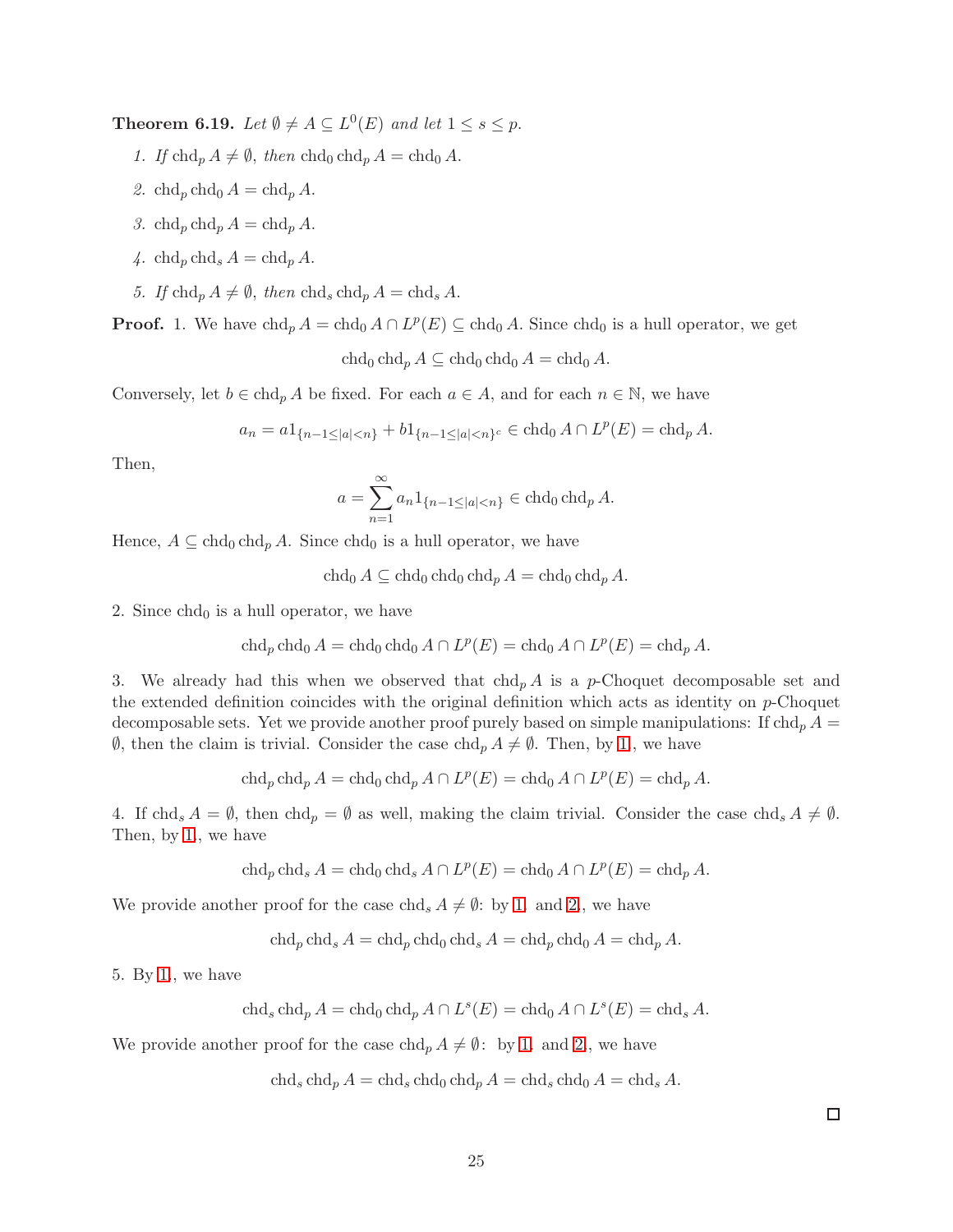**Remark 6.20.** The assumption  $\text{chd}_p A \neq \emptyset$  in Theorem [6.19](#page-24-0) [\(1.](#page-24-1) and [5.](#page-24-3)) is worth some attention: It is possible to have a set  $A \subseteq L^0(E)$  such that  $\text{chd}_p A = \text{cl}_0 \text{ dec } A \cap L^p(E) \neq \emptyset$  yet  $\text{dec } A \cap L^p(E) = \emptyset$ . Let  $(\Omega, \mathcal{F}, \mathbb{P}) = ((0, 1), \mathcal{B}((0, 1)), \mathcal{L})$  and let  $E = \mathbb{R}$ . For each  $k \in \mathbb{N}$ , consider

$$
X_k = \sum_{n=1}^{\infty} 1_{\left[\frac{1}{2^n}, \frac{1}{2^{n-1}}\right]} 2^{n-k}.
$$

It is clear that  $X_k \notin L^1(\mathbb{R})$ . Let  $A := \text{dec}\{X_k : k \in \mathbb{N}\}$ . Then,  $A \cap L^1(\mathbb{R}) = \emptyset$ . However,  $0 \in \text{cl}_0 A \cap L^1(\mathbb{R})$  since, for every  $\varepsilon > 0$ , we have  $\mathbb{P}(|X_k| \geq \varepsilon) \stackrel{k}{\to} 0$ .

We continue by considering random convex combinations and explore their relation to barycenters.

## <span id="page-25-0"></span>7 Choquet convex decompositions

Let E be a separable Banach space equipped with the Borel  $\sigma$ -algebra  $\mathcal{B}(E)$  and let  $E^*$  be the dual of E. Let  $(\Omega, \mathcal{F}, \mathbb{P})$  be a complete probability space.

For measurable functions  $\lambda_i$  with  $\lambda_i \geq 0$  for every  $i \in \{1, ..., m\}$  and  $\sum_{i=1}^{m} \lambda_i = 1$  P-almost surely, the expression  $\sum_{i=1}^{m} \lambda_i \xi_i$  is called a random convex combination of  $(\xi_i)_{i=1}^m$ . Notice that for P-almost every  $\omega \in \Omega$ , the expression  $\sum_{i=1}^{m} \lambda_i(\omega) \xi_i(\omega)$  can be seen as the barycenter of the measure  $\sum_{i=1}^{m} \lambda_i(\omega) \delta_{\xi_i(\omega)}$ . Combining them on  $\Omega$ , we obtain a transition kernel K defined by

$$
K(\omega)(B) \coloneqq \sum_{i=1}^{m} \lambda_i(\omega) \delta_{\xi_i(\omega)}(B)
$$

from  $(\Omega, \mathcal{F})$  into  $(E, \mathcal{B}(E))$ . The random barycenter of K is given by

$$
\int_{E} x K(dx) = \int_{E} x \sum_{i=1}^{m} \lambda_{i}(\omega) \delta_{\xi_{i}(\omega)}(dx) = \sum_{i=1}^{m} \lambda_{i}(\omega) \int_{E} x \delta_{\xi_{i}(\omega)}(dx) = \sum_{i=1}^{m} \lambda_{i} \xi_{i}
$$

since, for each  $L \in E^*$ , we have

$$
L\bigg(\int_E x \sum_{i=1}^m \lambda_i(\omega) \delta_{\xi_i(\omega)}(dx)\bigg) = \int_E L(x) \sum_{i=1}^m \lambda_i(\omega) \delta_{\xi_i(\omega)}(dx) = \sum_{i=1}^m \lambda_i(\omega) \int_E L(x) \delta_{\xi_i(\omega)}(dx)
$$

$$
= \sum_{i=1}^m \lambda_i(\omega) L(\xi_i(\omega)) = L\bigg(\sum_{i=1}^m \lambda_i \xi_i\bigg).
$$

Generalizing the convex combinations and the Choquet decompositions in Sections [5](#page-14-0) and [6](#page-19-0) , we introduce a new terminology for barycenters of transition probability kernels with an emphasis on taking convex decompositions:

**Definition 7.1.** Let  $p \in \{0\} \cup [1, +\infty)$  and let A be a subset of  $L^p(E)$ . A point of the form  $K Id = \int_{E} x K(dx)$  for some  $K \in \mathcal{K}_p(A)$  is called a p-Choquet convex decomposition of points in A. We say that A is p-Choquet convex decomposable if it contains every p-Choquet convex decomposition of its elements, that is, if  $\int_E x K(dx) \in A$  for every  $K \in \mathcal{K}_p(A)$ .

**Remark 7.2.** Note that  $L^p(E)$  is a p-Choquet convex decomposable set. Moreover, arbitrary intersection of  $p$ -Choquet convex decomposable sets is a  $p$ -Choquet convex decomposable set. To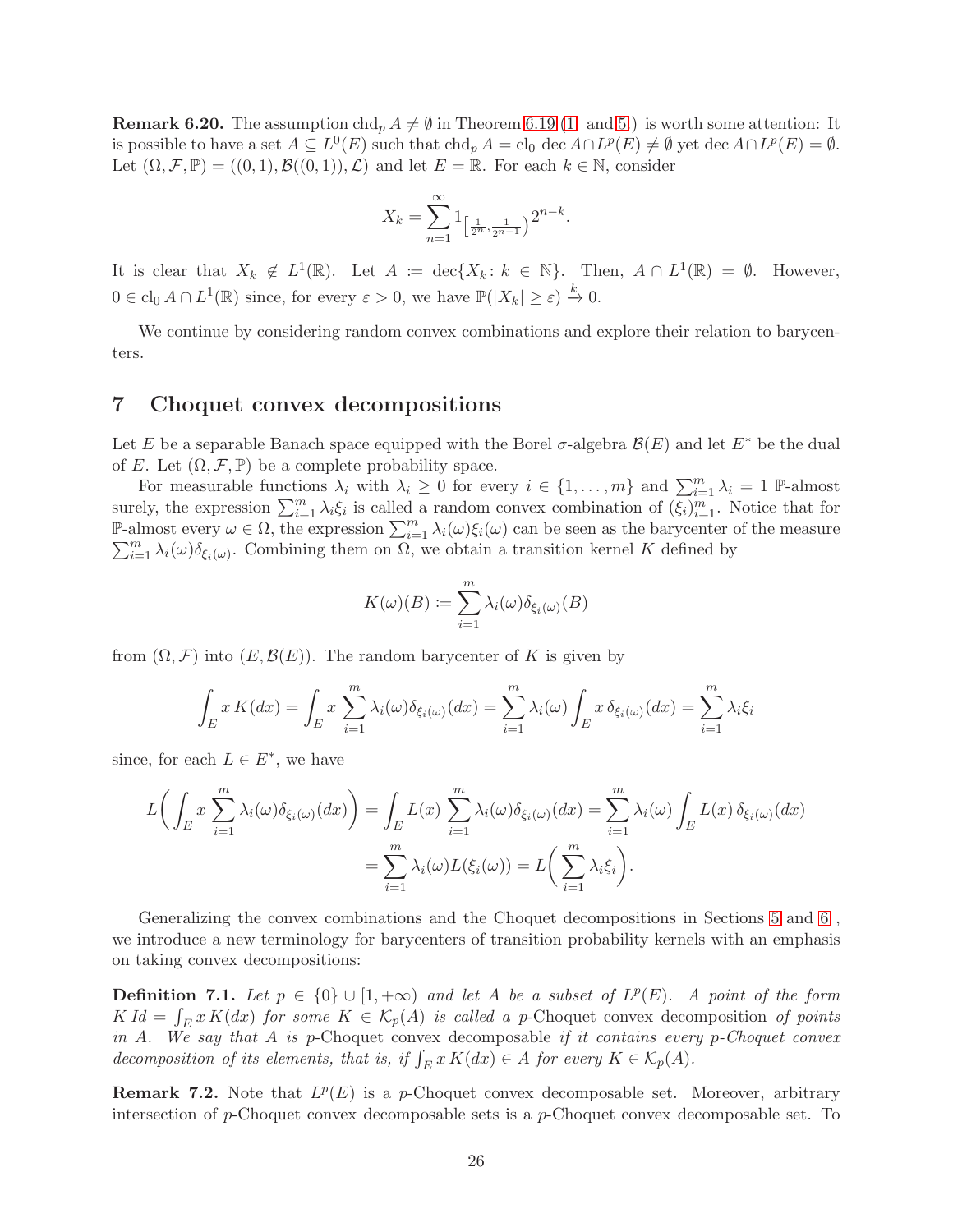show this, let  $A_j$  be a p-Choquet convex decomposable set for every  $j \in J$  and let  $A = \bigcap_{j \in J} A_j$ , where J is an arbitrary index set. Let  $K \in \mathcal{K}_p(A)$ . Then,  $K \in \mathcal{K}_p(A_j)$  for every  $j \in J$ . Since  $A_j$ is a *p*-Choquet convex decomposable set,  $r(K) \in A_j$  for every  $j \in J$ . Thus,  $r(K) \in \bigcap_{j \in J} A_j = A$ , showing that A is a p-Choquet convex decomposable set. Hence, one can define the p-Choquet *convex decomposable hull* of a set A as the intersection of all  $p$ -Choquet convex decomposable sets containing A, which is equivalently the smallest p-Choquet convex decomposable set containing  $A$ ; we denote it by  $chcd_p A$ .

**Remark 7.3.** It is clear that chcd<sub>p</sub> is a hull operator, that is, for every  $A, B \subseteq L^p(E)$ , we have the following properties:

- (i) Extensive:  $A \subseteq \text{chcd}_p A$ .
- (ii) Monotone: If  $A \subseteq B$  then  $chcd_p A \subseteq chcd_p B$ .
- (iii) Idempotent:  $\operatorname{chcd}_p(\operatorname{chcd}_p A) = \operatorname{chcd}_p A$ .

We have a quantitative characterization of  $p$ -Choquet convex decomposability in terms of the collection of p-integrable selections of a closed convex random set:

<span id="page-26-0"></span>**Proposition 7.4.** Let A be a nonempty subset of  $L^p(E)$ . Then, A is p-Choquet convex decomposable if and only if  $A = L^p(X)$  for an almost surely unique closed convex random set X in E.

**Proof.** Let X be a closed convex random set and let  $K \in \mathcal{K}_p(L^p(X))$ . Then  $K(\omega)$  is supported on  $X(\omega)$  for P-almost every  $\omega \in \Omega$ . Since  $X(\omega)$  is closed and convex by Theorem [5.8,](#page-16-0)  $X(\omega)$  is Choquet for P-almost every  $\omega \in \Omega$ . Then, we have

$$
(K\operatorname{Id})(\omega) = \int_{E} \operatorname{Id}(x) K(\omega, dx) = \int_{E} x K(\omega, dx) \in \operatorname{ch} X(\omega) = X(\omega)
$$

for P-almost every  $\omega \in \Omega$ . Hence, K Id  $\in L^p(X)$ , showing that  $L^p(X)$  is p-Choquet convex decomposable.

Conversely, suppose that A is p-Choquet convex decomposable. Since A is p-Choquet decom-posable, by Corollary [6.7,](#page-20-2)  $A = L^p(X)$  for some random closed set X. By Theorem [3.8,](#page-8-0) the convexity of  $A$  ensures the convexity of  $X$ . □

Although Proposition [7.4](#page-26-0) looks similar to Corollary [6.7,](#page-20-2) our proof for Proposition [7.4](#page-26-0) is rather indirect since no transition probability kernel is defined explicitly. We have three immediate corollaries of Proposition [7.4:](#page-26-0)

<span id="page-26-1"></span>**Corollary 7.5.** Let A be a nonempty subset of  $L^p(E)$ . Then, A is p-Choquet convex decomposable if and only if A is convex, decomposable and strongly closed.

Although p-Choquet convex decomposability does not seem to be a new concept, studying p-Choquet decomposable hull as an operator is insightful, we refer the reader to Corollary [7.6](#page-26-2) and Theorem [7.16.](#page-29-0) We have two immediate corollaries of Proposition [6.5:](#page-20-0)

<span id="page-26-2"></span>**Corollary 7.6.** Let  $\emptyset \neq A \subseteq L^p(E)$ . Then, one has

$$
\operatorname{chcd}_p A = \operatorname{chd}_p \operatorname{ch} A = \operatorname{chd}_p \operatorname{conv} A = L^p(\overline{\operatorname{conv}} F_A) = \overline{\operatorname{conv}} L^p(F_A)
$$

$$
= \overline{\operatorname{conv}} \operatorname{chd}_p A = \overline{\operatorname{conv}} \operatorname{dec} A = \overline{\operatorname{dec}} \operatorname{conv} A
$$

where  $F_A$  is the almost surely unique random set provided in Proposition [6.11.](#page-21-1)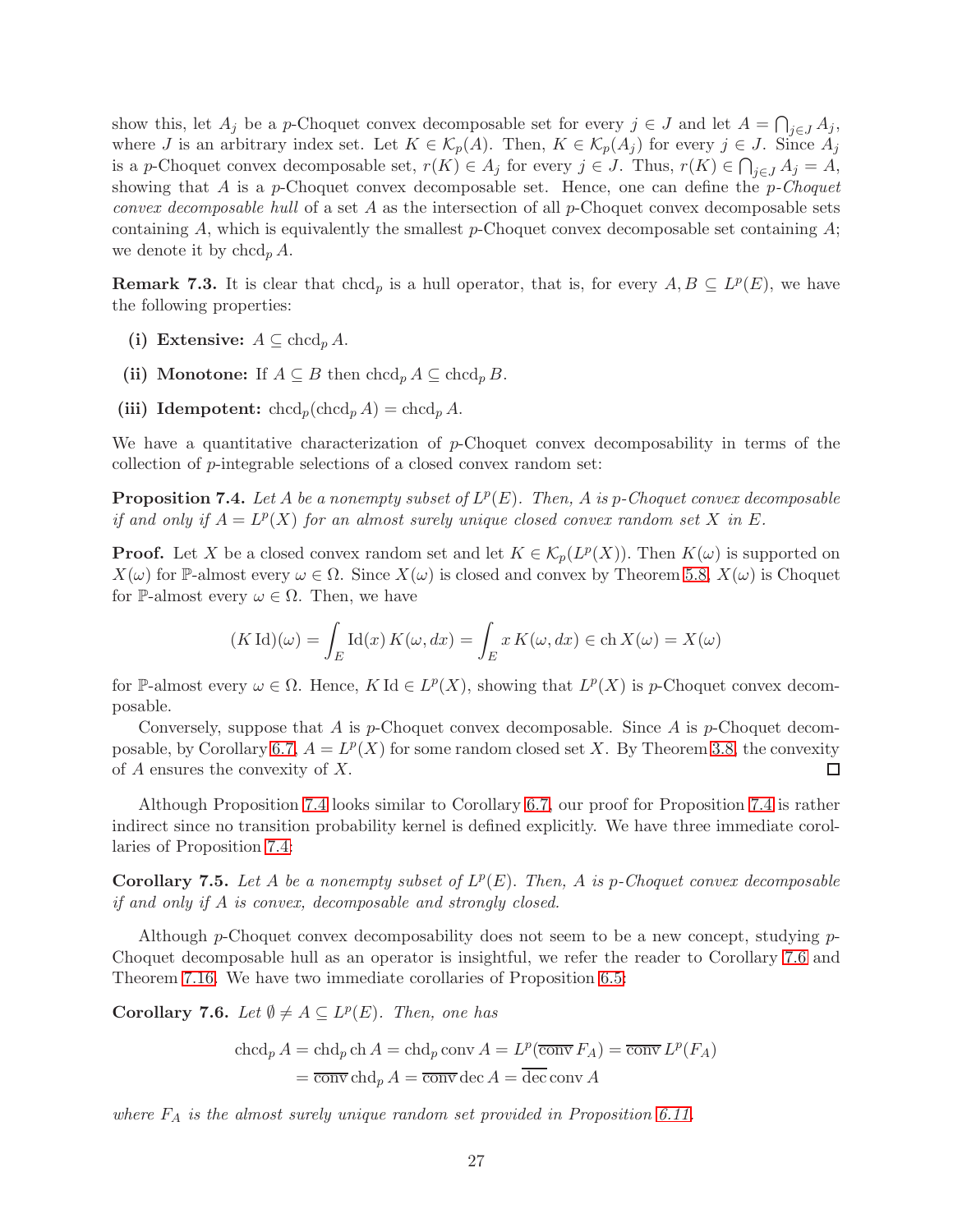**Proof.** Let  $\emptyset \neq A \subseteq L^p(E)$ . By Corollary [6.7,](#page-20-2)  $\text{chd}_p A = \text{cl}_p \text{ dec } A = L^p(F_A)$  for an almost surely unique random closed set  $F_A$ . Then, by Theorem [3.8](#page-8-0) and Proposition [7.4,](#page-26-0) we have

$$
\overline{\text{conv}}\operatorname{chd}_p A = \overline{\text{conv}}\, L^p(F_A) = L^p(\overline{\text{conv}}\, F_A) \subseteq \operatorname{chcd}_p A.
$$

By Proposition [7.4,](#page-26-0)  $L^p(\overline{\text{conv}} F_A)$  is a p-Choquet convex decomposable set containing A, hence we have  $L^p(\overline{\text{conv}} F_A) \subseteq \text{chcd}_p A$  as well. The rest follows from Theorem [6.10.](#page-21-0) □

Corollary [7.6](#page-26-2) factors the operator chcd<sub>p</sub> as chd<sub>p</sub> ch and  $\overline{conv}$  chd<sub>p</sub>, which is useful for computational purposes since one does not have to work with arbitrary transition kernels in  $\mathcal{K}_p(A)$ . We consider a particular case of Corollary [7.6](#page-26-2) for closed random sets:

**Corollary 7.7.** Let X be a closed random set with  $L^p(X) \neq \emptyset$ . Then,

$$
ch\operatorname{cd}_p L^p(X) = \overline{\operatorname{conv}} \operatorname{chd}_p L^p(X) = \overline{\operatorname{conv}} L^p(X) = L^p(\overline{\operatorname{conv}} X).
$$

Considering a subset A of  $L^p(E)$ , there is an almost surely unique random closed set X such that chd<sub>p</sub>  $A = L^p(X)$  and chcd<sub>p</sub>  $A = L^p(\overline{\text{conv}} X)$ . However, A can also be seen as a subset of  $L^0(E)$ . Then, there is an almost surely unique random closed convex set Y such that  $chcd_0 A = L^0(Y)$ . It is natural to expect  $\overline{conv} X = Y$ , which easily follows from Proposition [6.11](#page-21-1) and Corollary [7.6:](#page-26-2)

<span id="page-27-0"></span>**Proposition 7.8.** Let  $\emptyset \neq A \subseteq L^p(E)$  so that  $ch \mathrm{ch}_p A = \mathrm{ch}_p \mathrm{de} c A = L^p(X)$  for an almost surely unique random closed set X. Then,

$$
\operatorname{chcd}_0 A = \overline{\operatorname{conv}} \operatorname{chd}_0 A = \overline{\operatorname{conv}} L^0(X) = L^0(\overline{\operatorname{conv}} X).
$$

**Proof.** Let  $\emptyset \neq A \subseteq L^p(E)$  so that  $ch d_p A = cl_p \text{ dec } A = L^p(X)$  for an almost surely unique random closed set  $X$ . By Proposition [6.11,](#page-21-1) we have

$$
\operatorname{chd}_0 A = \operatorname{cl}_0 \operatorname{dec} A = L^0(F_A).
$$

Then, by Corollary [7.6,](#page-26-2) we have

$$
\operatorname{chcd}_0 A = \overline{\operatorname{conv}} \operatorname{chd}_0 A = \overline{\operatorname{conv}} L^0(F_A) = L^0(\overline{\operatorname{conv}} F_A),
$$

as desired.

We have an immediate corollary of Proposition [7.8](#page-27-0) comparing chcd<sub>p</sub> A and chcd<sub>0</sub> A for  $\emptyset \neq A \subseteq$  $L^p(E)$ :

<span id="page-27-1"></span>**Corollary 7.9.** Let  $\emptyset \neq A \subseteq L^p(E)$  so that  $chd_p A = cl_p \, dec \, A = L^p(X)$  for an almost surely unique random closed set X. Then,

$$
\operatorname{chcd}_p A = \overline{\operatorname{conv}} \operatorname{chd}_p A = \overline{\operatorname{conv}} L^p(X) = L^p(\overline{\operatorname{conv}} X) = L^0(\overline{\operatorname{conv}} X) \cap L^p(E) = \operatorname{chcd}_0 A \cap L^p(E).
$$

By combining Proposition [7.8](#page-27-0) and Corollary [7.9,](#page-27-1) we get a comparison between  $\text{chd}_p A$  and chd, A for  $1 \leq s \leq p$  as described in the next corollary.

<span id="page-27-2"></span>**Corollary 7.10.** Let  $\emptyset \neq A \subseteq L^p(E)$  so that  $ch d_p A = cl_p \text{dec } A = L^p(X)$  for an almost surely unique random closed set X. Then,

$$
\operatorname{chcd}_{s} A = \operatorname{chcd}_{0} A \cap L^{s}(E) = \overline{\operatorname{conv}} \operatorname{chd}_{s} A = \overline{\operatorname{conv}} L^{s}(X) = L^{s}(\overline{\operatorname{conv}} X).
$$

Hence,

$$
\operatorname{chcd}_s A \cap L^p(E) = \operatorname{chcd}_0 A \cap L^s(E) \cap L^p(E) = \operatorname{chcd}_0 A \cap L^p(E) = \operatorname{chcd}_p A.
$$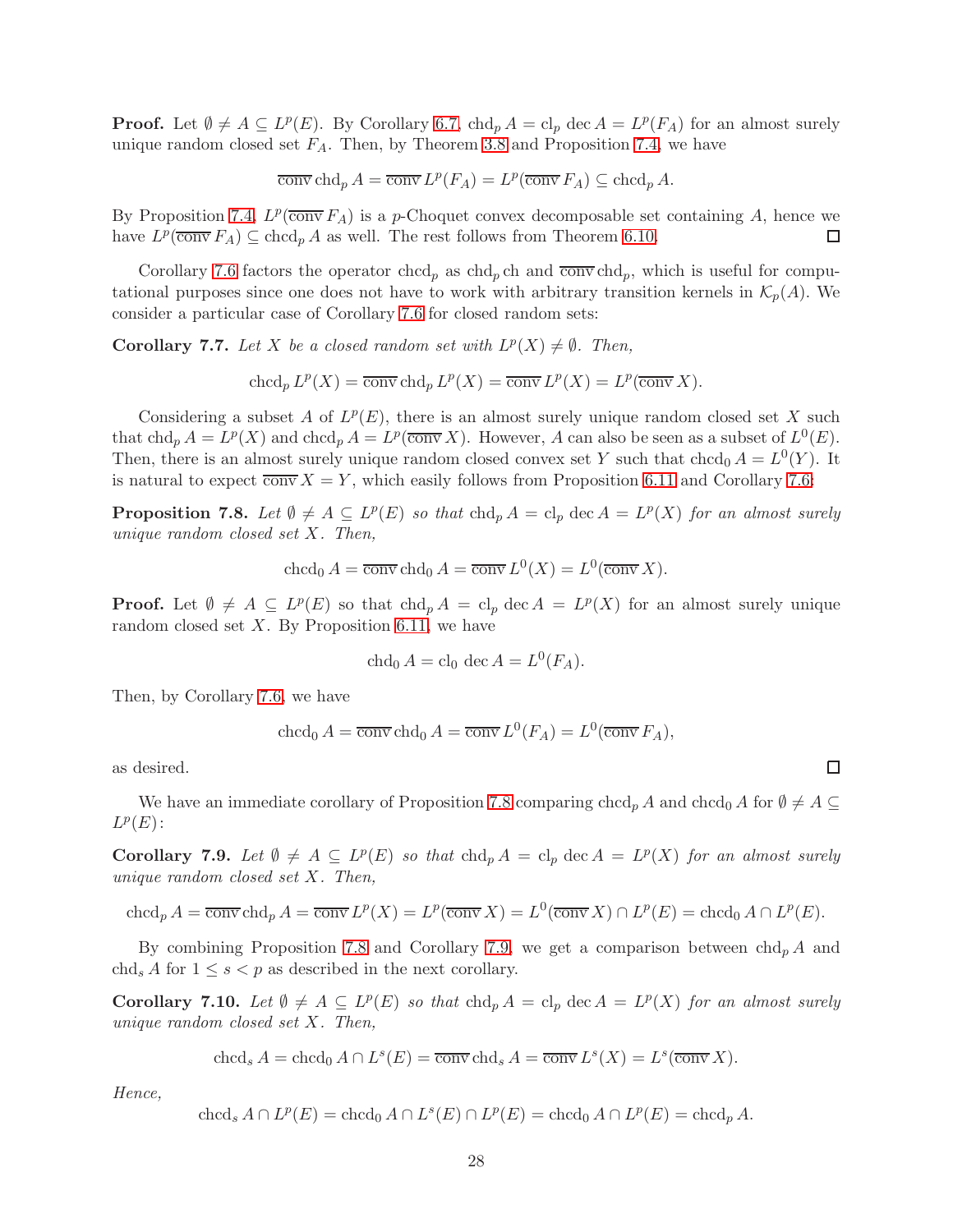Corollary [7.10](#page-27-2) suggests that the operator chcd<sub>0</sub> is the essential one and other chcd<sub>p</sub> operators can be obtained from the operator chcd $_0$  via truncation.

**Remark 7.11.** As stated in Corollary [7.9,](#page-27-1) for every  $\emptyset \neq A \subseteq L^p(E)$ , we have chcd<sub>p</sub>  $A = \text{chcd}_0 A \cap$  $L^p(E)$ . Although the operator chcd<sub>p</sub> is only defined for subsets of  $L^p(E)$ , chcd<sub>0</sub>  $A \cap L^p(E)$  makes sense for every  $A \subseteq L^0(E)$ . Hence, we can define

$$
\operatorname{chcd}_p A \coloneqq \operatorname{chcd}_0 A \cap L^p(E)
$$

for every  $A \subseteq L^0(E)$ , which coincides with the original definition when  $A \subseteq L^p(E)$ .

Note that since  $chcd_0 A = cl_0$  dec conv  $A = L^0(\overline{conv} F_A)$  for an almost surely unique random closed set  $F_A$ , the set

 $\operatorname{chcd}_p A = \operatorname{chcd}_0 A \cap L^p(E) = L^0(\overline{\operatorname{conv}} F_A) \cap L^p(E) = L^p(\overline{\operatorname{conv}} F_A)$ 

is a *p*-Choquet convex decomposable subset of  $L^p(E)$ .

Corollary [7.6](#page-26-2) holds with the extended definition:

<span id="page-28-0"></span>**Corollary 7.12.** For every subset  $A \subseteq L^0(E)$  such that  $\text{chd}_p A \neq \emptyset$ , one has

$$
\operatorname{chcd}_p A = \operatorname{chd}_p \operatorname{ch} A = \operatorname{chd}_p \operatorname{conv} A = L^p(\overline{\operatorname{conv}} F_A) = \overline{\operatorname{conv}} L^p(F_A) = \overline{\operatorname{conv}} \operatorname{chd}_p A.
$$

**Proof.** Let  $A \subseteq L^0(E)$  such that  $\text{chd}_p A \neq \emptyset$ . Then, by Corollary [6.15,](#page-22-0) we have

$$
\operatorname{chd}_p \operatorname{ch} A = \operatorname{chd}_p \operatorname{conv} A = L^p(\overline{\operatorname{conv}} F_A) = \overline{\operatorname{conv}} L^p(F_A) = \overline{\operatorname{conv}} \operatorname{chd}_p A.
$$

By Corollary [7.6,](#page-26-2) we also have

$$
\operatorname{chcd}_0 A = \operatorname{chd}_0 \operatorname{ch} A = \operatorname{chd}_0 \operatorname{conv} A = L^0(\overline{\operatorname{conv}} F_A) = \overline{\operatorname{conv}} L^0(F_A) = \overline{\operatorname{conv}} \operatorname{chd}_0 A.
$$

Intersecting with  $L^p(E)$ , we get

$$
\operatorname{chcd}_p A = \operatorname{chcd}_0 A \cap L^p(E) = \operatorname{chd}_0 \operatorname{ch} A \cap L^p(E) = \operatorname{chd}_p \operatorname{ch} A = \operatorname{chcd}_p \operatorname{conv} A
$$
  
=  $L^0(\overline{\operatorname{conv}} F_A) \cap L^p(E) = L^p(\overline{\operatorname{conv}} F_A) = \overline{\operatorname{conv}} L^p(F_A) = \overline{\operatorname{conv}} \operatorname{chd}_p A.$ 

The extension of Proposition [7.8](#page-27-0) follows easily:

**Proposition 7.13.** Let  $\emptyset \neq A \subseteq L^0(E)$  with  $\emptyset \neq \text{chd}_p A = \text{cl}_p \text{ dec } A = L^p(X)$  for a unique random closed set X. Then,

$$
\operatorname{chcd}_0 A = \overline{\operatorname{conv}} \operatorname{chd}_0 A = \overline{\operatorname{conv}} L^0(X) = L^0(\overline{\operatorname{conv}} X).
$$

**Proof.** Let  $\emptyset \neq A \subseteq L^0(E)$  with  $\emptyset \neq \text{chd}_p A = \text{cl}_p \text{ dec } A = L^p(X)$  for a unique random closed set X. By Proposition [6.16,](#page-23-2) we have

$$
\operatorname{chd}_0 A = \operatorname{cl}_0 \operatorname{dec} A = L^0(X).
$$

By Corollary [7.12,](#page-28-0) we have

$$
\operatorname{chcd}_0 A = \overline{\operatorname{conv}} \operatorname{chd}_0 A = \overline{\operatorname{conv}} L^0(F_A) = L^0(\overline{\operatorname{conv}} F_A).
$$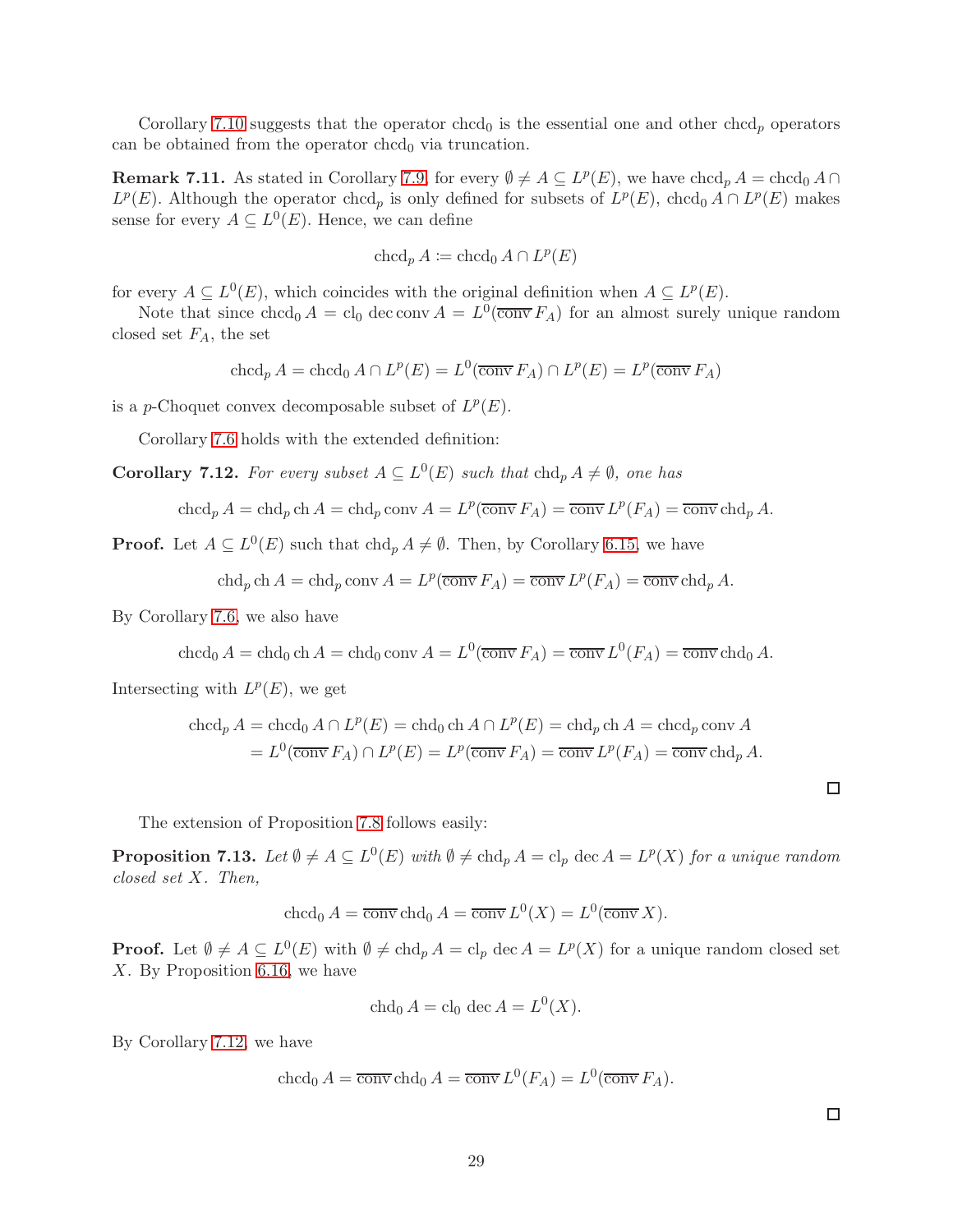The extensions of Corollaries [7.9](#page-27-1) and [7.10](#page-27-2) follow easily as well:

<span id="page-29-1"></span>**Corollary 7.14.** Let  $\emptyset \neq A \subseteq L^0(E)$  with  $\emptyset \neq \text{chd}_p A = \text{cl}_p \text{ dec } A = L^p(X)$  for a unique random closed set X. Then we have

$$
\operatorname{chcd}_p A = \overline{\operatorname{conv}} \operatorname{chd}_p A = \overline{\operatorname{conv}} L^p(X) = L^p(\overline{\operatorname{conv}} X)
$$

$$
= L^0(\overline{\operatorname{conv}} X) \cap L^p(E) = \operatorname{chcd}_0 A \cap L^p(E).
$$

<span id="page-29-2"></span>**Corollary 7.15.** Let  $\emptyset \neq A \subseteq L^0(E)$  with  $\emptyset \neq \text{chd}_p A = \text{cl}_p \text{ dec } A = L^p(X)$  for a unique random closed set X. Then,

chcd<sub>s</sub>  $A = \text{chcd}_0 A \cap L^s(E) = \overline{\text{conv}} \text{chd}_s A = \overline{\text{conv}} L^s(X) = L^s(\overline{\text{conv}} X).$ 

Hence,

 $\operatorname{chcd}_s A \cap L^p(E) = \operatorname{chcd}_0 A \cap L^s(E) \cap L^p(E) = \operatorname{chcd}_0 A \cap L^p(E) = \operatorname{chcd}_p A.$ 

Inspired by Corollaries [7.14](#page-29-1) and [7.15,](#page-29-2) let  $\mathcal{L}_{chcd}^p(E)$  denote the collection of all p-Choquet convex decomposable subsets of  $L^p(E)$ . Then, the operator chcd<sub>p</sub>:  $\mathfrak{L}^0(E) \to \mathfrak{L}^0(E)$ , taking values in  $\mathcal{L}^p_{chcd}(E)$ , is still monotone and idempotent yet is not extensive anymore, hence chcd<sub>p</sub> is not a hull operator on  $\mathfrak{L}^0(E)$ . Notice that chcd<sub>0</sub> is still a hull operator on  $\mathfrak{L}^0(E)$ . We now investigate how the operators chcd<sub>p</sub>, chcd<sub>s</sub> and chcd<sub>0</sub> interact with each other when applied in succession:

<span id="page-29-0"></span>**Theorem 7.16.** Let  $\emptyset \neq A \subseteq L^0(E)$  and let  $1 \leq s \leq p$ .

- 1. If  $\ch{c} \text{ch} \text{cd}_p A \neq \emptyset$ , then  $\ch{c} \text{ch} \text{cd}_p A = \ch{c} \text{ch} \text{cd}_0 A$ .
- 2. chcd<sub>p</sub> chcd<sub>0</sub>  $A = \text{chcd}_p A$ .
- 3. chcd<sub>p</sub> chcd<sub>p</sub>  $A = \text{chcd}_p A$ .
- 4. chcd<sub>p</sub> chcd<sub>s</sub>  $A = \text{chcd}_p A$ .
- 5. If  $chcd_n A \neq \emptyset$ , then  $chcd_s chcd_n A = chcd_s A$ .

Proof. 1. By Theorem [6.19](#page-24-0) [\(1.](#page-24-1)) and Corollary [7.12,](#page-28-0) we have

 $\ch{cd}_0 \ch{cd}_p A = \ch{d}_0 \text{conv } \ch{d}_p \text{conv } A = \ch{d}_0 \ch{d}_p \text{conv } A = \ch{d}_0 A$ .

2. By Theorem [6.19](#page-24-0) [\(2.](#page-24-2)) and Corollary [7.12,](#page-28-0) we have

chcd<sub>p</sub> chcd<sub>0</sub>  $A = chd_p$  conv chd<sub>0</sub> conv  $A = chd_p$  chd<sub>0</sub> conv  $A = chd_p$  conv  $A = chd_p A$ .

3. We already had this when we observed that  $ch \alpha_p A$  is a p-Choquet convex decomposable set and the extended definition coincides with the original definition which acts as identity on p-Choquet convex decomposable sets. Yet we provide with another proof purely based on simple manipulations: By Theorem [6.19](#page-24-0) [\(3.](#page-24-4)) and Corollary [7.12](#page-28-0) we have

 $\ch{c}c h c d_p A = \ch{d}_p \operatorname{conv} \ch{d}_p \operatorname{conv} A = \ch{d}_p \operatorname{ch{d}_p} \operatorname{conv} A = \ch{d}_p \operatorname{conv} A = \ch{d}_p A$ .

4. By Theorem [6.19](#page-24-0) [\(4.](#page-24-5)) and Corollary [7.12,](#page-28-0) we have

 $\ch{c}c h c d_p \ch{c}c h d_s A = \ch{d}_p \operatorname{conv} \ch{d}_s \operatorname{conv} A = \ch{d}_p \th{c}c h d_p \operatorname{conv} A = \ch{d}_p A.$ 

5. By Theorem [6.19](#page-24-0) [\(5.](#page-24-3)) and Corollary [7.12,](#page-28-0) we have

chcd<sub>s</sub> chcd<sub>p</sub>  $A = chd_s$  conv chd<sub>p</sub> conv  $A = chd_s$  chd<sub>p</sub> conv  $A = chd_s$  conv  $A = chd_s A$ .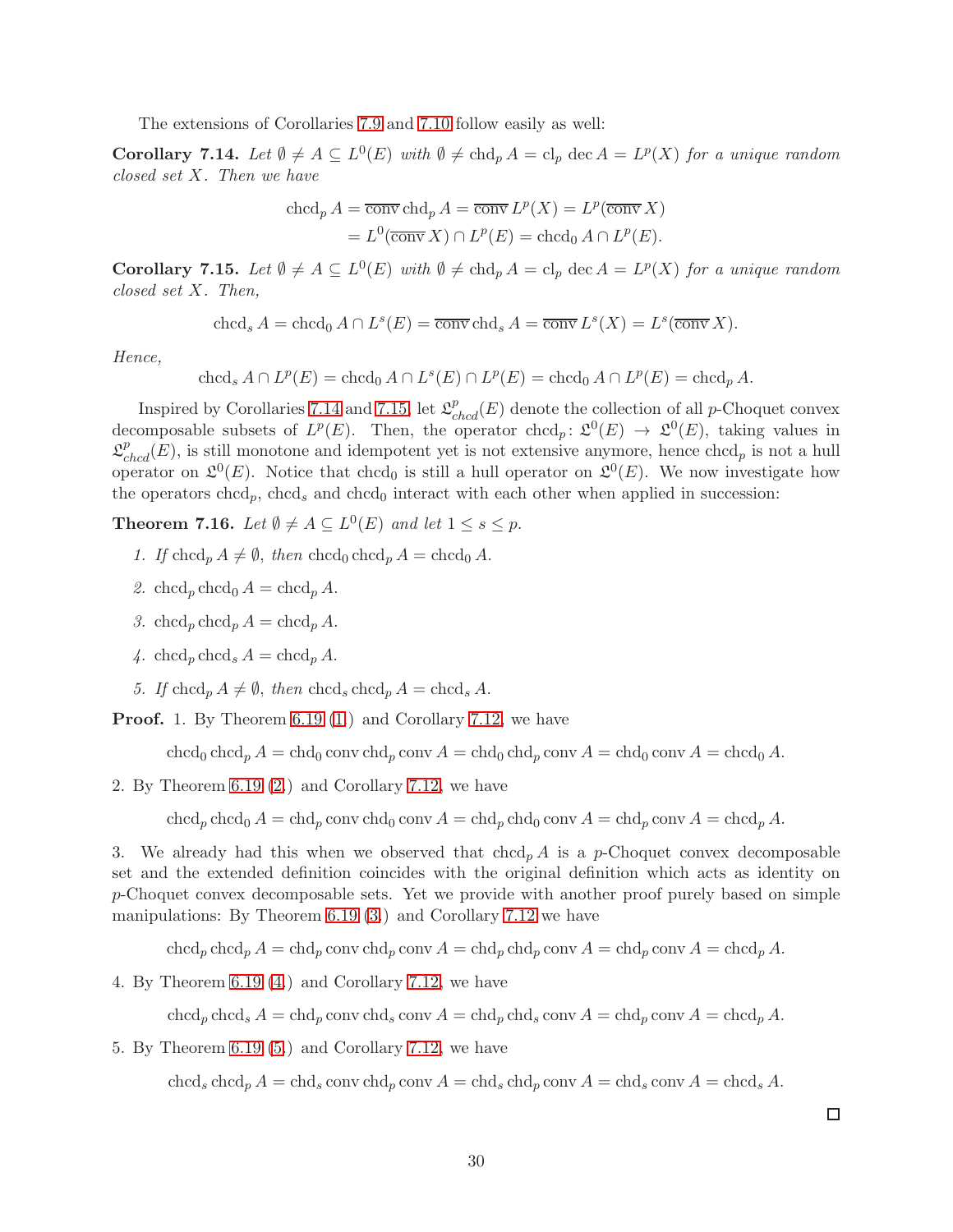## <span id="page-30-0"></span>8 Conclusion

In this paper, we introduce Choquet combinations and Choquet hulls generalizing convex combinations and convex hulls. We show that Choquet and convex hulls coincide in finite-dimensional spaces, yet generally differ in infinite-dimensional spaces, Choquet hulls being the larger ones. We show that closed convex sets are Choquet and provide a quantitative characterization for Choquet hulls. By generalizing finite decompositions, we introduce Choquet decompositions and Choquet decomposable hulls. Choquet decomposability is characterized by being strongly closed and decomposable. By generalizing random convex combinations, we introduce Choquet convex decompositions and Choquet convex decomposable hulls. We show that the Choquet convex decomposable hull operator is the composition of the Choquet decomposable hull operator with the convex hull operator. Lastly, Choquet decomposable and Choquet convex decomposable hulls are investigated as hull operators in relation to the collection of measurable selections of random sets.

## <span id="page-30-1"></span>9 Future directions

Let E be a separable Banach space equipped with its Borel  $\sigma$ -algebra  $\mathcal{B}(E)$  and let  $(\Omega, \mathcal{F}, \mathbb{P})$  be a probability space. Let us restate Krein-Milman Theorem [4.1](#page-12-1) for  $L^p(E)$ :

<span id="page-30-2"></span>**Theorem 9.1** (Theorem 8.14, Simon [\[11\]](#page-34-8)). Let A be a (weakly or strongly) compact convex subset of  $L^p(E)$ . Then,  $\varepsilon(A) \neq \emptyset$  is a Baire  $G_\delta$  set in the sense that  $\varepsilon(A)$  is a countable intersection of open sets and

<span id="page-30-3"></span>
$$
A = \overline{\text{conv}} \,\varepsilon(A). \tag{9.1}
$$

We continue by the relation between the decomposability of a convex set and of its extreme points:

<span id="page-30-4"></span>**Proposition 9.2.** Let A be a convex subset of  $L^p(E)$ . If A is decomposable, then  $\varepsilon(A)$  is decomposable. When A is also compact, then A is decomposable if and only if  $\varepsilon(A)$  is decomposable.

**Proof.** Let A be a convex subset of  $L^p(E)$ . For the first part suppose that A is decomposable and let  $\xi, \zeta \in \varepsilon(A)$  and  $B \in \mathcal{F}$ . Then,  $1_B \xi + 1_{B^c} \zeta \in A$  by the decomposability of A. Suppose that  $\xi 1_B + \zeta 1_{B^c} = \lambda y + (1 - \lambda)z$  with  $y, z \in A$  and  $\lambda \in (0, 1)$ . Then  $\xi 1_B = \lambda y 1_B + (1 - \lambda)z 1_B$  and  $\zeta 1_{B^c} = \lambda y 1_{B^c} + (1 - \lambda) z 1_{B^c}$ . Hence,

$$
\xi = \xi 1_B + \xi 1_{B^c} = \lambda y 1_B + (1 - \lambda) z 1_B + \xi 1_{B^c} = \lambda (y 1_B + \xi 1_{B^c}) + (1 - \lambda) (z 1_B + \xi 1_{B^c}),
$$

where  $y1_B + \xi 1_{B^c} \in A$  and  $z1_B + \xi 1_{B^c} \in A$  by the decomposability of A. By the extremity of  $\xi$ , we have  $\xi = y1_B + \xi 1_{B^c}$  and  $\xi = z1_B + \xi 1_{B^c}$ . Hence  $\xi 1_B = y1_B$  and  $\xi 1_B = z1_B$ . Similarly, we have  $\zeta 1_{B^c} = y 1_{B^c}$  and  $\zeta 1_{B^c} = z 1_{B^c}$ . Hence, we have  $\xi 1_B + \zeta 1_{B^c} = y = z$  showing the extremity of  $\xi 1_B + \zeta 1_{B^c}$ .

For the second part, suppose that A is also compact and  $\varepsilon(A)$  is decomposable. Then, by Krein-Milman Theorem [9.1,](#page-30-2) we have  $A = \overline{\text{conv}} \varepsilon(A)$ . Then, A is decomposable by Proposition [3.7.](#page-8-5) □

By taking the closed decomposable hull of both sides in [\(9.1\)](#page-30-3), one obtains the following corollary:

<span id="page-30-6"></span>**Corollary 9.3.** Let A be a (weakly or strongly) compact convex subset of  $L^p(E)$ . Then,

<span id="page-30-5"></span>
$$
\overline{\text{conv}}\,\text{dec}\,\varepsilon(A) = \overline{\text{dec}}A. \tag{9.2}
$$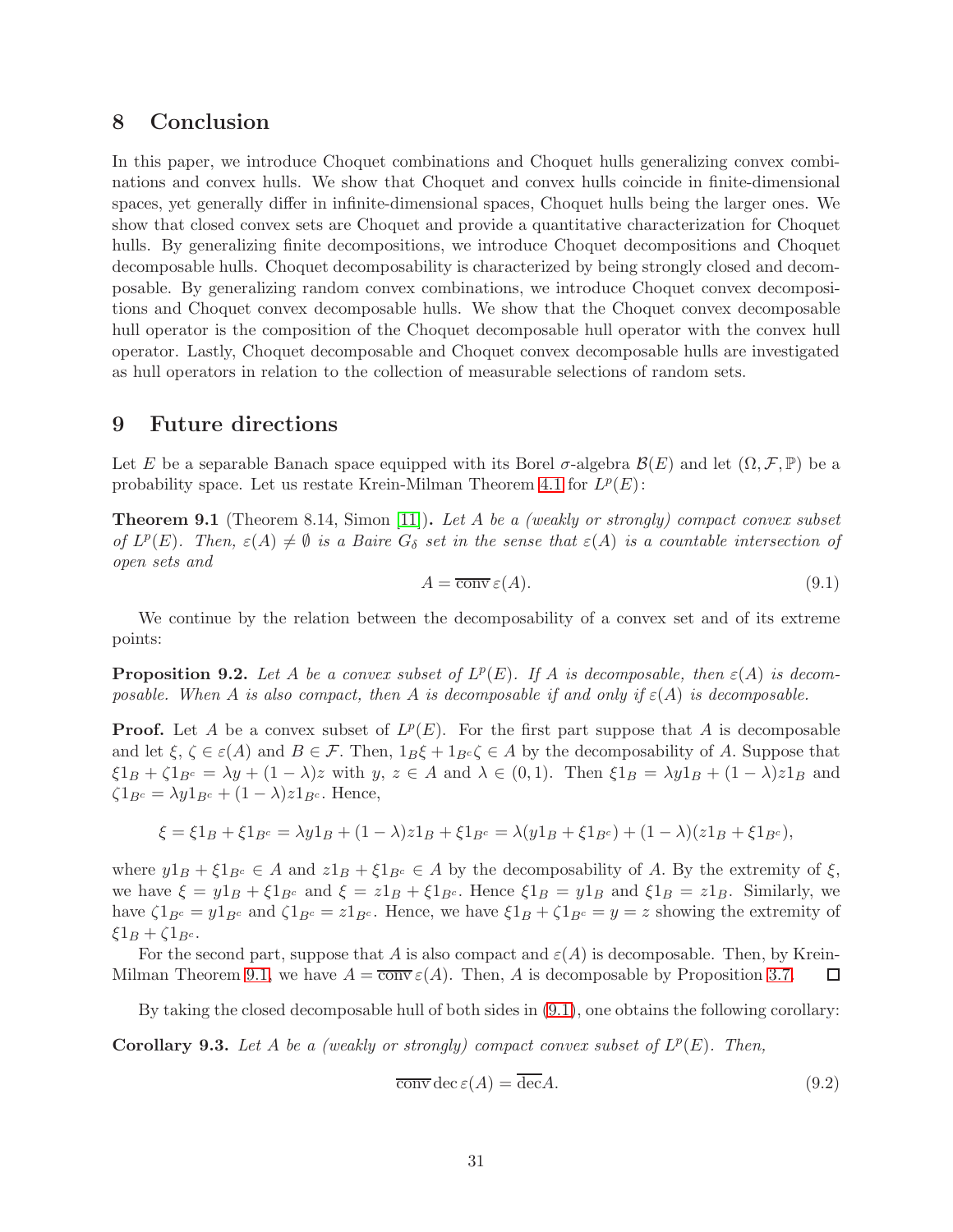**Proof.** Let A be a compact convex subset of  $L^p(E)$ . By Krein-Milman Theorem [9.1](#page-30-2) we have  $A = \overline{\text{conv}} \varepsilon(A)$ . Taking the closed decomposable hull of both sides by Proposition [3.7](#page-8-5) we have

$$
\overline{\text{dec}}A = \overline{\text{dec}} \,\overline{\text{conv}} \,\varepsilon(A) = \overline{\text{dec}} \,\text{conv}\,\varepsilon(A) = \overline{\text{conv}} \,\text{dec}\,\varepsilon(A).
$$

 $\Box$ 

<span id="page-31-3"></span>**Remark 9.4.** When A is (weakly or strongly) compact convex and decomposable,  $\varepsilon(A)$  is decomposable by Proposition [9.2.](#page-30-4) Then the equation [\(9.2\)](#page-30-5) becomes the same as [\(9.1\)](#page-30-3).

When A is compact convex and  $\text{dec}A$  is compact, then by Theorem [9.1](#page-30-2) and Corollary [9.3](#page-30-6) we have

<span id="page-31-0"></span>
$$
\overline{\text{conv}}\,\varepsilon(\overline{\text{dec}}A) = \overline{\text{dec}}A\tag{9.3}
$$

and

<span id="page-31-1"></span>
$$
\overline{\text{conv}}\,\text{dec}\,\varepsilon(A) = \overline{\text{dec}}A. \tag{9.4}
$$

Let us restate Theorem [4.6](#page-14-2) for  $L^p(E)$ :

<span id="page-31-2"></span>Theorem 9.5 (Theorem 9.4, Simon [\[11\]](#page-34-8)). Let A be a (weakly or strongly) compact convex subset of  $L^p(E)$ . Let  $B \subseteq A$  be such that  $\overline{conv} B = A$ . Then

$$
\varepsilon(A) \subseteq \overline{B}.\tag{9.5}
$$

Remark 9.6. When A is (weakly or strongly) compact convex and decomposable, by equations [\(9.3\)](#page-31-0) and [\(9.4\)](#page-31-1), and Milman's Theorem [9.5](#page-31-2) we have

$$
\varepsilon(\overline{\text{dec}}A) \subseteq \overline{\text{dec}}(A). \tag{9.6}
$$

However, it is possible to have  $\varepsilon(\overline{\text{dec}}A) \nsubseteq \text{dec}\,\varepsilon(A)$  and  $\varepsilon(\overline{\text{dec}}A) \nsubseteq \varepsilon(A)$  as shown in the next two examples. Yet one might prefer  $\text{dec}\,\varepsilon(A)$  to  $\varepsilon(\overline{\text{dec}}A)$ , hence Corollary [9.3](#page-30-6) to Theorem [9.1](#page-30-2) for computational purposes.

**Example 9.7.** Let  $(\Omega, \mathcal{F}, \mathbb{P}) = ([0, 1], \mathcal{B}([0, 1]), \mathcal{L})$ . Let  $\mathbb{S}^1$  denote the unit circle and  $\mathbb{D}^2$  denote the unit disk in  $\mathbb{R}^2$ . Let  $f_s = s$  for every  $s \in \mathbb{S}^1$  and let  $A = \text{conv}\{f_s : s \in \mathbb{S}^1\}$ . Then it is clear that  $\varepsilon(A) = \{f_s : s \in \mathbb{S}^1\}$  and  $\text{dec } \varepsilon(A) = \{g : ||g||_2 = 1 \text{ a.s with } g \text{ being simple}\}.$  On the other hand, we have  $\text{dec}(A) = \{g: ||g||_2 \leq 1 \text{ a.s with } g \text{ being simple}\}, \overline{\text{dec}}(A) = \{g: ||g||_2 \leq 1 \text{ a.s. } g \text{ is the same value of } g \text{ is the same value of } g \text{ is the same value of } g \text{ is the same value of } g \text{ is the same value of } g \text{ is the same value of } g \text{ is the same value of } g \text{ is the same value of } g \text{ is the same value of } g \text{ is the same value of } g \text{ is the same value of } g \text{ is the same value of } g \text{ is the same value of }$ 1 a.s with g being measurable} and  $\varepsilon \text{dec}(A) = \{g: ||g||_2 = 1$  a.s with g being measurable}. Hence,  $\varepsilon(\text{dec}A) \nsubseteq \text{dec}\,\varepsilon(A).$ 

**Example 9.8.** Let  $(\Omega, \mathcal{F}, \mathbb{P}) = ([0, 1], \mathcal{B}([0, 1]), \mathcal{L})$  and consider  $f_1 = 01_{[0, \frac{1}{2})} + 51_{[\frac{1}{2}, 1]}, f_2 = 1$  and  $f_3 = -1$ . Let  $A = \text{conv}\{f_1, f_2, f_3\}$ . It is easy to see that A is weakly compact,  $\varepsilon(A) = \{f_1, f_2, f_3\}$ ,

$$
\operatorname{dec} A = \{ g1_{[0, \frac{1}{2})} + h1_{[\frac{1}{2}, 1]} : -1 \le g \le 1 \text{ and } -1 \le h \le 5 \text{ with } g, h \text{ being simple} \},
$$

and

$$
\overline{\text{dec}}A = \{g1_{[0,\frac{1}{2})} + h1_{[\frac{1}{2},1]}: -1 \le g \le 1 \text{ and } -1 \le h \le 5 \text{ with } g, h \text{ being measurable}\}.
$$

Note that  $\overline{\text{dec}}A$  is weakly compact too. We have  $f_1 \in \varepsilon(A)$ , yet  $f_1 \notin \varepsilon(\overline{\text{dec}}A)$  showing that  $\varepsilon(\text{dec}A) \not\supseteq \varepsilon(A)$ : consider  $u = f_2 1_{[0, \frac{1}{2})} + f_1 1_{[\frac{1}{2}, 1]} = 1 1_{[0, \frac{1}{2})} + 5 1_{[\frac{1}{2}, 1]} \in \text{dec }A$  and  $v = f_3 1_{[0, \frac{1}{2})} +$  $f_1 1_{\left[\frac{1}{2},1\right]} = -11_{\left[0,\frac{1}{2}\right)} + 51_{\left[\frac{1}{2},1\right]} \in \text{dec } A.$  Then it is obvious that  $f_1 = \frac{1}{2}u + \frac{1}{2}v$ , yet  $f_1 \neq u$ , hence  $f_1$ cannot be an extreme point of  $\overline{\text{dec}}A$ .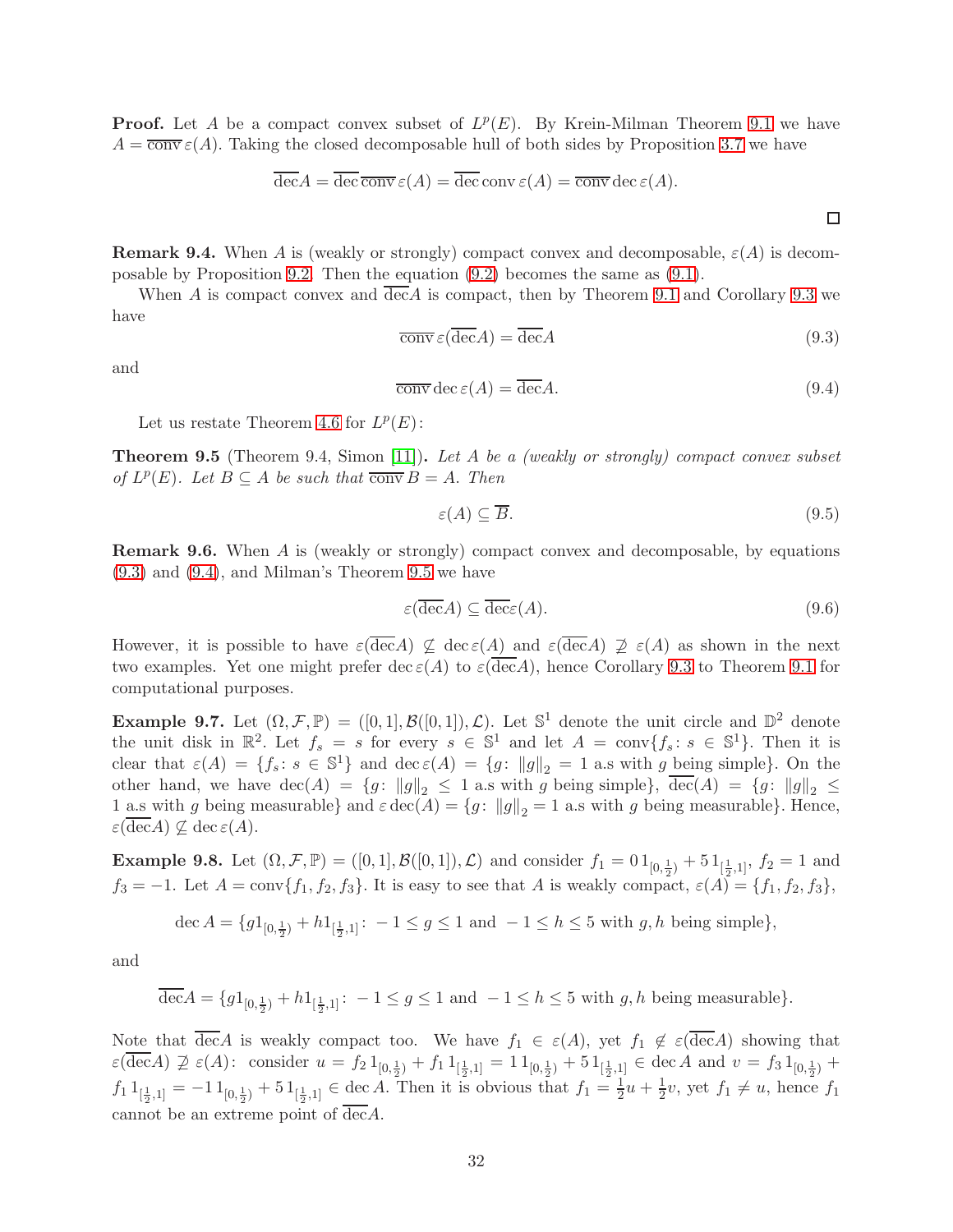Let us restate Choquet Theorem [4.3](#page-13-1) for  $L^p(E)$ :

<span id="page-32-1"></span>**Theorem 9.9** (Theorem 10.7, Simon [\[11\]](#page-34-8)). Let A be a metrizable compact convex subset of  $L^p(E)$ . Then

$$
ch \varepsilon(A) = A.
$$

As further directions, we would like to perform an analysis for Theorem [9.9](#page-32-1) similar to Corollary [9.3](#page-30-6) and Remark [9.4.](#page-31-3) Moreover, we would like to prove Krein-Milman/Choquet-type theorems for operators  $chd_p$  and  $chcd_p$  with potentially other notions of extreme points.

## <span id="page-32-0"></span>10 Appendix

We refer the reader to Cinlar [\[2\]](#page-34-11) for the details regarding transition probability kernels and distri-butions, and to Mikusinski [\[6\]](#page-34-5) for the construction of Bochner integral, which is similar to that of Lebesgue integral.

### 10.1 Bochner integrals and transition kernels

Let  $(A, \mathfrak{a})$  and  $(B, \mathfrak{b})$  be measurable spaces. A mapping  $K : \mathcal{A} \times \mathfrak{b} \to \mathbb{R}^+$  is called a transition (probability) kernel if

- Measurable part: for every  $D \in \mathfrak{b}$ , the mapping  $a \mapsto K(a, D)$  is a-measurable,
- Measure part: for every  $a \in \mathcal{A}$ , the mapping  $D \mapsto K(a, D)$  is a (probability) measure on  $(\mathcal{B}, \mathfrak{b}).$

<span id="page-32-2"></span>**Theorem 10.1** (Theorem 6.3, Cinlar [\[2\]](#page-34-11)). Let K be a transition probability kernel from  $(A, \mathfrak{a})$  to  $(\mathcal{B}, \mathfrak{b}).$ 

1. For a measurable function  $f: \mathcal{B} \to \mathbb{R}_+$ , the function  $Kf: \mathcal{A} \to \mathbb{R}_+$  defined by

$$
Kf\left(a\right) := \int_{\mathcal{B}} f(b) \, K(a, db)
$$

is a random variable.

2. For a probability measure v on  $(A, \mathfrak{a})$ , the set function  $vK : \mathfrak{b} \to \mathbb{R}_+$  defined by

$$
vK(D) := \int_{\mathcal{A}} K(a, D) v(da)
$$

is a probability measure on  $(\mathcal{B}, \mathfrak{b})$ .

3. For a measurable function  $f: \mathcal{B} \to \mathbb{R}_+$  and a probability measure v on  $(\mathcal{A}, \mathfrak{a})$ , we have

$$
v(Kf) = (vK) f,
$$

that is,

$$
v(Kf) = \int_{\mathcal{A}} Kf(a)v(da) = \int_{\mathcal{B}} f(b)vK(db) = (vK) f.
$$

Bochner integrals enjoy similar properties: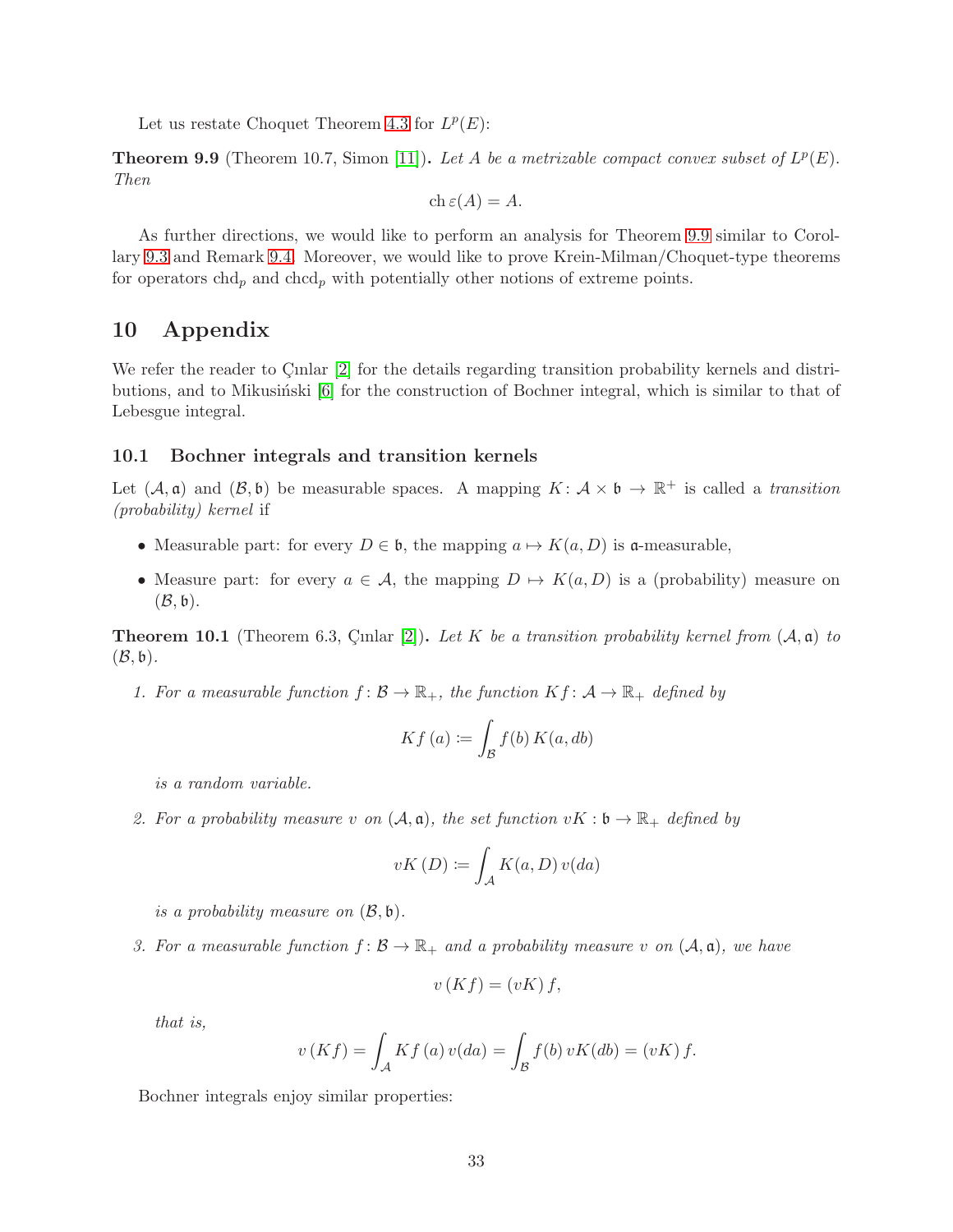<span id="page-33-0"></span>**Theorem 10.2.** Let  $(C, \mathcal{B}(C))$  be a Banach space equipped with its Borel  $\sigma$ -algebra  $\mathcal{B}(C)$ . Let K be a transition probability kernel from  $(A, \mathfrak{a})$  to  $(B, \mathfrak{b})$ .

1. For a measurable function  $f: \mathcal{B} \to \mathcal{C}$ , the function  $Kf: \mathcal{A} \to \mathcal{C}$  defined by

$$
Kf\left(a\right) := \int_{\mathcal{B}} f(b) \, K(a, db)
$$

is measurable provided that the above Bochner integrals exist.

2. For a probability measure v on  $(A, \mathfrak{a})$ , the set function  $vK: \mathfrak{b} \to \mathbb{R}_+$  defined by

$$
vK(D) := \int_{\mathcal{A}} K(a, D) v(da)
$$

is a probability measure on  $(\mathcal{B}, \mathfrak{b})$ .

3. For a measurable function  $f: \mathcal{B} \to \mathcal{C}$  and a probability measure v on  $(\mathcal{A}, \mathfrak{a})$ ,

$$
v(Kf) = (vK) f,
$$

that is,

$$
v(Kf) = \int_{\mathcal{A}} Kf(a)v(da) = \int_{\mathcal{B}} f(b)vK(db) = (vK) f
$$

provided that the above Bochner integrals exist.

**Proof.** Proof of the first part, which is avoided, is quite standard relying on a monotone class argument. The second part is the same as of Theorem [10.1.](#page-32-2) Hence we only focus on the last part: Assuming that the above Bochner integrals exist, let  $Z(a) := Kf(a) = \int_{\mathcal{B}} f(b) K(a, db)$  for each  $a \in \mathcal{A}$  in Bochner sense, where  $Z: \mathcal{A} \to \mathcal{C}$ . To show the equality of the two Bochner integrals

$$
\int_{A} Z(a) v(da) = \int_{B} f(b) vK(db),
$$

let  $W: \mathcal{C} \to \mathbb{R}$  be a continuous linear functional. Then, by Theorem [10.1,](#page-32-2) we have

$$
W\left(\int_{\mathcal{A}} Z(a) v(da)\right) = \int_{\mathcal{A}} W\left(Z(a)\right) v(da) = \int_{\mathcal{A}} W\left(\int_{\mathcal{B}} f(b) K(a, db)\right) v(da)
$$
  
= 
$$
\int_{\mathcal{A}} \int_{\mathcal{B}} W\left(f(b)\right) K(a, db) v(da) = \int_{\mathcal{B}} W\left(f(b)\right) vK(db) = W\left(\int_{\mathcal{B}} f(b) vK(db)\right),
$$

where  $W \circ f : \mathcal{B} \to \mathbb{R}$  is a real valued random variable. Hence,  $v(K(W \circ f)) = (vK)(W \circ f)$ .  $\Box$ 

#### 10.2 Bochner integrals and distributions

Let  $(A, \mathfrak{a}, w)$  be a probability space and let  $(\mathcal{B}, \mathfrak{b})$  be a measurable space.

<span id="page-33-1"></span>**Theorem 10.3** (Theorem 2.4, Cinlar [\[2\]](#page-34-11)). Let  $Y: A \rightarrow B$  be a random variable and let s be the distribution of Y under w. Then for every measurable function  $f: \mathcal{B} \to \mathbb{R}^+$ , we have

$$
\int_{\mathcal{A}} f \circ Y(a) w(da) = \int_{\mathcal{B}} f(b) s(db).
$$

Bochner integrals enjoy similar properties: